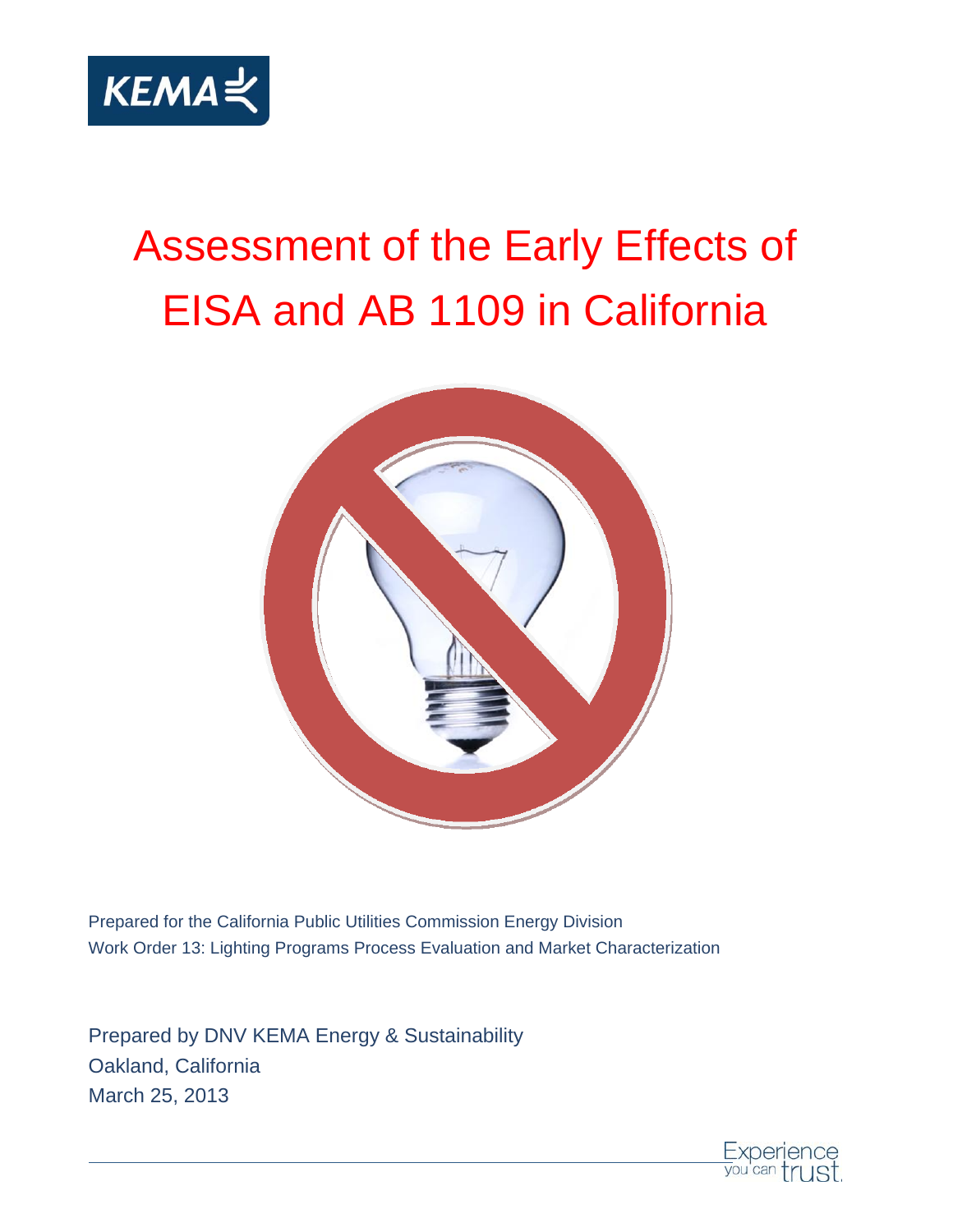#### LEGAL NOTICE

This report was prepared under the auspices of the California Public Utilities Commission (CPUC). While sponsoring this work, the CPUC does not necessarily represent the views of the Commission or any of its employees except to the extent, if any, that it has formally been approved by the Commission at a public meeting. For information regarding any such action, communicate directly with the Commission at 505 Van Ness Avenue, San Francisco, California 94102. Neither the Commission nor the State of California, nor any officer, employee, or any of its contractors or

#### Copyright © 2012, KEMA, Inc.

This document and the information contained herein, is the exclusive, confidential and proprietary property of KEMA, Inc. and is protected under the trade secret and copyright laws of the U.S. and other international laws, treaties and conventions. No part of this work may be disclosed to any third party or used, reproduced or transmitted in any form or by any means, electronic or mechanical, including photocopying and recording, or by any information storage or retrieval system, without first receiving the express written permission of KEMA, Inc. except as otherwise noted, all trademarks appearing herein are proprietary to KEMA, Inc..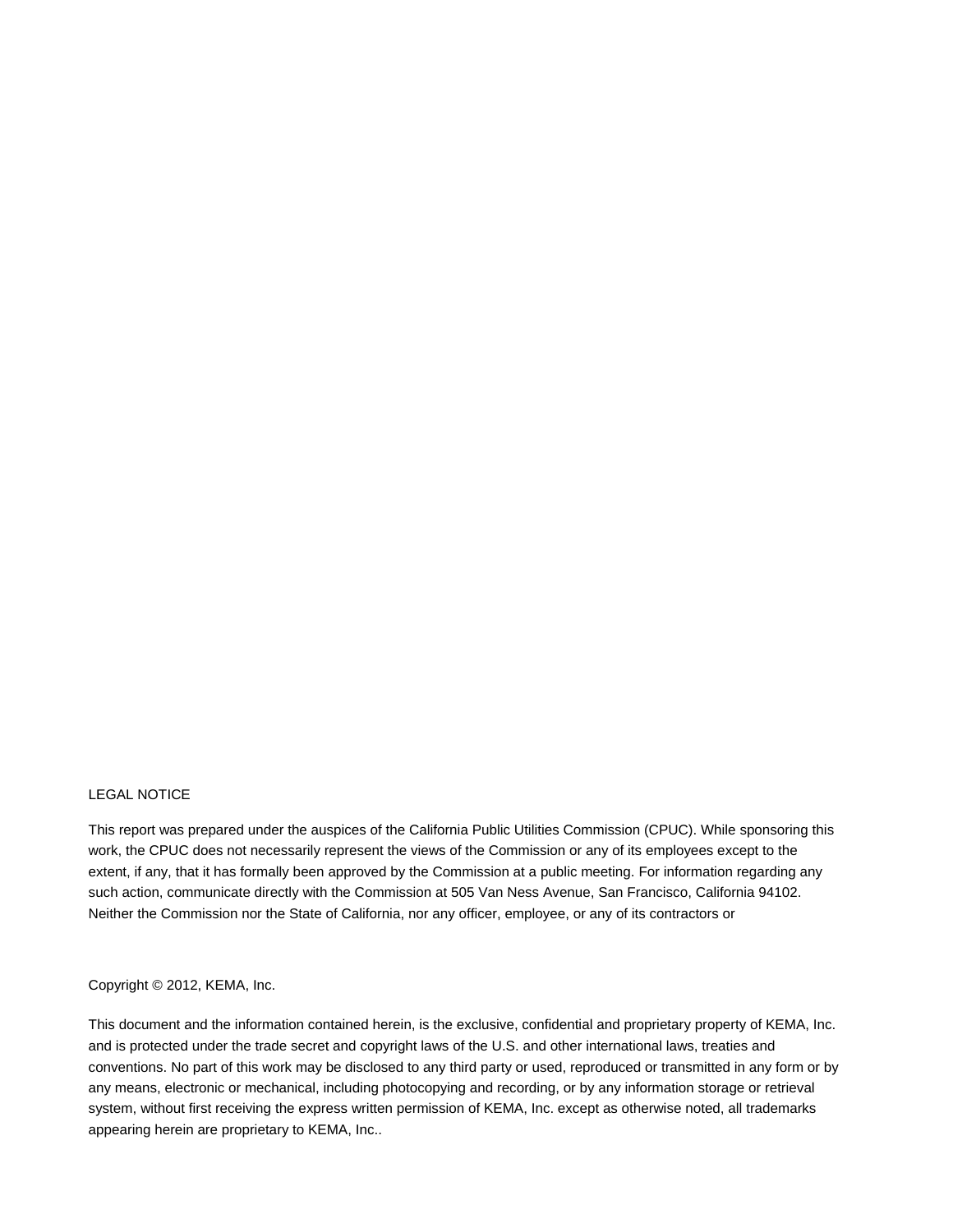

| E. |     |       |         |                                                                          |  |  |
|----|-----|-------|---------|--------------------------------------------------------------------------|--|--|
|    | E.1 |       |         |                                                                          |  |  |
|    | E.2 |       |         |                                                                          |  |  |
|    | E.3 |       |         |                                                                          |  |  |
|    |     | E.3.1 |         |                                                                          |  |  |
|    |     | E.3.2 |         |                                                                          |  |  |
|    |     | E.3.3 |         |                                                                          |  |  |
|    |     | E.3.4 |         |                                                                          |  |  |
| 1. |     |       |         |                                                                          |  |  |
|    | 1.1 |       |         |                                                                          |  |  |
|    | 1.2 |       |         |                                                                          |  |  |
|    |     | 1.2.1 |         |                                                                          |  |  |
|    |     | 1.2.2 |         | California Assembly Bill 1109: California Lighting Efficiency and Toxics |  |  |
|    |     |       |         |                                                                          |  |  |
|    |     | 1.2.3 |         |                                                                          |  |  |
| 2. |     |       |         |                                                                          |  |  |
|    | 2.1 |       |         |                                                                          |  |  |
|    | 2.2 |       |         |                                                                          |  |  |
|    | 2.3 |       |         |                                                                          |  |  |
|    | 2.4 |       |         |                                                                          |  |  |
|    |     | 2.4.1 |         |                                                                          |  |  |
|    |     | 2.4.2 |         |                                                                          |  |  |
| 3. |     |       |         |                                                                          |  |  |
|    | 3.1 |       |         |                                                                          |  |  |
|    |     | 3.1.1 |         |                                                                          |  |  |
|    |     | 3.1.2 |         |                                                                          |  |  |
|    |     |       |         | 3.1.2.1 Proportion and Average Number of EISA-Compliant High Brightness  |  |  |
|    |     |       |         | General Purpose A-Lamps (1490-2600 lumens), Fall 2011 and                |  |  |
|    |     |       |         |                                                                          |  |  |
|    |     |       | 3.1.2.2 | Proportion and Average Number of EISA-Compliant High Brightness          |  |  |
|    |     |       |         | General Purpose A-Lamps (1490-2600 lumens), Spring 2009, Fall            |  |  |
|    |     |       |         |                                                                          |  |  |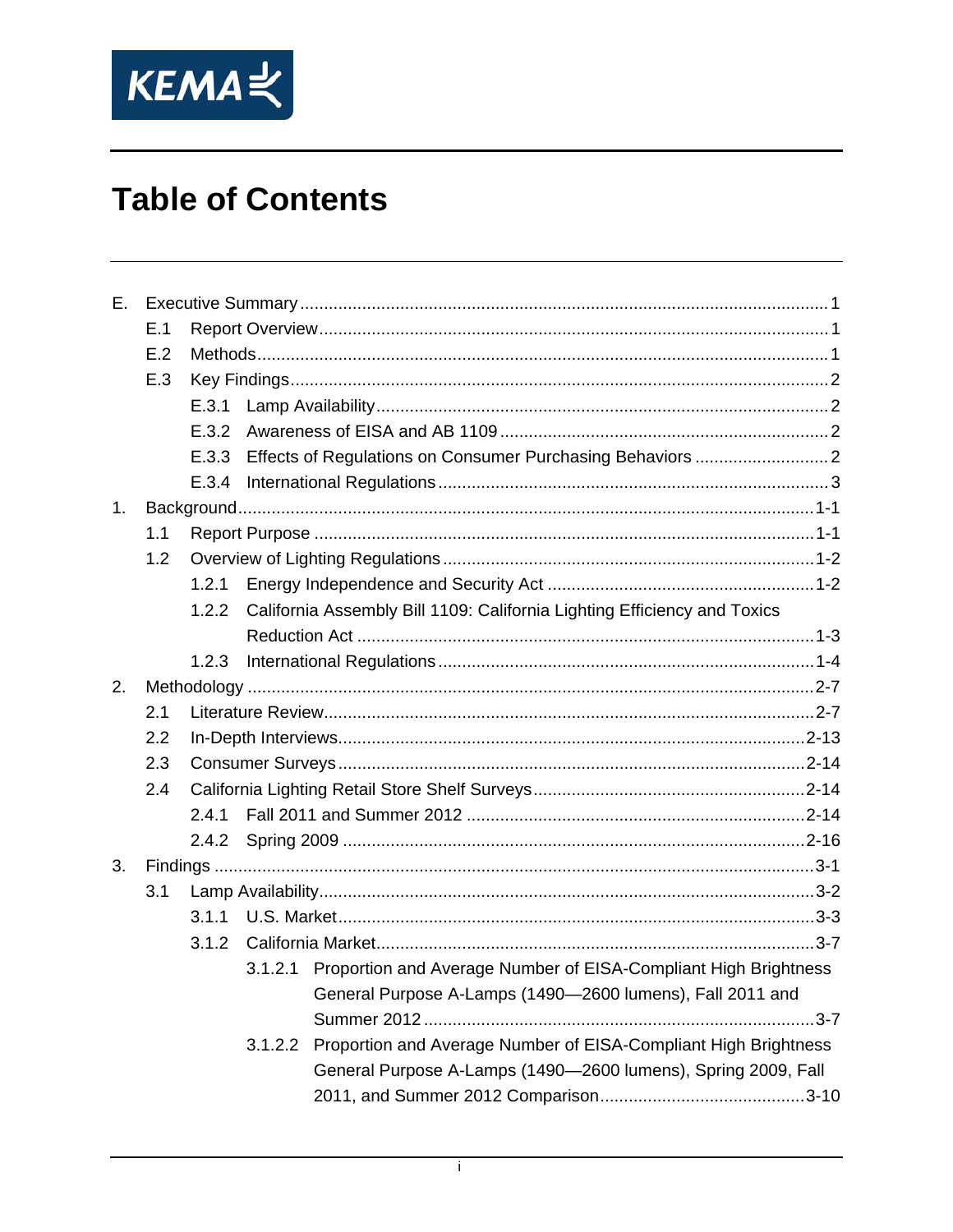

|                  |     |       | 3.1.2.3 Proportion of 100 Watt Lamps with Lumen Output Equivalent to High |  |
|------------------|-----|-------|---------------------------------------------------------------------------|--|
|                  |     |       |                                                                           |  |
|                  |     |       | 3.1.2.4 Proportion and Average Number of EISA-Compliant Medium High       |  |
|                  |     |       | Brightness General Purpose A-Lamps (1050-1489 lumens), Fall               |  |
|                  |     |       |                                                                           |  |
|                  |     |       | 3.1.2.5 Proportion and Average Number of EISA-Compliant Medium High       |  |
|                  |     |       | Brightness General Purpose MSB A-Lamps (1050-1489 lumens),                |  |
|                  |     |       | Spring 2009, Fall 2011, and Summer 2012 Comparison3-16                    |  |
|                  | 3.2 |       |                                                                           |  |
|                  |     | 3.2.1 |                                                                           |  |
|                  |     |       |                                                                           |  |
|                  |     |       |                                                                           |  |
|                  |     | 3.2.2 |                                                                           |  |
|                  |     |       |                                                                           |  |
|                  |     |       |                                                                           |  |
|                  | 3.3 |       |                                                                           |  |
|                  |     | 3.3.1 |                                                                           |  |
|                  |     |       |                                                                           |  |
|                  |     |       |                                                                           |  |
|                  |     |       |                                                                           |  |
|                  |     | 3.3.2 |                                                                           |  |
|                  |     |       |                                                                           |  |
|                  |     |       |                                                                           |  |
|                  | 3.4 |       |                                                                           |  |
|                  |     | 3.4.1 |                                                                           |  |
|                  |     | 3.4.2 |                                                                           |  |
|                  |     | 3.4.3 |                                                                           |  |
| $\overline{4}$ . |     |       |                                                                           |  |
|                  | 4.1 |       |                                                                           |  |
|                  | 4.2 |       |                                                                           |  |
|                  | 4.3 |       |                                                                           |  |
|                  | 4.4 |       |                                                                           |  |
| А.               |     |       |                                                                           |  |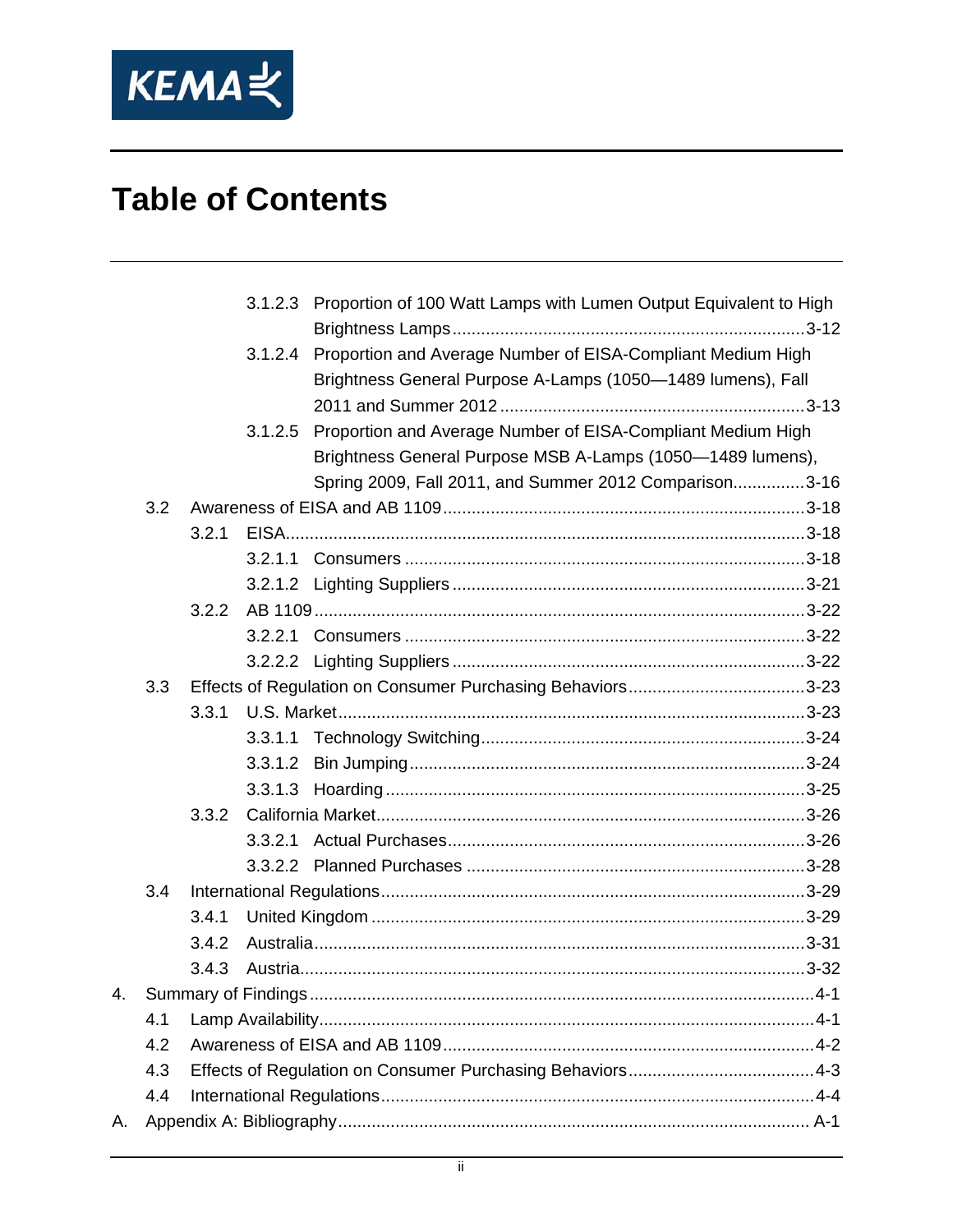

#### **List of Tables:**

| Table 1-2 Timing Comparison: EISA (U.S.) and AB 1109 (California)1-4                           |
|------------------------------------------------------------------------------------------------|
| Table 2-1 Publications with Information Relevant to EISA/AB 1109 Study2-9                      |
| Table 2-2 Number of Completed In-Depth Interviews by Market Actor Type, 2012* 2-13             |
| Table 2-3 Number of Stores by Retail Channel - California Retail Lighting Store Shelf Surveys, |
|                                                                                                |
| Table 2-4 Number of Stores Included in Time-Series Comparisons by Channel,2-17                 |
| Table 3-1 Average Number of EISA-Compliant and Non-Compliant High Brightness General           |
| Purpose A-Lamps (1490-2600 lumens) per Store by Channel, Fall 2011 and Summer                  |
|                                                                                                |
| Table 3-2 Average Number of EISA-Compliant and Non-Compliant High Brightness General           |
| Purpose A-Lamps (1490-2600 lumens) per Store by Big Box Channel, Spring 2009, Fall             |
|                                                                                                |
| Table 3-3 Average Number of EISA-Compliant and Non-Compliant Medium High Brightness            |
| General Purpose A-Lamps (1050-1489 lumens) per Store by Channel, Fall 2011 and                 |
|                                                                                                |
| Table 3-4 Average Number of EISA-Compliant and Non-Compliant Medium High Brightness            |
| General Purpose A-Lamps (1050-1489 lumens) per Store by Big Box Channel, Spring                |
|                                                                                                |
| Table B-1 Number of EISA-Compliant and Non-Compliant A-Lamps by Brightness and Channel,        |
|                                                                                                |
| Table B-2 Number of EISA-Compliant and Non-Compliant A-Lamps by Brightness and Channel,        |
|                                                                                                |
| Table B-3 Average Number of EISA-Compliant and Non-Compliant A-Lamps by Brightness and         |
|                                                                                                |
| Table B-4 Average Number of EISA-Compliant and Non-Compliant A-Lamps by Brightness and         |
|                                                                                                |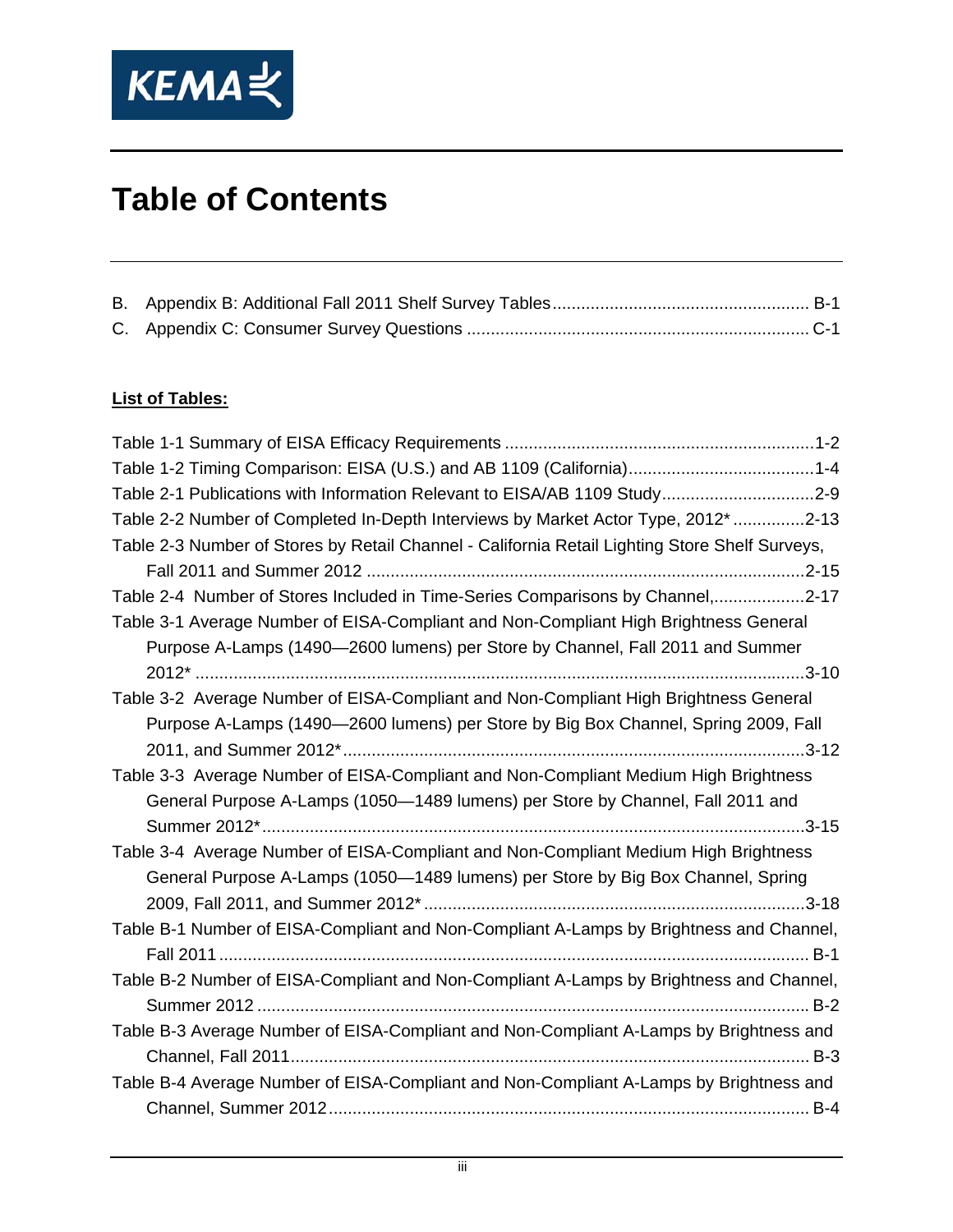

| Table B-5 Number of EISA-Compliant and Non-Compliant A-Lamps by Brightness and Channel, |
|-----------------------------------------------------------------------------------------|
|                                                                                         |
| Table B-6 Average Number of EISA-Compliant and Non-Compliant A-Lamps by Brightness and  |
|                                                                                         |

#### **List of Figures:**

| $3 - 4$                                                                                   |  |  |  |  |  |  |  |
|-------------------------------------------------------------------------------------------|--|--|--|--|--|--|--|
|                                                                                           |  |  |  |  |  |  |  |
| Figure 3-3 Proportion of EISA-Compliant and Non-Compliant High Brightness General Purpose |  |  |  |  |  |  |  |
| A-Lamps (1490—2600 lumens) by Channel, Fall 2011 and Summer 2012*3-8                      |  |  |  |  |  |  |  |
| Figure 3-4 Proportion of EISA-Compliant and Non-Compliant High Brightness General Purpose |  |  |  |  |  |  |  |
| A-Lamps (1490—2600 lumens) by Big Box Channel, Spring 2009, Fall 2011, and Summer         |  |  |  |  |  |  |  |
|                                                                                           |  |  |  |  |  |  |  |
| Figure 3-5 Proportion of EISA-Compliant and Non-Compliant Medium High Brightness General  |  |  |  |  |  |  |  |
| Purpose A-Lamps (1050-1489 lumens) by Channel, Fall 2011 and Summer 2012*3-14             |  |  |  |  |  |  |  |
| Figure 3-6 Proportion of EISA-Compliant and Non-Compliant Medium High Brightness General  |  |  |  |  |  |  |  |
| Purpose A-Lamps (1050—1489 lumens) by Big Box Channel, Spring 2009, Fall 2011, and        |  |  |  |  |  |  |  |
|                                                                                           |  |  |  |  |  |  |  |
| Figure 3-7 Consumer Awareness of Legislation That Will Ban Most Incandescent Lamps by     |  |  |  |  |  |  |  |
|                                                                                           |  |  |  |  |  |  |  |
| Figure 3-8 Actual Purchases of California Consumers Who Shopped For 100 Watt Incandescent |  |  |  |  |  |  |  |
| $.3 - 27$                                                                                 |  |  |  |  |  |  |  |
| Figure 3-9 UK: Annual Lamp Sales and Market Share by Lamp Type, 2006-20103-31             |  |  |  |  |  |  |  |
| Figure 3-10 Australia: Annual Lamp Sales and Market Share by Lamp Type, 2006-20093-32     |  |  |  |  |  |  |  |
|                                                                                           |  |  |  |  |  |  |  |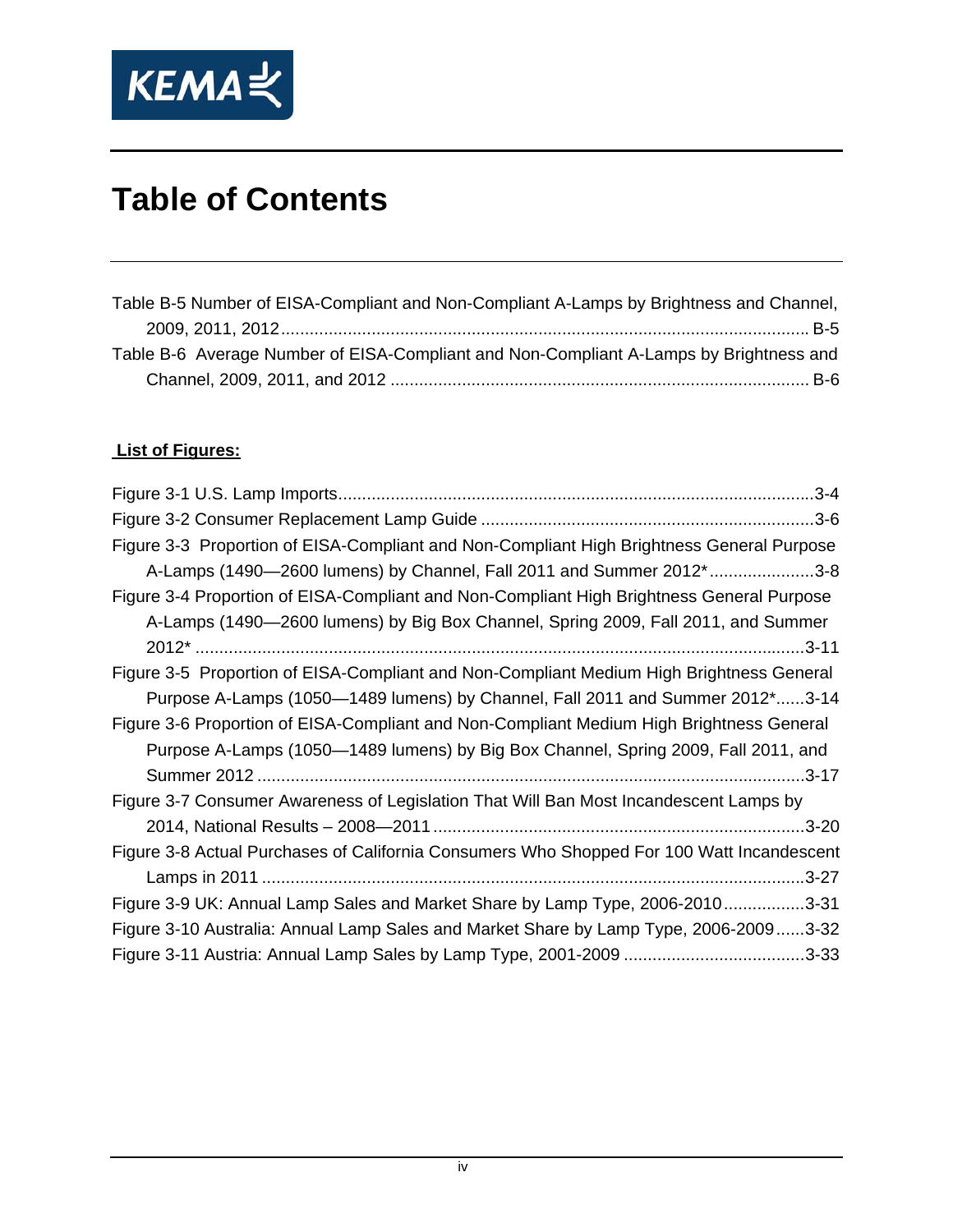

## **E. Executive Summary**

#### **E.1 Report Overview**

The purpose of this report is to provide preliminary insights into the availability of general purpose lamp technologies (medium screw based incandescent and halogen A-lamps) and expected consumer purchasing behaviors as a result of changes in general purpose lamp availability. Key research questions include:

- 1. Has general purpose lamp availability changed after California Assembly Bill 1109 (AB 1109) and/or the Energy Independence and Security Act (EISA) have gone into effect?
- 2. Are consumers aware of EISA and/or AB 1109?
- 3. How will California and U.S. consumers respond when traditional general purpose incandescent lamps are no longer available? What will they purchase?
- 4. What can we learn from the response of international lighting markets with similar regulations in place?

This report provides information regarding the current state of the U.S. and California lighting markets as well as insights regarding the effects of similar lighting regulations in international markets.

#### **E.2 Methods**

This report draws on data from four key sources:

- (1) **Literature review** of secondary source materials with information on EISA, AB 1109, and/or similar international lighting regulations;
- (2) **Interviews** with nearly 40 representatives of lighting retailers, distributors, and manufacturers as well as other lighting market experts conducted in early 2012;
- (3) **Telephone surveys** with 800 California consumers conducted in mid-2012; and
- (4) **Lighting retail store shelf surveys** collected by DNV KEMA staff in California retail stores during the Fall of 2011 (184 stores) and Summer of 2012 (200 stores).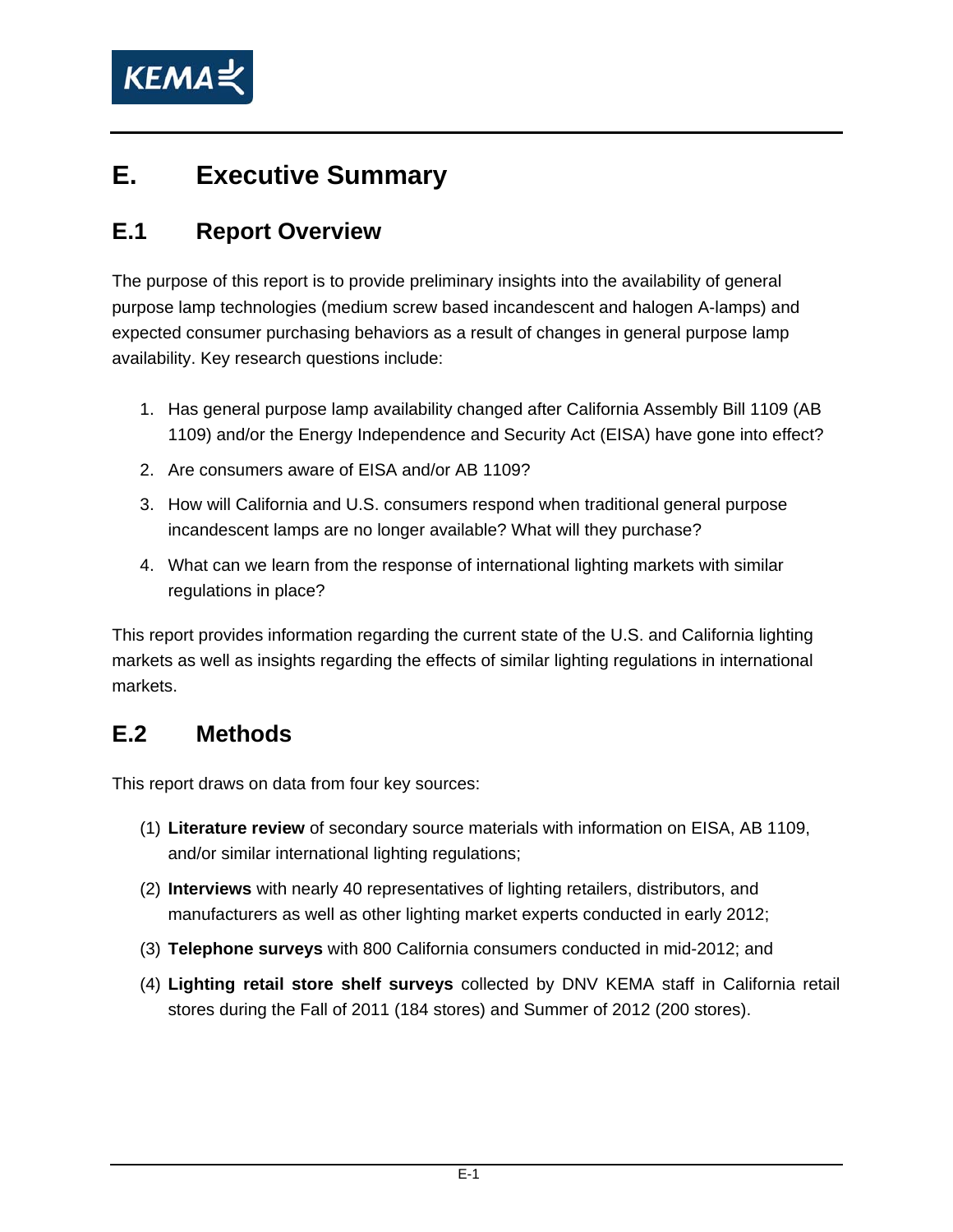

## **E.3 Key Findings**

Below we summarize our findings regarding the early effects of EISA and AB 1109 on lamp availability, awareness of EISA and AB 1109, and consumer purchasing behavior as well as international response to similar regulations.

#### **E.3.1 Lamp Availability**

Based on available lamp shipment and market share data from 2011, there are no indications that the availability of incandescent lamps in the national market has decreased as a result of pending EISA regulations which began being phased in in 2012. Recent national lamp shipment data showed a spike in incandescent lamp imports in the last quarter before EISA regulations took effect which suggests that retailers may be stocking up on incandescent lamps before EISA is fully implemented for general purpose A-lamps.

In both California and the U.S. as a whole, EISA-compliant and non-compliant general purpose A-lamps remain widely available—however in California, the availability of non-compliant lamps is beginning to show signs of decline. During Fall 2011, the majority of general purpose A-lamps observed in a sample of California retail stores were not compliant with EISA or AB 1109 efficacy standards. By Summer 2012, however, there was a noticeable increase in the proportion of EISA-compliant lamps as well as the average number of EISA-compliant lamps available in California stores.

#### **E.3.2 Awareness of EISA and AB 1109**

Consumer awareness of both EISA in the U.S. and AB 1009 in California is moderate as of 2012, and awareness of EISA appears to be increasing over time at the national level. Four years ago, the lamp manufacturer OSRAM Sylvania began tracking consumer awareness of EISA nationally, and 2011 was the first year in which the majority of consumers indicated that they were aware of EISA regulations. As of mid-2012, DNV KEMA survey results in California indicated that less than half of California consumers were aware of EISA, and only around one in five California consumers surveyed at that time were aware of AB 1109.

#### **E.3.3 Effects of Regulations on Consumer Purchasing Behaviors**

The majority of consumers in California and in the U.S. as a whole indicate that they will switch to a new technology in response to the incandescent lamp phase-out. However, approximately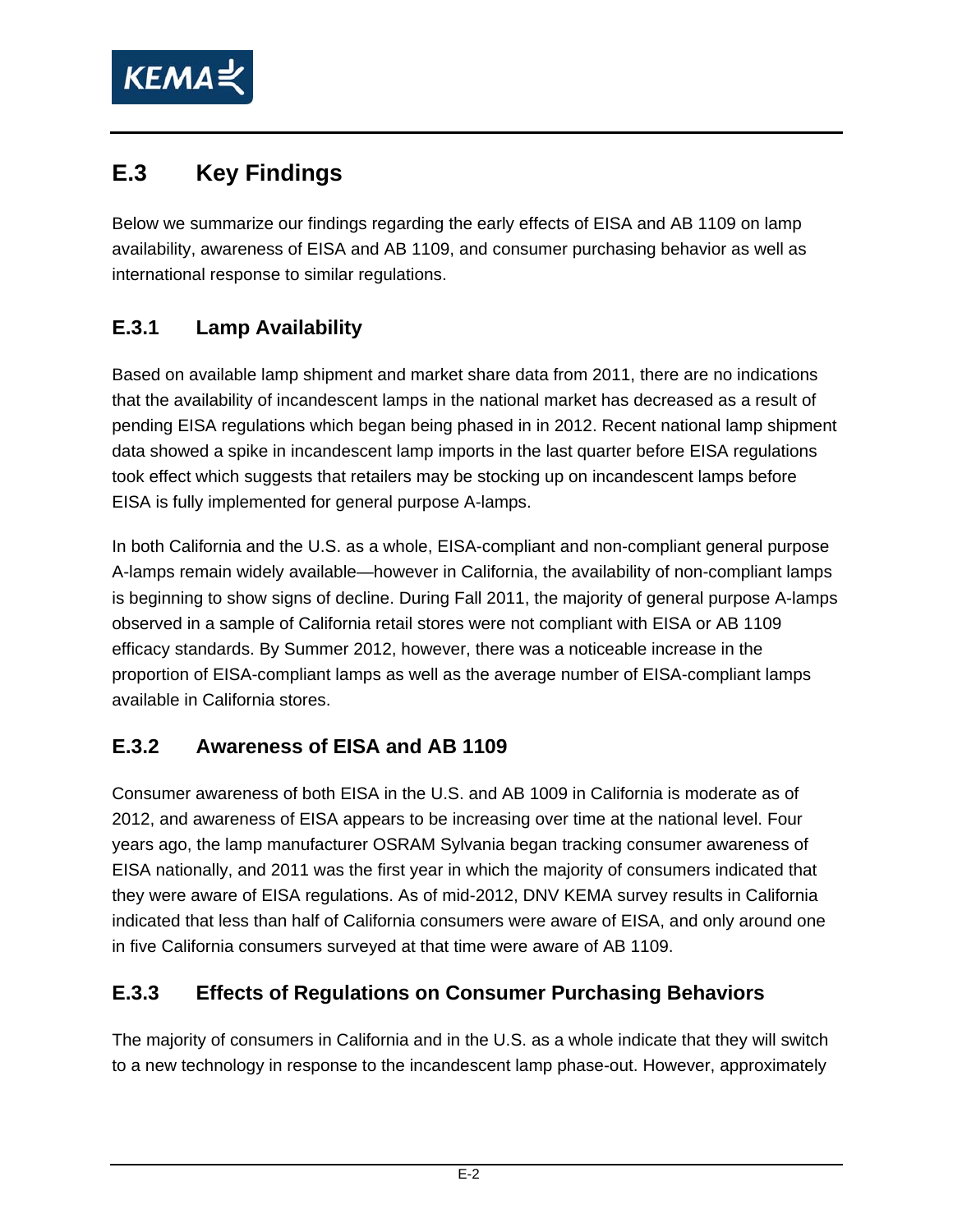

30 percent of consumers (both nationally and in California) report that they will move to a different incandescent lamp wattage rather than adopt a new lamp technology (a practice known as bin jumping).

#### **E.3.4 International Regulations**

In other countries with EISA-like regulations aimed at phasing out incandescent lamps over time, consumer response has been varied and unpredictable. For these reasons, it is challenging to use international market response to predict how EISA regulations will impact the U.S. lighting market. However, one trend worth noting is the unexpected increase of halogen lamp sales as a result of the phase-out of incandescent lamps. It is clear that monitoring the market share of halogen lamps (which are less efficient than CFLs which many regulators assumed would be the dominant replacement lamp technology) as well as monitoring the proportion of consumers who stockpile and hoard incandescent lamps will be important to understand the impacts of EISA and AB 1109 regulations.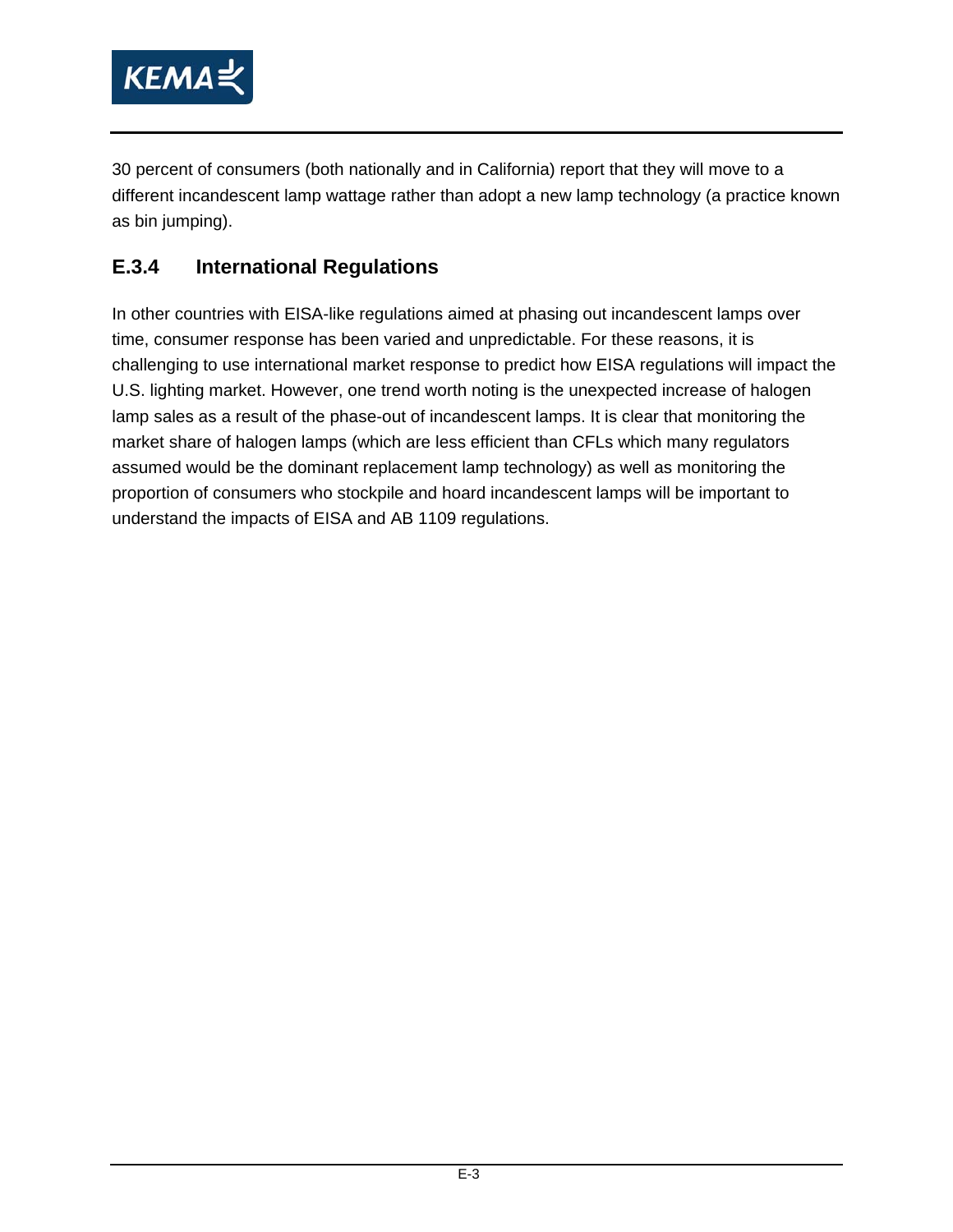

This page intentionally left blank.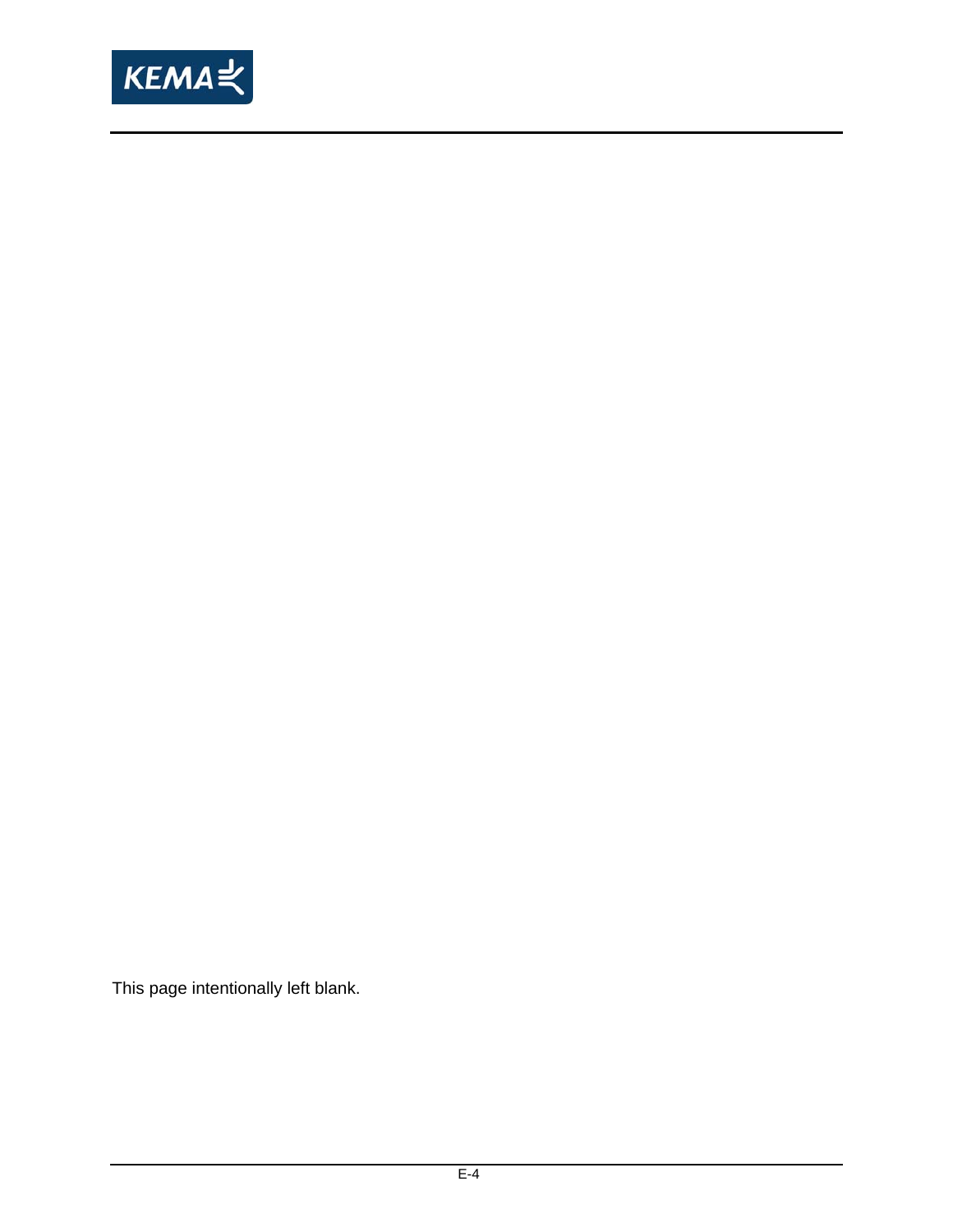

## **1. Background**

#### **1.1 Report Purpose**

The California Public Utilities Commission (CPUC) requested that DNV KEMA Energy and Sustainability (DNV KEMA) perform a study to assess the possible early effects of the Energy Independence and Security Act (EISA) and California Assembly Bill 1109 (AB 1109), The Lighting Efficiency and Toxics Reduction Act, on California's market for general purpose replacement lamps. This work was performed under the auspices of CPUC Evaluation, Measurement, and Verification (EM&V) Work Order (WO) 13: Lighting Programs Process Evaluation and Market Characterization.

The purpose of this report is to provide preliminary insights into the availability of general purpose lamp technologies (i.e., medium screw based incandescent and halogen A-lamps) and expected consumer purchasing behaviors as a result of changes in incandescent lamp availability. Key research questions include:

- 1. Has general purpose lamp availability changed after California Assembly Bill 1109 (AB 1109) and/or the Energy Independence and Security Act (EISA) have gone into effect?
- 2. Are consumers aware of EISA and/or AB 1109?
- 3. How will California and U.S. consumers respond when traditional general purpose incandescent lamps are no longer available? What will they purchase?
- 4. What can we learn from the response of international lighting markets with similar regulations in place?

This report provides information regarding the current state of the U.S. and California lighting markets as well as insights regarding the effects of similar lighting regulations in international markets.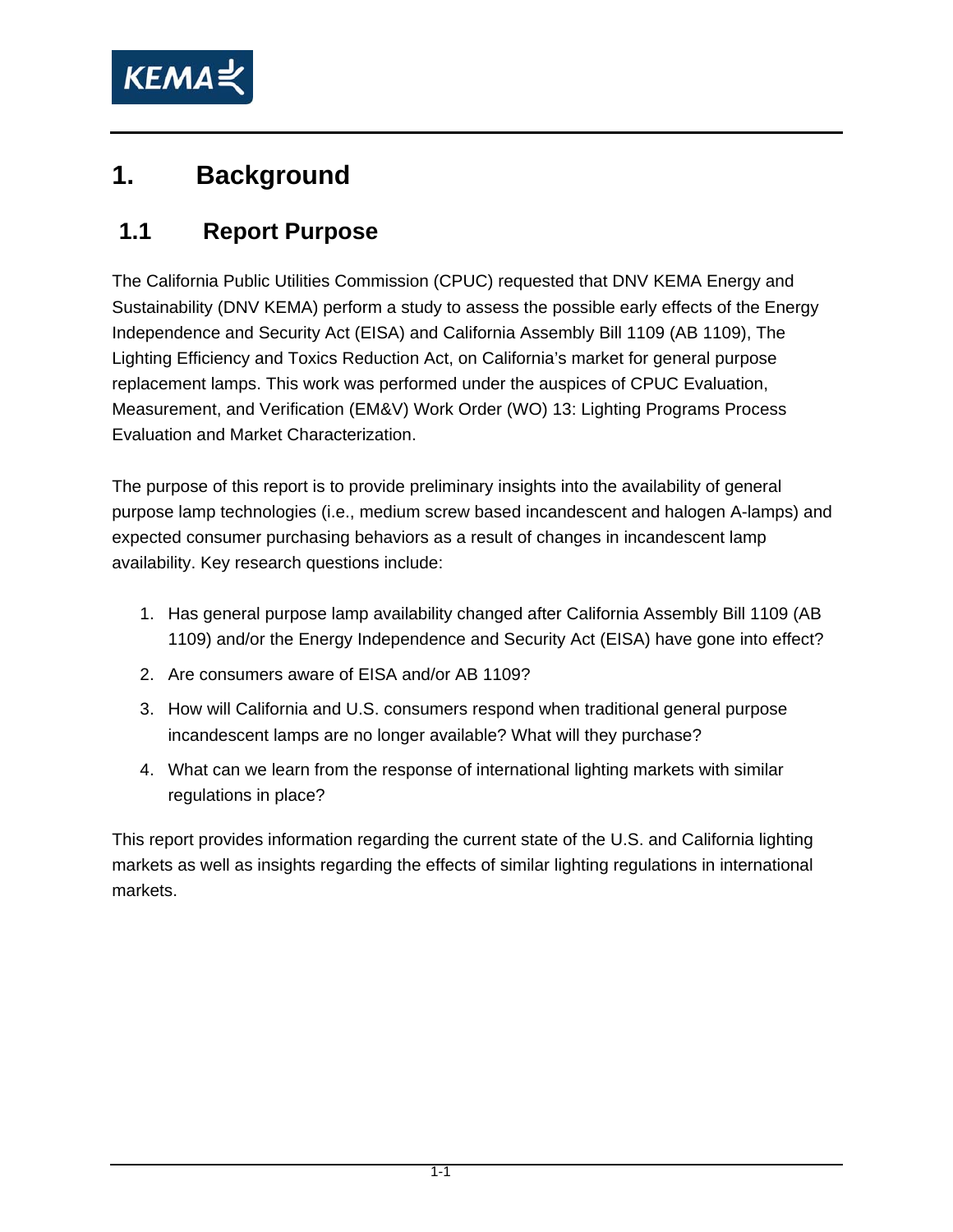

## **1.2 Overview of Lighting Regulations**

#### **1.2.1 Energy Independence and Security Act**

EISA, passed by the U.S. Congress in 2007, requires general purpose lamps<sup>1</sup> to meet new efficacy standards (as detailed in Table 1-1). The standards do not ban incandescent lamps or lamps of a specific wattage, which are common misconceptions regarding EISA. Instead, it establishes minimum efficacy requirements that traditional incandescent lamps cannot meet, effectively pushing the most inefficient lamps out of the market. EISA's efficacy requirements target the most common general purpose lamps; thus, many lamp types are exempt from the standards (including three-way, high light output<sup>2</sup>, shatter resistant, rough service, and vibration service lamps).<sup>3</sup>

| <b>EISA Effective</b><br><b>Dates</b> | <b>Incandescent</b><br><b>Lamp Wattage</b><br>(W) | <b>Typical</b><br><b>Incandescent</b><br><b>Light Output</b><br>in Lumens<br>(lm) | <b>Typical</b><br><b>Incandescent</b><br><b>Efficacy</b><br>$(\text{Im}/\text{W})$ | <b>EISA</b><br><b>Replacement</b><br><b>Wattage (W)</b> | <b>EISA Light</b><br><b>Output Ranges</b><br>(lm) | <b>EISA Minimum</b><br><b>Efficacy</b><br>Ranges (Im/W) |
|---------------------------------------|---------------------------------------------------|-----------------------------------------------------------------------------------|------------------------------------------------------------------------------------|---------------------------------------------------------|---------------------------------------------------|---------------------------------------------------------|
| 1/1/2012                              | 100 W                                             | 1690 lm                                                                           | $17 \text{ Im/W}$                                                                  | 72 W                                                    | 1490-2600 lm                                      | 21-36 lm/W                                              |
| 1/1/2013                              | 75 W                                              | 1170 lm                                                                           | $16 \,$ lm/W                                                                       | 53 W                                                    | 1050-1489 lm                                      | 20-28 lm/W                                              |
| 1/1/2014                              | 60 W                                              | 840 lm                                                                            | 14 $Im/W$                                                                          | 43 W                                                    | 750-1049 lm                                       | 17-24 lm/W                                              |
| 1/1/2014                              | 40 W                                              | 490 lm                                                                            | $12 \text{ Im/W}$                                                                  | 29 W                                                    | 310-749 lm                                        | 11-26 lm/W                                              |

**Table 1-1 Summary of EISA Efficacy Requirements** 

Source: U.S. Environmental Protection Agency (EPA), 2011.

As demonstrated in Table 1-1 above, EISA standards are phasing in gradually; the law prohibits manufacture and importation of general purpose lamps above 72 watts with light output ranging

<sup>&</sup>lt;sup>1</sup> EISA defines a *general purpose lamp* as a standard incandescent or halogen type lamp that is intended for general service applications; has a medium screw base; falls within a lumen range of 310 to 2,600 lumens; and is capable of being operated at a voltage at least partially within 110 and 130 volts. We apply this definition of general purpose lamps throughout this report.

 $2$  High light output lamps are defined by lumen levels greater than 2,600 lumens and are typically represented by 150-300W traditional incandescent bulbs.

 $3$  According to the U.S. EPA (2011), the U.S. Department of Energy (DOE) will monitor sales of exempt lamp types going forward, and if sales increase substantially, the DOE has the authority to apply efficacy standards to those lamp types.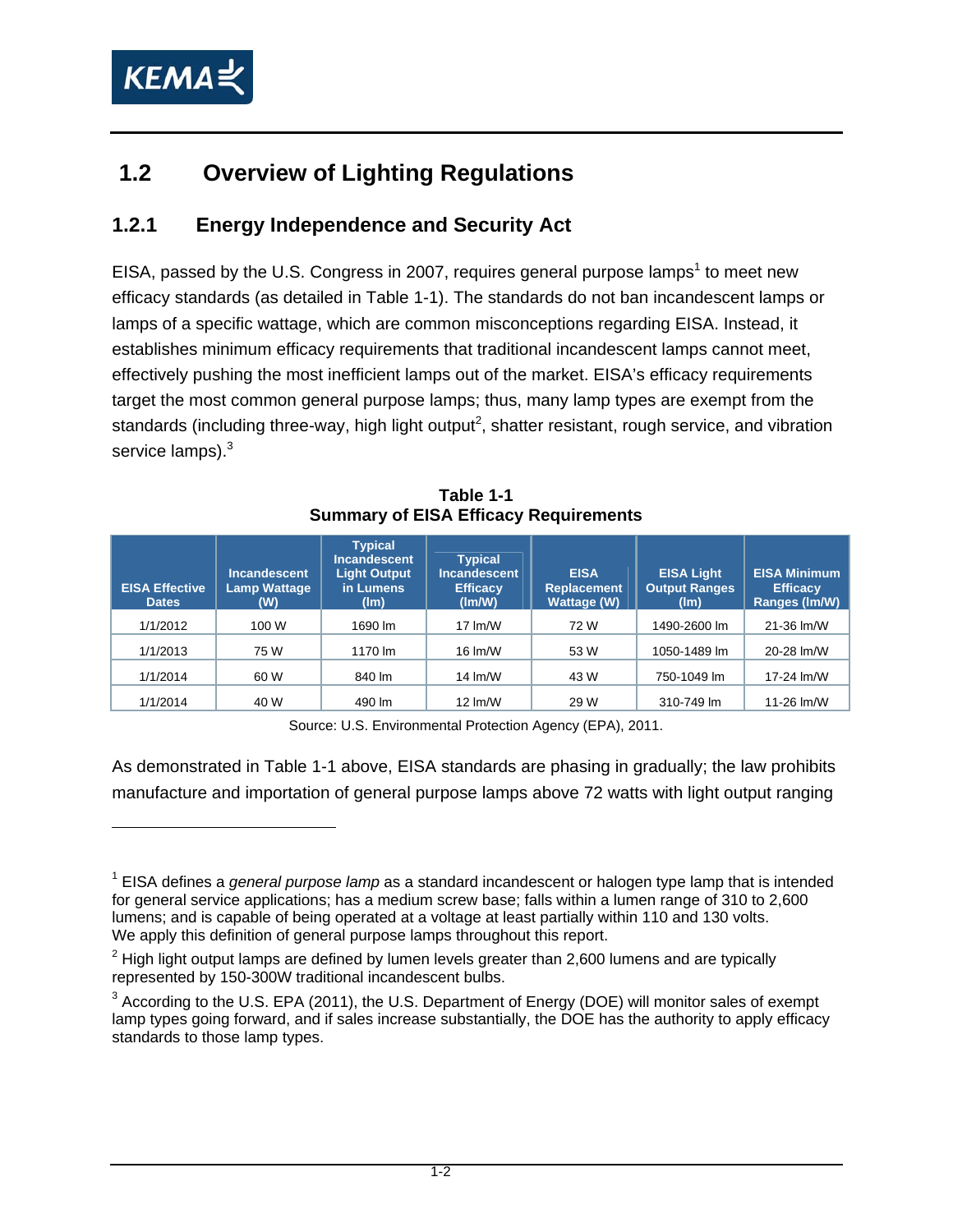

from 1490 to 2600 lumens (referred to as "high brightness" throughout this report) into the U.S. as of January 1, 2012.<sup>4</sup> This first step began phasing many traditional 100 watt incandescent lamps out of the market. However, EISA does not regulate 100 watt incandescent lamps that fall outside of the 1490 to 2600 lumen range, creating a loophole that allows extremely inefficient lamps to linger on the market for at least an additional year until EISA affects the next lumen bin (1050-1489 lumens; see Section 3.1.2.3 below for more detail). In other words, traditional 100 watt incandescent lamps with brightness less than 1490 lumens were not affected by the first phase of EISA implemented in January 2012, but will instead by affected by later phases of EISA.

In addition to regulating manufacture and importation of general purpose incandescent lamps, EISA also includes efficacy standards for reflector lamps and fluorescent tube lamps (the latter of which were not included as part of this study) as well as a second phase of regulations set to start in 2020, which will require at least 45 lumens per watt (lm/W) for all general purpose lamps.<sup>5</sup> However, enforcement of EISA was recently defunded and delayed by the U.S. House of Representatives, creating the potential for phased-out incandescent lamps to continue to enter the U.S. market (although research has provided no direct evidence that this is occurring).6

#### **1.2.2 California Assembly Bill 1109: California Lighting Efficiency and Toxics Reduction Act**

AB 1109, the California Lighting Efficiency and Toxics Reductions Act, was also passed in 2007 and required the California Energy Commission (CEC) to develop and implement a strategy that would reduce California's energy consumption related to general purpose indoor lighting by 50 percent by 2018.<sup>7</sup> California adopted the same efficacy standards as EISA, however, the effective dates for AB 1109 are one year earlier (Table 1-2).<sup>8</sup> AB 1109 also requires the state to

-

 $4$  H.R. 6--110th Congress, 2007.

<sup>5</sup> *Ibid.*

<sup>6</sup> *Cardwell, 2011.*

 $<sup>7</sup>$  Huffman, 2007.</sup>

 $8$  For example, 100 Watt incandescent light-bulbs were banned in California starting January 1, 2011 with 75W bulbs banned starting January 1, 2012.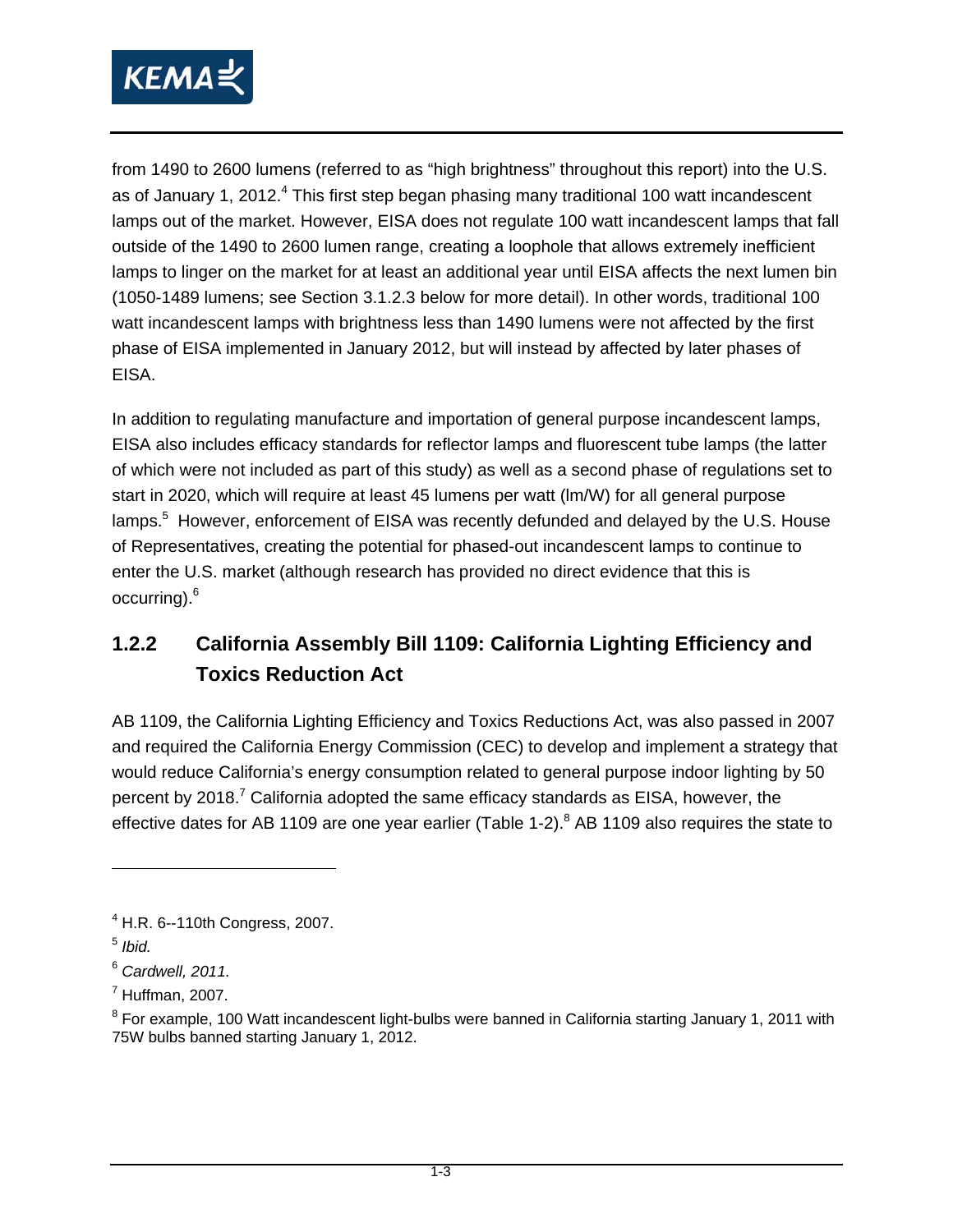

set up a recycling program for lighting products and prohibits the sale of general purpose lamps that exceed certain levels of hazardous substances.<sup>9</sup>

| <b>Affected Light</b>        | <b>Effective Dates of Requlation</b> |                                |  |  |  |
|------------------------------|--------------------------------------|--------------------------------|--|--|--|
| <b>Output</b><br>Ranges (Im) | <b>EISA</b><br>(United States)       | <b>AB 1109</b><br>(California) |  |  |  |
| 1490-2600 lm                 | 1/1/2012                             | 1/1/2011                       |  |  |  |
| 1050-1489 lm                 | 1/1/2013                             | 1/1/2012                       |  |  |  |
| 750-1049 lm                  | 1/1/2014                             | 1/1/2013                       |  |  |  |
| 310-749 lm                   | 1/1/2014                             | 1/1/2013                       |  |  |  |

**Table 1-2 Timing Comparison: EISA (U.S.) and AB 1109 (California)** 

#### **1.2.3 International Regulations**

Many nations have passed lighting efficacy requirements in an effort to save energy and reduce emissions by removing inefficient incandescent lamps from the market. Understanding the response of lighting markets in other countries to standards that phase out inefficient lamps over time may help us anticipate the potential response to EISA and AB 1109 in the U.S. and California, respectively.

Our analyses in this area focused on Australia, Austria, and the United Kingdom (UK)<sup>10</sup> because of similarities of regulations in these countries to the EISA standards, the availability of preregulation lighting market data from the International Energy Agency, and their contrasting market response to pending lighting regulations.<sup>11</sup> Similar to EISA and AB 1109, the various

 $9$  California prohibited the same levels of hazardous substances as the European Union pursuant to the Restriction of Hazardous Substances (RoHS) Directive. RoHS took effect in 2006 and restricts the use of six hazardous materials in electronics; lead, mercury, cadmium, hexavalent chromium, polybrominated biphenyls, and polybrominated diphenyl ether.

 $10$  EU and Australian lighting regulations took effect in September and November of 2009, respectively. Regulations in both regions are being phased in over time, similar to EISA and AB 1109. The UK market was the only market with data available for a complete year (2010) after regulations began.

 $11$  2010 market data showing the possible effects of the first year of regulations was only available for the UK lighting market.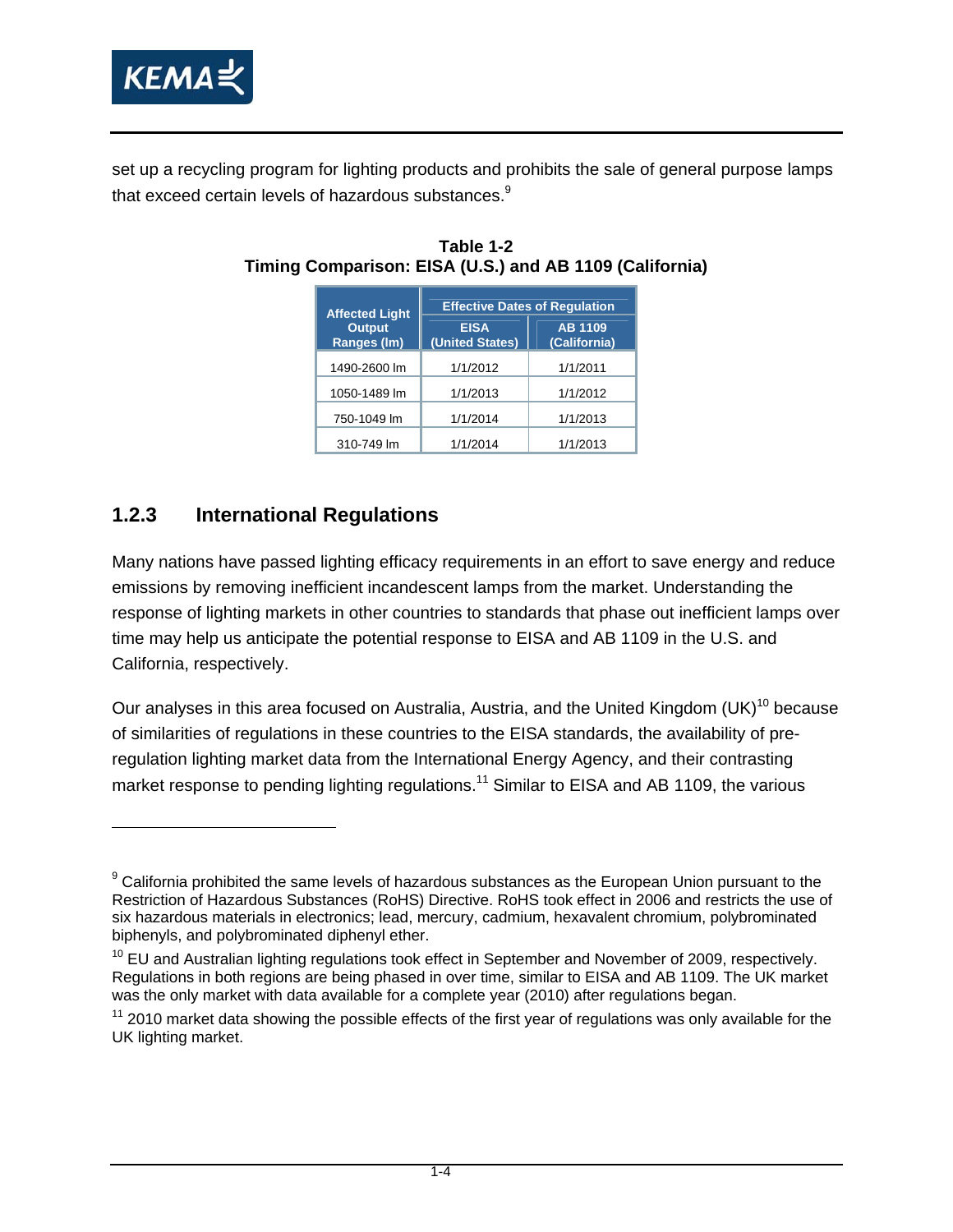

international regulations are not technology-specific, but are phrased as quantitative performance standards which will effectively ban most traditional incandescent lamps.<sup>12</sup> Also similar to EISA and AB 1109, all of the international regulations that we examined are being phased in over time and have exclusions for incandescent lamps of specific types for which viable, more efficient alternatives do not exist.

-

<sup>&</sup>lt;sup>12</sup> International Energy Agency, 2010.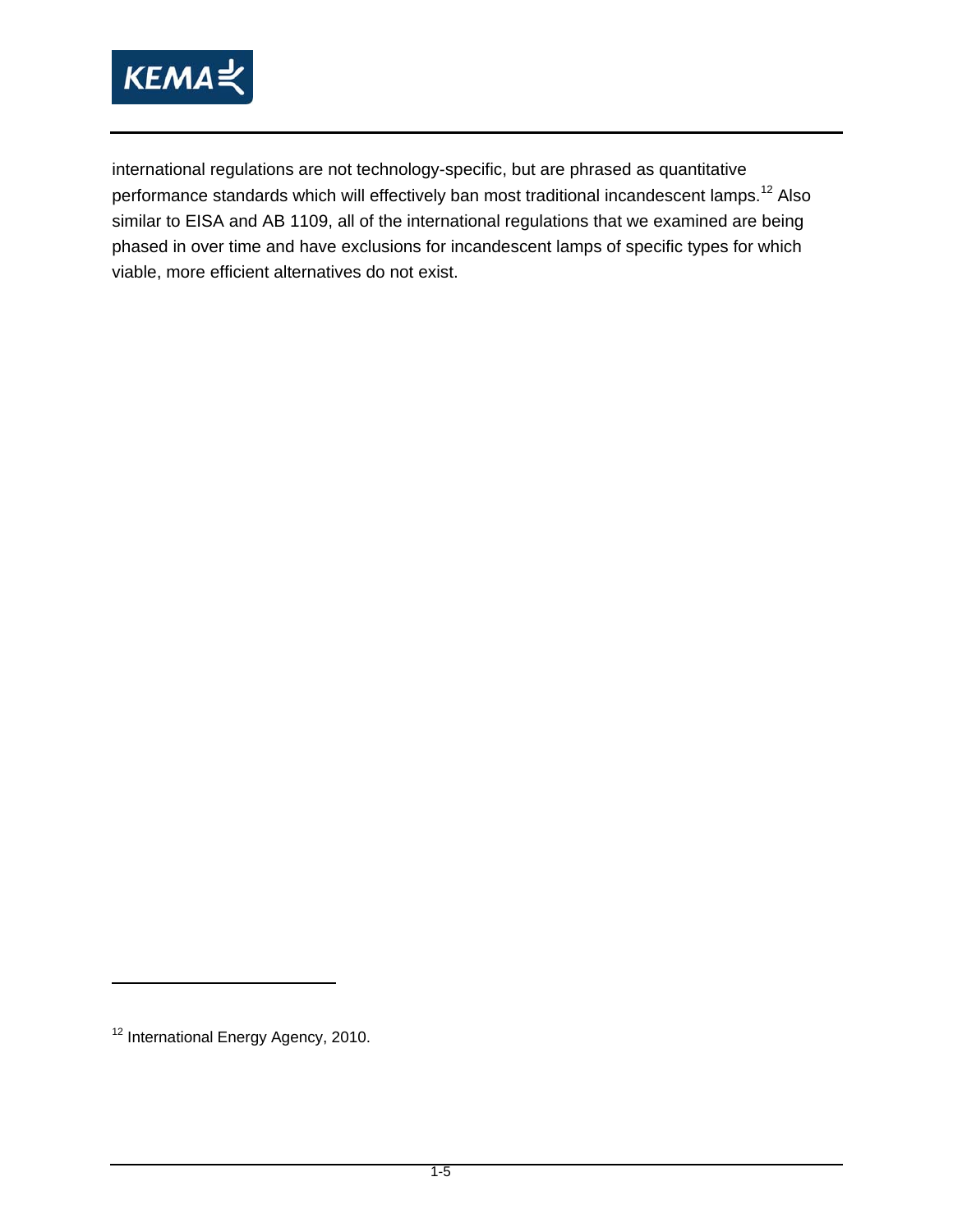

This page intentionally left blank.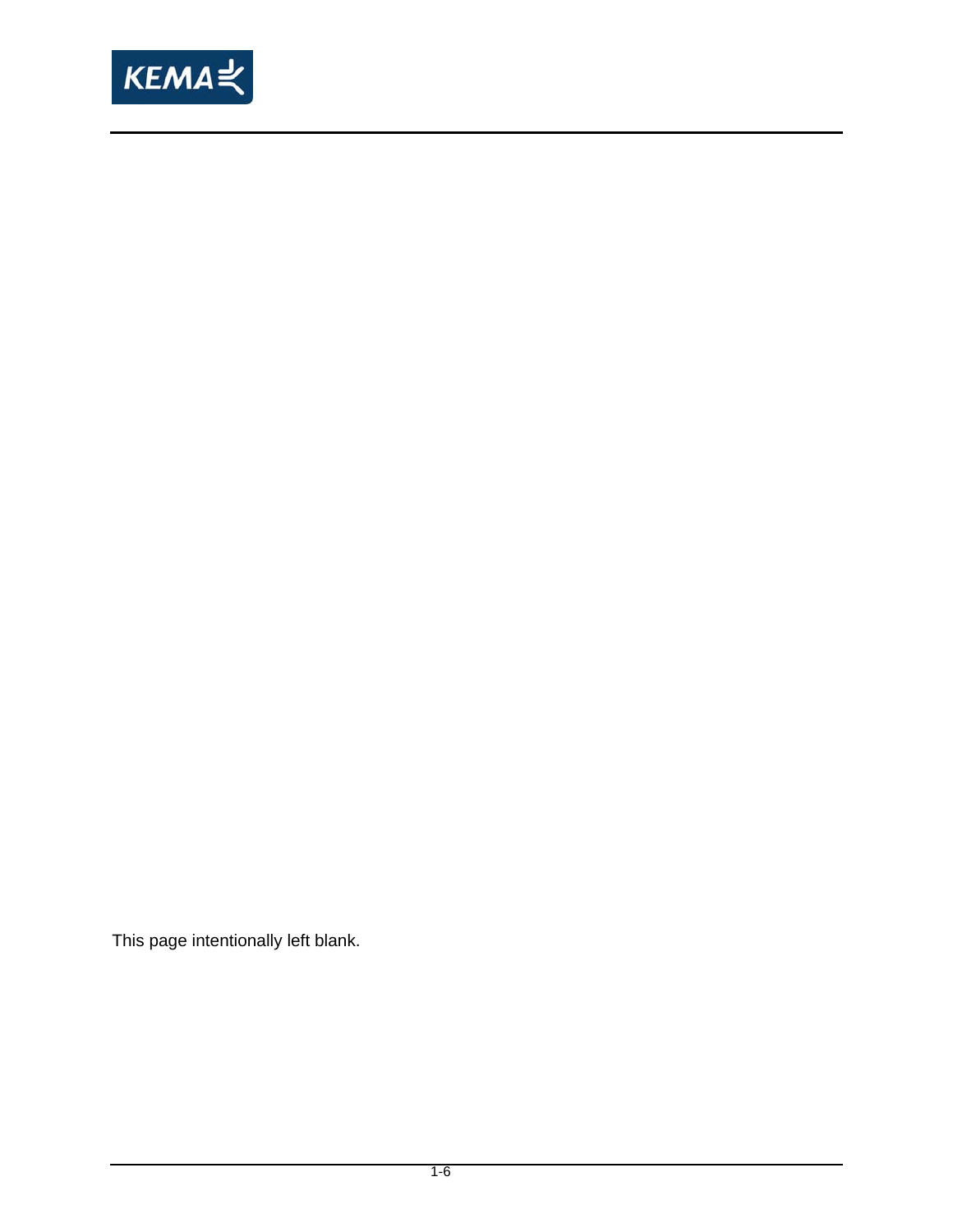

## **2. Methodology**

This report draws on data from four key sources:

- (1) **Literature review** of secondary source materials with information on EISA, AB 1109, and other similar international lighting regulations;
- (2) **Interviews** with nearly 40 lighting retailers, distributors, manufacturers, and market experts in early 2012;
- (3) **Telephone surveys** with 800 California consumers during mid-2012; and
- (4) **Lighting retail store shelf surveys** in 184 California retail stores collected by DNV KEMA staff during the third and fourth quarters of 2011 and in 200 California retail stores during the third quarter of 2012.

This section of the report summarizes the methods associated with each of the above sources.

### **2.1 Literature Review**

The literature review involved gathering and reviewing secondary source materials regarding U.S., California, and international lighting regulations to help identify information related to the key research questions for this study. Because the number of potentially-relevant publications was relatively large, the first step in this task involved preparing a list of source materials that each met a set of specific criteria. To be included in the list, a publication had to be:

- 1. Published between 2007 and 2011, with emphasis on publications from 2010 and later;
- 2. Completed and available (i.e., not a "work in progress");
- 3. Focused on EISA, AB 1109, and/or similar international lighting regulations, with specific attention toward the impact of lighting regulations on market and consumer behavior;
- 4. Unique/not redundant with another study on the list (e.g., if an evaluation report is included, a conference paper summarizing the results of this report was typically excluded); and
- 5. Available free of charge.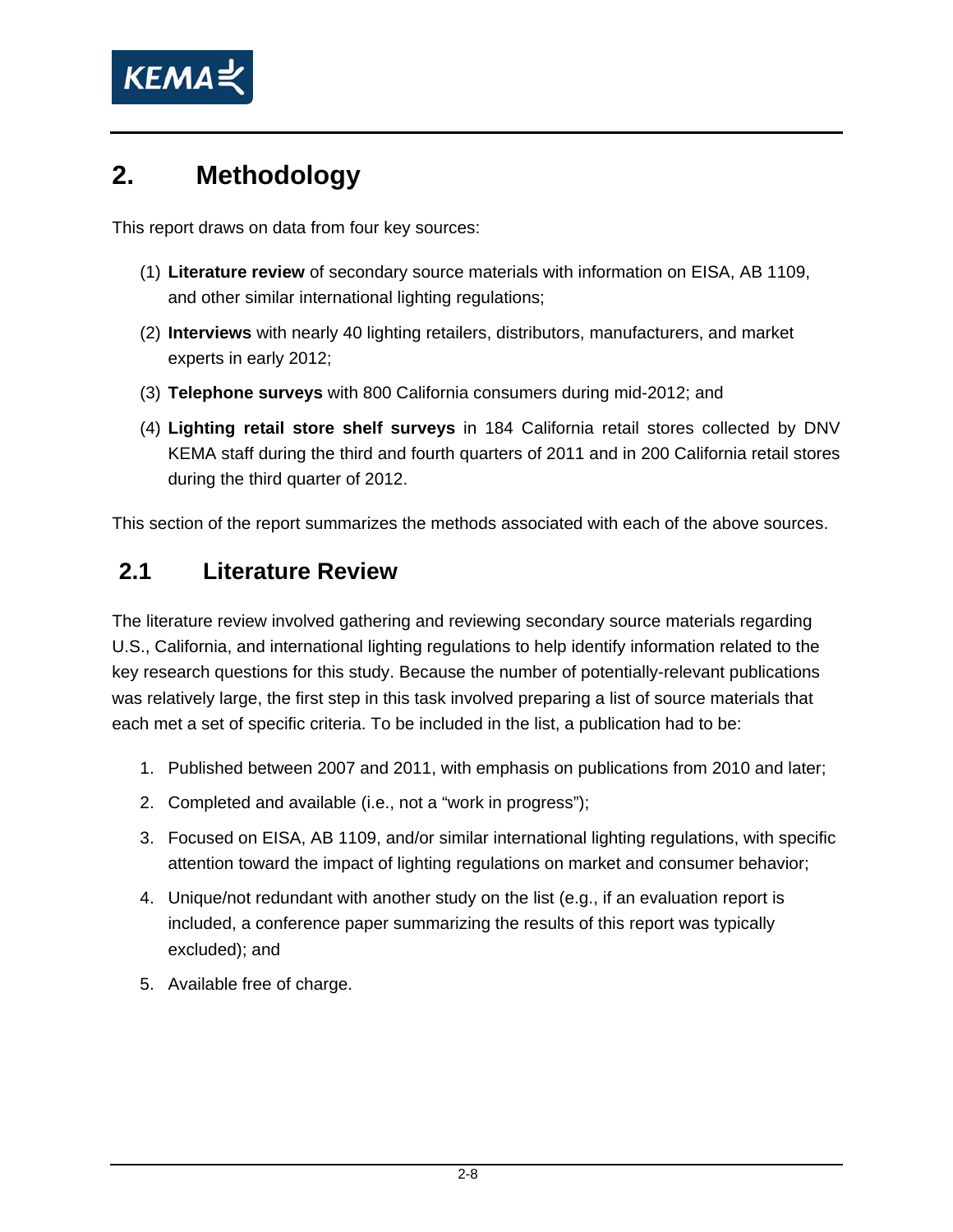

Table 2-1 lists the 25 relevant publications that met the criteria described above. Appendix A (Bibliography) includes complete citations for all sources included in the literature review and referenced throughout the report.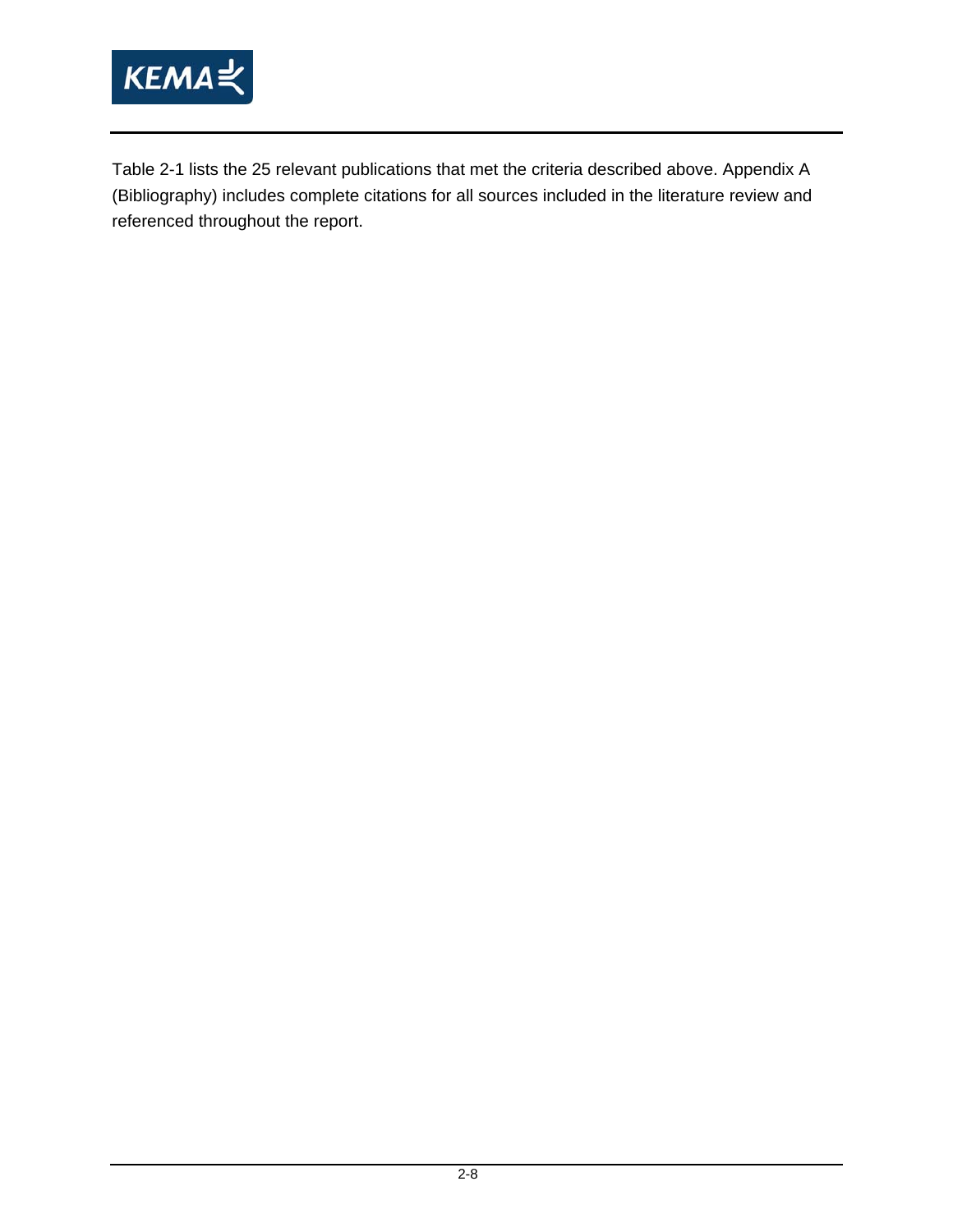

#### **Table 2-1 Publications with Information Relevant to EISA/AB 1109 Study**

| <b>Date</b> | <b>Author(s)</b>                                                            | <b>Title</b>                                                                                                                                                   | <b>Sponsor</b>                                                                             | <b>Overview</b>                                                                                                                                                                                                                                                                                                                                                    |
|-------------|-----------------------------------------------------------------------------|----------------------------------------------------------------------------------------------------------------------------------------------------------------|--------------------------------------------------------------------------------------------|--------------------------------------------------------------------------------------------------------------------------------------------------------------------------------------------------------------------------------------------------------------------------------------------------------------------------------------------------------------------|
| Jun 2012    | <b>DNV KEMA</b>                                                             | California LED Lamp Market<br><b>Characterization Report</b>                                                                                                   | California Public<br><b>Utilities</b><br>Commission<br><b>Energy Division</b><br>(CPUC ED) | Report characterizes the current state of the LED replacement lamp market in<br>California, including the availability, diversity, and pricing of LED lamps. This report<br>also includes lighting supplier interviews with questions on the awareness and<br>potential impact of lighting regulations (EISA and AB 1109) which were leveraged for<br>this report. |
| May 2012    | <b>DNV KEMA</b>                                                             | 2011-2012 Northwest<br><b>Residential Lighting Tracking</b><br>and Monitoring Study                                                                            | Northwest<br><b>Energy Efficacy</b><br>Alliance (NEEA)                                     | Report includes results of consumer survey about awareness of EISA and expected<br>purchasing decisions when incandescent lamps are not available. The report also<br>has retailer and manufacturer forecasts for the lighting market after EISA.                                                                                                                  |
| May 2012    | <b>DNV KEMA</b>                                                             | Fall 2011 California Lighting<br><b>Retail Store Shelf Survey</b><br>Report                                                                                    | CPUC ED                                                                                    | Report focused on the availability, diversity, and pricing of replacement lamps found<br>at 184 California stores in Fall 2011.                                                                                                                                                                                                                                    |
| Mar 2012    | <b>National Electrical</b><br><b>Manufacturers</b><br>Association<br>(NEMA) | Shipments of Incandescent<br>Lamps Illuminate at the Close<br>of 2011                                                                                          |                                                                                            | NEMA article presenting lamp import data which indicates an uptick in incandescent<br>lamp imports in the final quarter of 2011, right before EISA took effect.                                                                                                                                                                                                    |
| Dec 2011    | Cardwell, Diane<br>(NY Times)                                               | Despite Delay, the 100-Watt<br>Bulb Is on Its Way Out                                                                                                          |                                                                                            | NY Times article about recent House of Representatives vote to delay enforcement<br>of EISA.                                                                                                                                                                                                                                                                       |
| Dec 2011    | <b>National Electrical</b><br><b>Manufacturers</b><br>Association<br>(NEMA) | <b>NEMA Reiterates that Light</b><br>bulb Efficacy Standard Remain,<br><b>Consumers Retain Diverse</b><br>Option for Efficient Light bulbs                     |                                                                                            | NEMA article about the postponed enforcement of EISA and the potential negative<br>impact on lighting manufacturers.                                                                                                                                                                                                                                               |
| Nov 2011    | <b>United States</b><br>Environmental<br><b>Protection Agency</b><br>(EPA)  | <b>Next Generation Lighting</b><br>Programs: Opportunities to<br>Advance Efficient Lighting for a<br><b>Cleaner Environment</b>                                |                                                                                            | Report details the potential impact of EISA on lighting programs as well as some<br>common misconceptions about the rules and impacts of EISA. This report also<br>details the findings from IEA's report about the impact of lighting legislation in other<br>countries.                                                                                          |
| Nov 2011    | <b>KRC Research</b>                                                         | 4th Annual Sylvania Socket<br>Survey                                                                                                                           | <b>OSRAM</b><br>Sylvania                                                                   | PowerPoint detailing results of the survey. Consumer awareness and product<br>purchasing response to EISA are examined.                                                                                                                                                                                                                                            |
| Nov 2011    | NMR Group, Inc.                                                             | <b>Connecticut Lighting Focus</b><br>Groups: Exploration of<br>Changes in the Lighting Market<br>and Reactions to Various<br><b>Efficient Lighting Choices</b> | Connecticut<br><b>Energy Efficacy</b><br>Board                                             | PowerPoint detailing results of consumer focus groups help in Connecticut in late<br>2011. The focus groups assessed consumer awareness and expected response to<br>EISA.                                                                                                                                                                                          |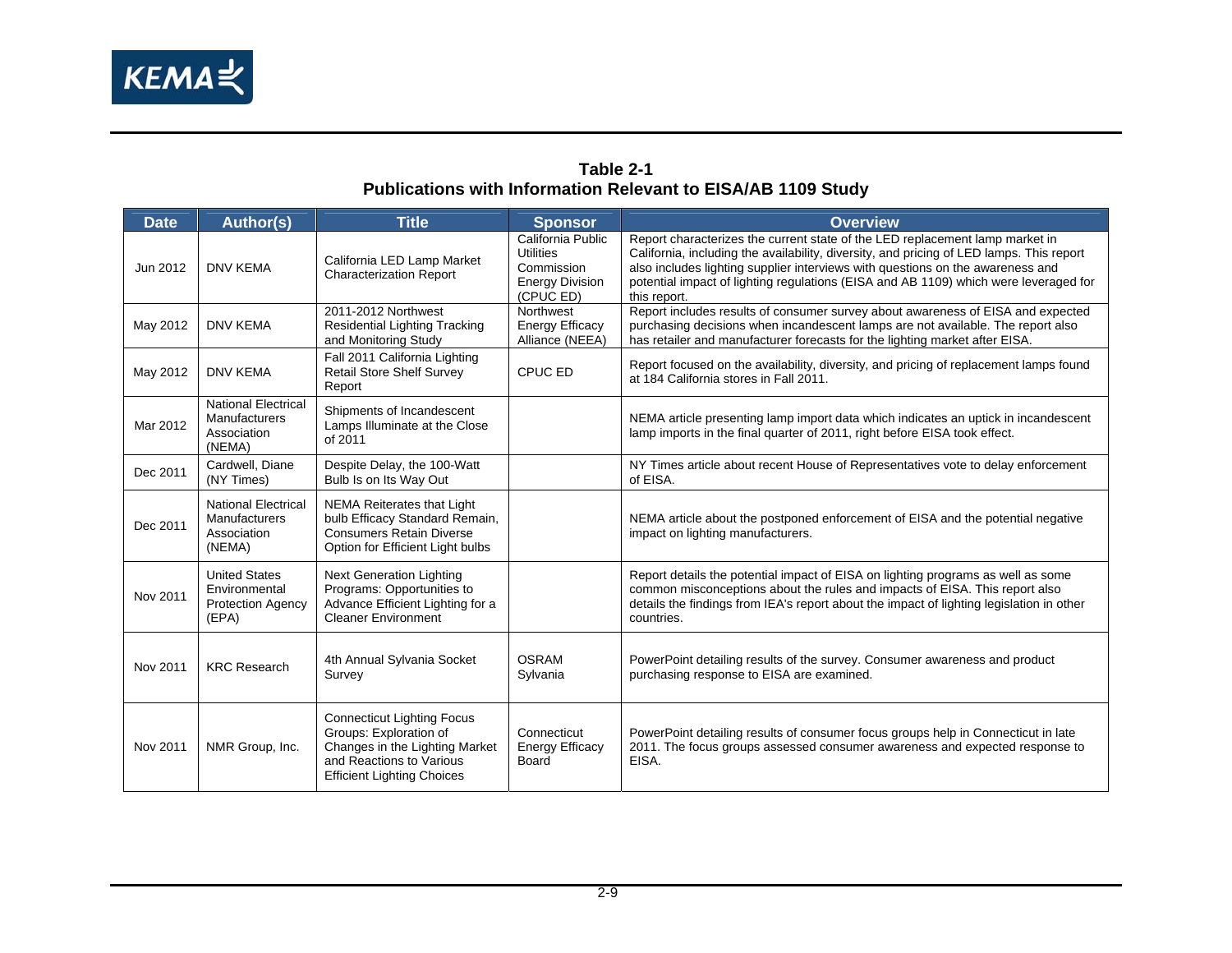

#### **Table 2-1 continued**

| <b>Date</b> | <b>Author(s)</b>                               | <b>Title</b>                                                                          | <b>Sponsor</b>                                                                                                                                      | <b>Overview</b>                                                                                                                                                                                                                                                                                                                                                                                                                                                                                                                                                                                                                                                                             |
|-------------|------------------------------------------------|---------------------------------------------------------------------------------------|-----------------------------------------------------------------------------------------------------------------------------------------------------|---------------------------------------------------------------------------------------------------------------------------------------------------------------------------------------------------------------------------------------------------------------------------------------------------------------------------------------------------------------------------------------------------------------------------------------------------------------------------------------------------------------------------------------------------------------------------------------------------------------------------------------------------------------------------------------------|
| Nov 2011    | Reuters                                        | China to Phase Out<br>Incandescent Light Bulbs in 5<br>Years: Report                  |                                                                                                                                                     | Online article about China's plan to phase out incandescent lamps.                                                                                                                                                                                                                                                                                                                                                                                                                                                                                                                                                                                                                          |
| Sep 2011    | Buhr, Tami<br>(Opinion<br>Dynamics Corp.)      | The Future of CFL Programs<br>after EISA                                              | Presentation<br>prepared for<br>ACEEE (Denver,<br>2011)                                                                                             | Summary of consumer survey about awareness, acceptance, and opposition to<br>EISA.                                                                                                                                                                                                                                                                                                                                                                                                                                                                                                                                                                                                          |
| Aug 2011    | <b>Ecos Consulting</b>                         | Your Guide to More Efficient<br>and Money-Saving Light Bulbs                          | Natural<br><b>Resources</b><br>Defense Council<br>(NRDC)                                                                                            | Online resource for consumers to understand the costs and benefits associated with<br>different lighting options                                                                                                                                                                                                                                                                                                                                                                                                                                                                                                                                                                            |
| Jul 2011    | International<br><b>Energy Agency</b><br>(IEA) | Draft Benchmarking Impact of<br>"Phase-Out" Regulations on<br><b>Lighting Markets</b> | <b>IEA's Mapping</b><br>and<br>Benchmarking<br>Annex of the<br><b>Efficacy End-use</b><br>Electrical<br>Equipment<br>Implementing<br>Agreement (4E) | IEA report analyses the impact of efficacy standards on international lighting markets.<br>The report has detailed sales data and trends for countries that already passed EISA<br>like legislation. Explains why some countries have been more successful than others<br>and why certain trends occurred that were different from expectations.                                                                                                                                                                                                                                                                                                                                            |
| May 2011    | D&R<br>International, Ltd.                     | Product Snapshot: LED<br><b>Replacement Lamps</b>                                     | U.S. Dept. of<br>Energy (DOE)                                                                                                                       | Updates the 2010 report. Presents an analysis of the dataset underlying the DOE<br>Lighting Facts product list. Presents findings on LED replacement lamp market and<br>its trajectory. Concludes that performance of LEDs remains highly variable for<br>characteristics such as rated life, CRI, CCT, light distribution, etc. Report also<br>concludes that while available light output has been rising among replacement lamps,<br>they will not improve enough to replace 100W lamps by 2012. Findings show that<br>75W replacement lamps are expected to reach the market between mid 2011 and<br>2013, with 100W replacements reaching the market between mid 2013 and mid<br>2015. |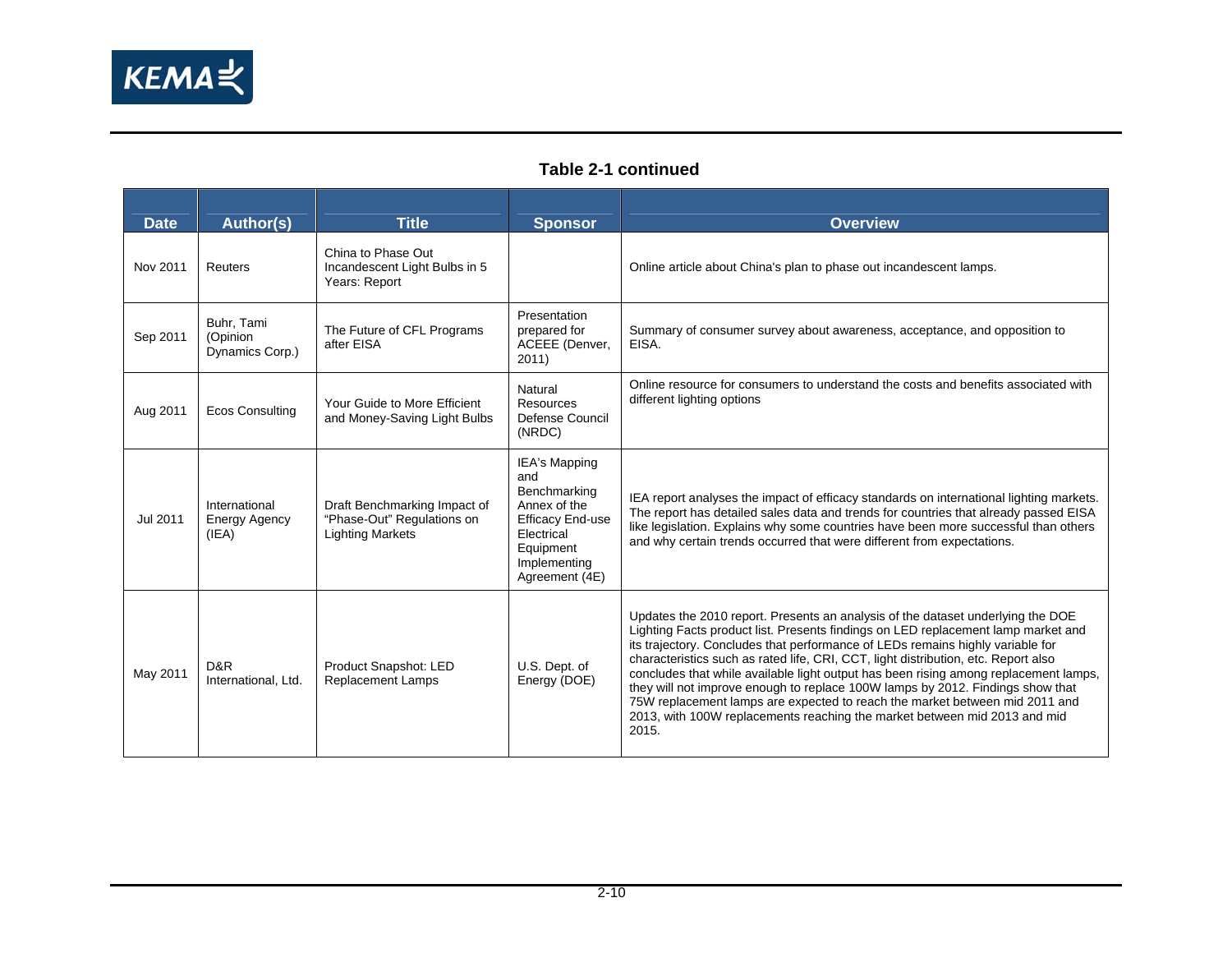

#### **Table 2-1 continued**

| <b>Date</b> | <b>Author(s)</b>                                                                   | <b>Title</b>                                                                 | <b>Sponsor</b>                                                                                                                                                                 | <b>Overview</b>                                                                                                                                                                                                                                                                                          |
|-------------|------------------------------------------------------------------------------------|------------------------------------------------------------------------------|--------------------------------------------------------------------------------------------------------------------------------------------------------------------------------|----------------------------------------------------------------------------------------------------------------------------------------------------------------------------------------------------------------------------------------------------------------------------------------------------------|
| May 2011    | Hodgkiss, J.                                                                       | Domestic Lighting Stage 2<br><b>Compliance Project</b>                       | <b>UK National</b><br>Measurement<br>Office and EuP                                                                                                                            | Report attempts to quantify the remaining banned incandescent lamps still available<br>for purchase in the UK market. The availability of banned products is explored as well<br>as the opportunities for banned products to continue to enter the market because of<br>enforcements loopholes.          |
| Apr 2011    | The Cadmus<br>Group                                                                | What will the Lighting Market<br>Look Like Under EISA?                       | National<br>Symposium on<br>Market<br>Transformation                                                                                                                           | Presentation on market expert forecasts for the lighting market post EISA.                                                                                                                                                                                                                               |
| Mar 2011    | <b>GE Lighting</b>                                                                 | Point of View: A transforming<br>Global Lighting Industry                    |                                                                                                                                                                                | Paper offers GE's perspective on the rapidly changing lighting market and new<br>efficient products that can fill the void left by the incandescent phase-out.                                                                                                                                           |
| Mar 2011    | Rubinstein,<br>Francis (LBNL);<br>Horowitz, Noah<br>(NRDC); Harris,<br>Jeff (NEEA) | What to do with the<br>"Incandescent Phase-out"                              | American<br><b>Energy Efficacy</b><br>Economy<br>(ACEEE)                                                                                                                       | Presentation prepared for ACEEE conference. Details the rules of EISA, and U.S.<br>sales trends of incandescent lamps and CFLs.                                                                                                                                                                          |
| Sep 2010    | D&R<br>International, Ltd.                                                         | Product Snapshot: LED<br>Replacement Lamps 2010                              | U.S. Dept. of<br>Energy                                                                                                                                                        | Outlines status of LED market and legislation that effects future of market. Presents<br>data for current LED market diversity, with comparisons to CFL and Incandescent<br>lamps. Presents multiple graphs showing LED market status compared to Energy<br>Independence Security Act (EISA) benchmarks. |
| Sep 2010    | D&R<br>International, Ltd.                                                         | <b>ENERGY STAR CFL Market</b><br>Profile: Data Trends and<br>Market Insights | U.S. Dept. of<br>Energy                                                                                                                                                        | Report details the current state of the CFL market including market share, pricing,<br>shipment trends, installed base, customer satisfaction, and impacts of EISA.                                                                                                                                      |
| Jun 2010    | Navigant<br>Consulting<br>Europe, Ltd.                                             | Task 3: Review of Sales and<br><b>Inventory Estimates</b>                    | <b>UK Department</b><br>for Environment.<br>Food and Rural<br>Affairs, Swedish<br>Energy Agency,<br>and the<br>European<br>Council for an<br><b>Energy Efficacy</b><br>Economy | Report about EU regulations. Lighting market size and growth projections are<br>analyzed to inform legislation.                                                                                                                                                                                          |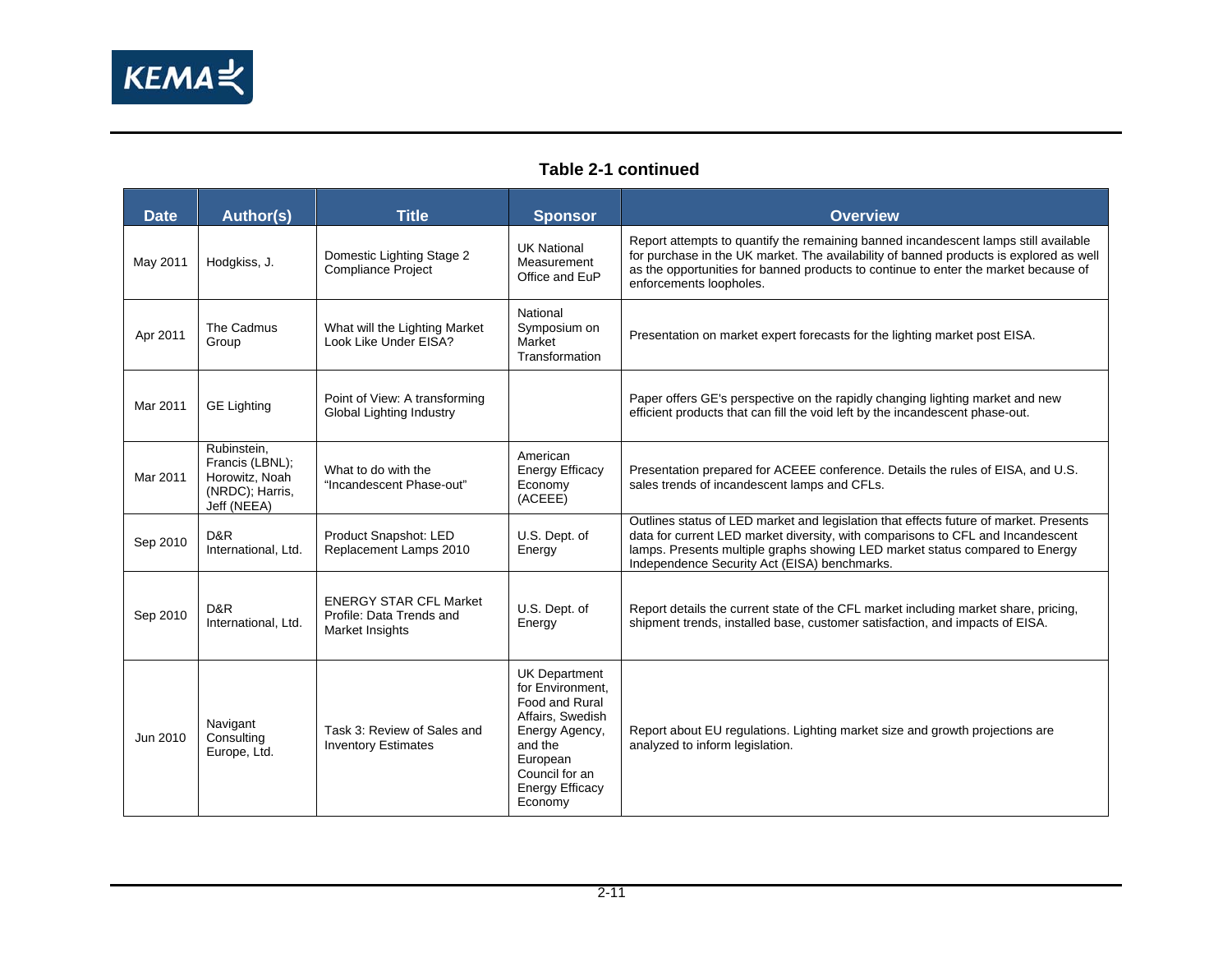

#### **Table 2-1 continued**

| <b>Date</b> | Author(s)                                    | <b>Title</b>                                                                                                                                                                                                                                                                                                            | <b>Sponsor</b> | <b>Overview</b>                                                                                                                                                                                                                                               |
|-------------|----------------------------------------------|-------------------------------------------------------------------------------------------------------------------------------------------------------------------------------------------------------------------------------------------------------------------------------------------------------------------------|----------------|---------------------------------------------------------------------------------------------------------------------------------------------------------------------------------------------------------------------------------------------------------------|
| Apr 2010    | International<br>Energy Agency               | Phase Out of Incandescent<br>Lamps - Implications for<br>International Supply and<br>Demand for Regulatory<br><b>Compliant Lamps</b>                                                                                                                                                                                    |                | Report analyzes the impact of new lighting regulations from around the<br>world on the international supply and demand of compliant lamps,<br>specifically CFLs and halogens. Summaries of EISA like regulations from<br>other countries.                     |
| Mar<br>2009 | Commission of<br>the European<br>Communities | <b>Commission Staff Working</b><br>Document, Full Impact<br>Assessment, Accompanying<br>document to the<br><b>Commission Regulation</b><br>implementing Directive<br>2005/32/EC of the<br>European Parliament and of<br>the Council with regard to<br>eco-design requirements for<br>non-directional household<br>lamps |                | Report details the lighting regulation in the UK as well as the voluntary<br>agreement struck between the government and retailers prior to the new<br>lighting standards taking effect.                                                                      |
| Mar<br>2009 | McDermott,<br>Matthew                        | India to Phase Out 400<br>Million Incandescent<br>Lightbulbs by 2012,<br>Replace with CFLs                                                                                                                                                                                                                              |                | Online article about India's plan to remove 400 million incandescent bulbs.<br>India did not pass lighting efficacy regulations. They are using CDM funding<br>to buy-down the incremental cost of CFLs to make them the same price as<br>incandescent lamps. |
| Mar<br>2007 | Huffman, Jared                               | California Can Shine Across<br>the Nation by Enacting<br>Performance Based<br>Lighting Efficacy Legislation                                                                                                                                                                                                             |                | Online article detailing CA AB 1109.                                                                                                                                                                                                                          |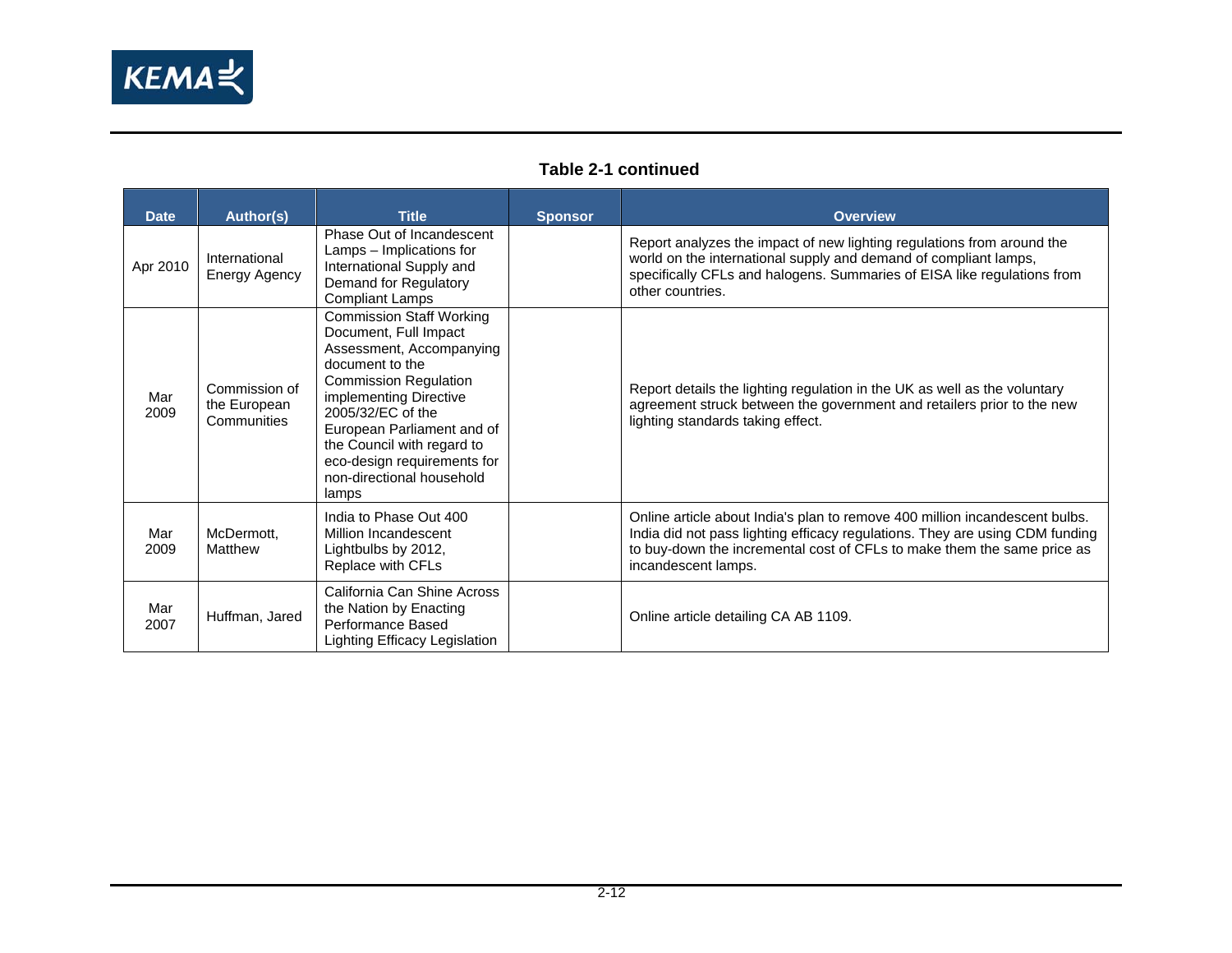

#### **2.2 In-Depth Interviews**

This study was originally planned to include in-depth telephone interviews with up to 12 domestic and international lighting market experts. The purpose of the interviews was to elicit perspectives from lighting market experts regarding the current and expected effects of EISA and AB 1109 on the national and California lighting markets respectively. At the outset of the study, DNV KEMA staff anticipated that available information pertaining to the impact of lighting regulations on markets and consumer behavior was limited, and as such, DNV KEMA staff planned to probe lighting market experts about their awareness of relevant domestic and international studies. However, once DNV KEMA staff began the literature review task (described above in Section 2.1) it became apparent that there were numerous relevant studies about the impacts of lighting efficacy regulations on markets around the world. The quality of information obtained during the literature review thus lessened the need for scripted interviews.

After consulting with CPUC ED staff, DNV KEMA staff instead used the in-depth interviews on an as-needed basis to obtain clarification of market insights obtained from published reports and other materials. In this regard, DNV KEMA staff interviewed two lighting policy experts to clarify the rules and exceptions of AB 1109 and EISA and to ensure that an accurate understating of the regulations was applied to the analyses in this report.

Additionally, this report benefited from the results of recent interviews conducted with lighting market representatives for the *California LED Lamp Market Characterization* study (DNV KEMA, 2012). As part of this study, DNV KEMA staff completed 37 in-depth interviews with lighting market actors in early 2012 (Table 2-2). These interviews included a series questions related to EISA and AB 1109 and helped provide a robust picture of the awareness and projected impacts of EISA and AB 1109.

| <b>Market Actor Type</b>    | <b>Number of</b><br><b>Completed Interviews</b> |  |  |
|-----------------------------|-------------------------------------------------|--|--|
| Manufacturer                | 12                                              |  |  |
| <b>Distributor</b>          | 8                                               |  |  |
| Retailer - Brick and Mortar | g                                               |  |  |
| Retailer - Online           | 6                                               |  |  |
| <b>Market Expert</b>        | 2                                               |  |  |
| <b>Total Interviews</b>     | 37                                              |  |  |

**Table 2-2 Number of Completed In-Depth Interviews by Market Actor Type, 2012\*** 

\* Interviews completed for *California LED Lamp Market Characterization* study (DNV KEMA, 2012).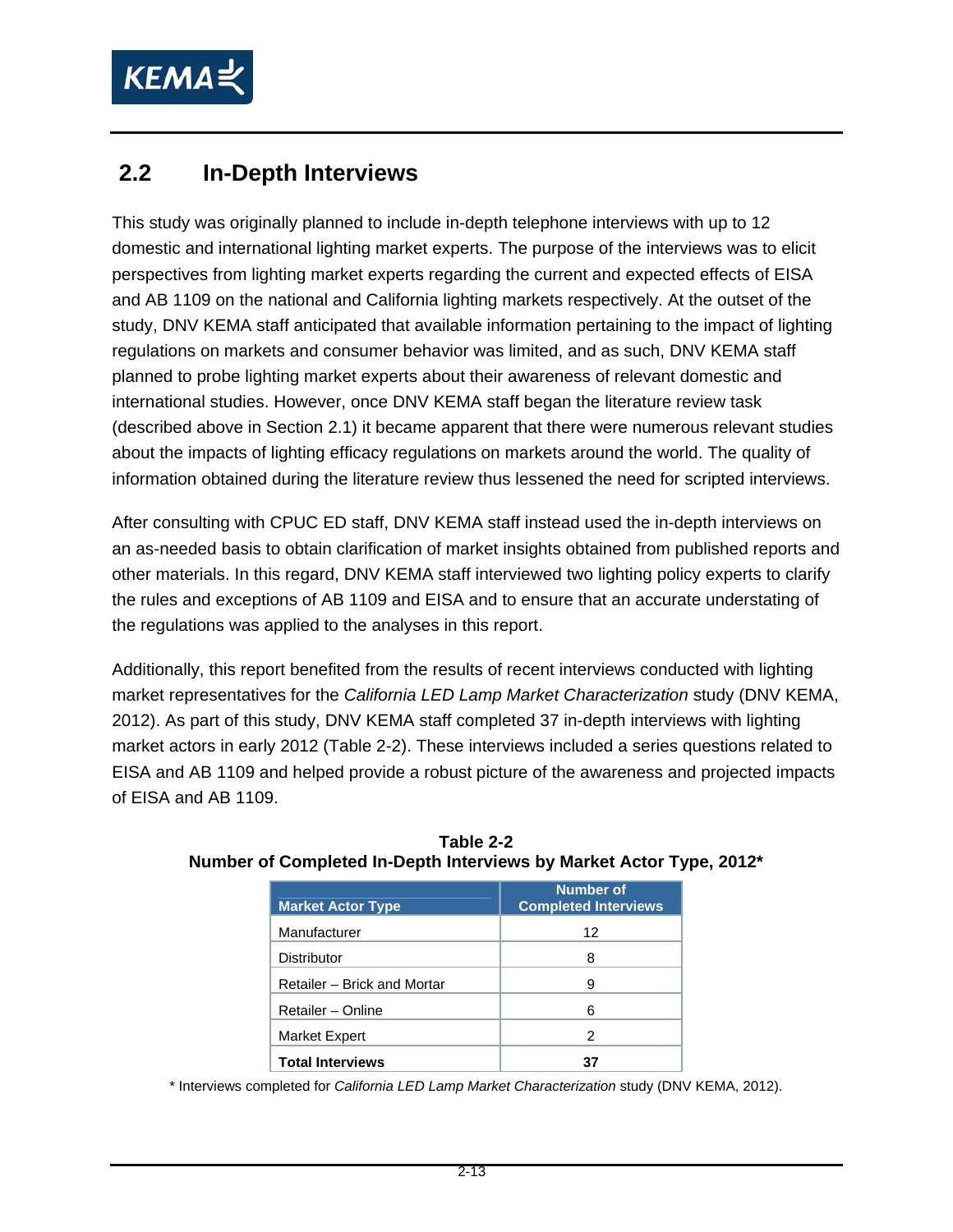

### **2.3 Consumer Surveys**

As part of CPUC EM&V WO28 (Upstream and Residential Downstream Lighting Impact Evaluation), the DNV KEMA team has begun conducting telephone surveys with consumers who reside in the three California investor-owned electric utility service territories (Pacific Gas & Electric [PG&E], Southern California Edison [SCE], and San Diego Gas & Electric [SDG&E]). The primary purpose of these surveys is to gauge purchase and installation rates as well as other behaviors related to several lamp technologies (including compact fluorescent, lightemitting diode [LED], and energy-efficient incandescent lamps).

For the phase conducted in mid-2012, these surveys included a series of questions aimed at examining consumer awareness and understanding of EISA and its early implementation in California as part of AB 1109. The surveys also examined actual consumer purchases as well as planned purchasing decisions in response to the phase-out of traditional incandescent lamps. California consumers were asked whether they attempted to purchase 100 watt incandescent lamps in 2011 (after the AB 1109 standard went into effect for lamps in the 1490 to 2600 lumen bin), and if so, what they ultimately purchased (i.e., a 100 watt incandescent lamp, a different lamp wattage, or a different lamp type). California consumers were also probed about their anticipated response to changes in general purpose incandescent lamp availability.

Using a stratified sampling approach (based on utility service territory, rate class, climate zone, and high/medium/low average daily energy consumption), DNV KEMA is conducting the consumer surveys in phases. The team completed the first phase of 800 surveys in July, 2012, and will conduct additional phases later in 2012 and in 2013. Results from the July 2012 survey phase are included in this report.

## **2.4 California Lighting Retail Store Shelf Surveys**

This report draws on data from three phases of lighting retail store shelf surveys in California: Summer 2012, Fall 2011, and Spring 2009.

#### **2.4.1 Fall 2011 and Summer 2012**

This report leverages data collected as part of the Fall 2011 California Lighting Retail Store Shelf Survey study published by DNV KEMA in 2012 as part of WO13 as well as data collected during shelf surveys conducted in Summer 2012 as part of WO28. Data from these shelf surveys provide the foundation for assessments of lamp availability and AB 1109 compliance in the California market as discussed in this report.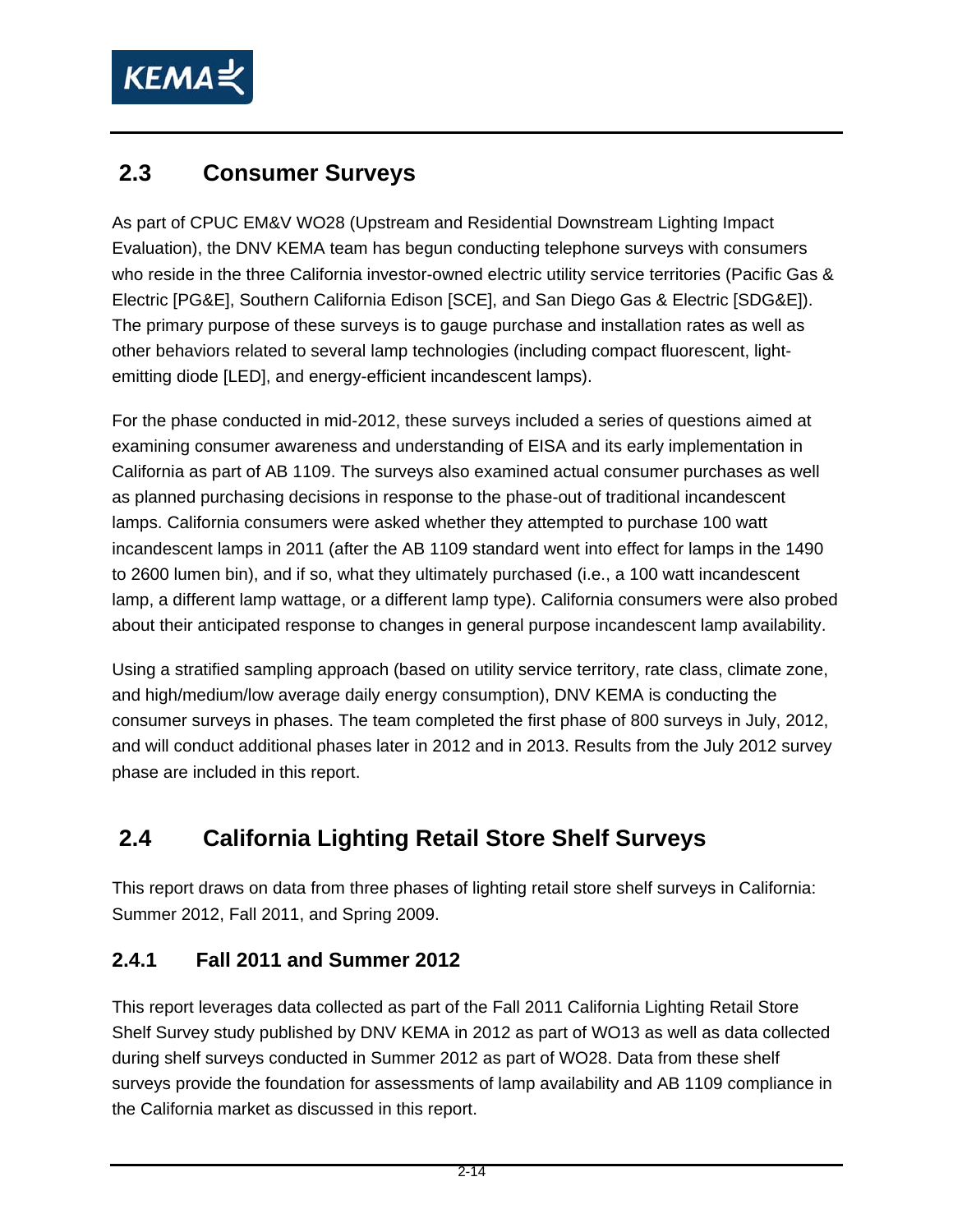

-

As part of the shelf survey work, field researchers conducted complete inventories (shelf surveys) of replacement lamps in 184 California retail stores in late August through November 2011 (referred to as the "Fall 2011" shelf surveys) and in 200 California retail stores during July and August 2012 ("Summer 2012;" see Table **2-3**). Researchers conducted these surveys in seven retail channels (including discount, drug, grocery, hardware, large home improvement, mass merchandise, and membership club stores) and collected detailed information on product characteristics and prices. There were 34 instances of retail store overlap between the two shelf survey efforts, meaning that there were 34 stores in which field staff conducted shelf surveys in both Fall 2011 and Summer 2012.

| <b>Retail Channel</b>         | <b>Number of</b><br><b>Stores Surveyed</b><br><b>Fall 2011</b> | <b>Number of</b><br><b>Stores Surveyed</b><br>Summer 2012 |
|-------------------------------|----------------------------------------------------------------|-----------------------------------------------------------|
| <b>Discount</b>               | 27                                                             | 28                                                        |
| Drug                          | 27                                                             | 27                                                        |
| Grocery                       | 27                                                             | 30                                                        |
| Hardware                      | 27                                                             | 28                                                        |
| Large home improvement        | 26                                                             | 29                                                        |
| Mass merchandise              | 24                                                             | 29                                                        |
| Membership                    | 26                                                             | 29                                                        |
| <b>Total Number of Stores</b> | 184                                                            | 200                                                       |

**Table 2-3 Number of Stores by Retail Channel - California Retail Lighting Store Shelf Surveys, Fall 2011 and Summer 2012** 

The Fall 2011 and Summer 2012 shelf survey databases each contain more than 20,000 records.<sup>13</sup> Each record includes key information regarding each store visited (such as the retail channel, store name, IOU service territory, and store address) as well as information specific to each package of lamps in the store, including model number, lamp type, base type, lamp style, manufacturer, wattage, and number of lamps in each package. Additionally, field staff recorded

 $13$  Each record in the database represents a particular lamp model and packaging configuration in a specific store during a shelf survey visit. Researchers may have found the same lamp model in multiple stores. As such, the number of unique models represented by the database is lower than the total number of records.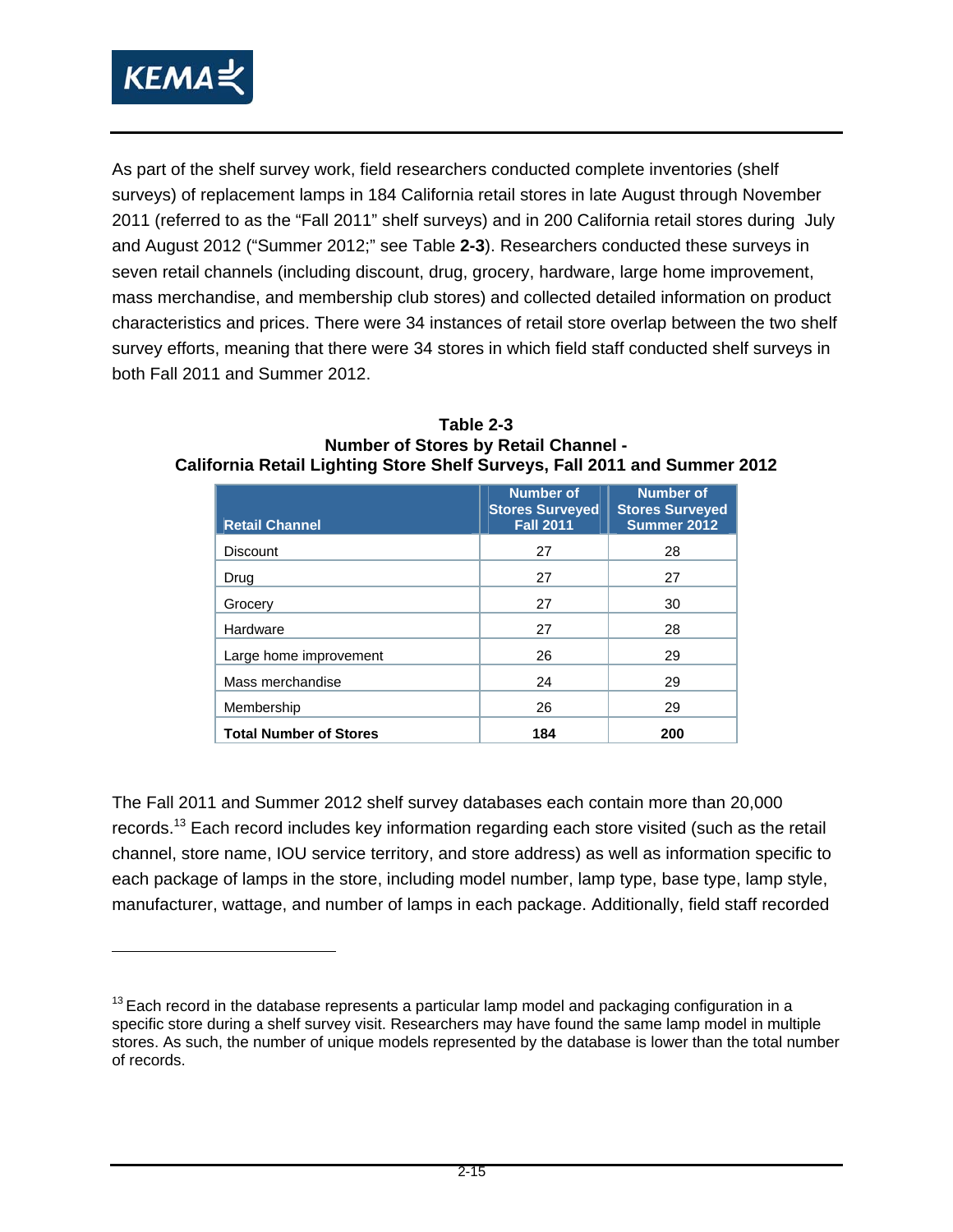

the number of packages, whether or not the lamps are 3-way or dimmable, full price, discounted price and discount provider (if relevant), rated life, color temperature, lamp coating, lumens, wattages, and whether each model was 3-way, dimmable, and/or Energy Star labeled for each package of lamps.<sup>14</sup>

#### **2.4.2 Spring 2009**

In support of the 2006-2008 California Upstream Lighting Program process and impact evaluations, DNV KEMA field researchers conducted 48 complete inventories of lamps on California retail store shelves in April and May of 2009. The Spring 2009 California comprehensive shelf survey database includes over 5,000 records.

As with the Fall 2011 and Summer 2012 shelf survey databases, the Spring 2009 shelf survey database includes key information for each record, including channel, store name, IOU territory, address, city, and zip code in which the lamps were found as well as the model number, lamp type, base type, lamp shape, manufacturer, wattage, and number of lamps in each package. Field staff conducting shelf surveys in Spring 2009 also recorded the number of packages, whether or not the lamps are 3-way or dimmable, and the price for each package of lamps.

Field staff recorded these data across the same seven retail channels as in the Fall 2011 and Summer 2012 research phases. However, to make meaningful comparisons between Spring 2009, Fall 2011, and Summer 2012, we have only included stores from "big box" channels (e.g., home improvement, mass merchandise, and membership club stores) in this report when presenting time-series data for both years. The reason for this is that heterogeneity within the discount, drug, grocery, and hardware channels is too great to make meaningful comparisons with such small sample sizes. Within the three "big box" channels, we have included only the chains surveyed in all three years. Thus, data presented in comparison tables include only a subset of the total home improvement, mass merchandise, and membership stores surveyed in Fall 2011 and Summer 2012. Table 2-4 below shows the number of stores included in these comparisons by channel and year.

 $14$  For additional information regarding lighting retail store shelf survey methods – including sample design, overview of fieldwork conducted, and approach to data cleaning and analysis – please see the Fall 2011 California Lighting Retail Store Shelf Survey Report (DNV KEMA, 2012).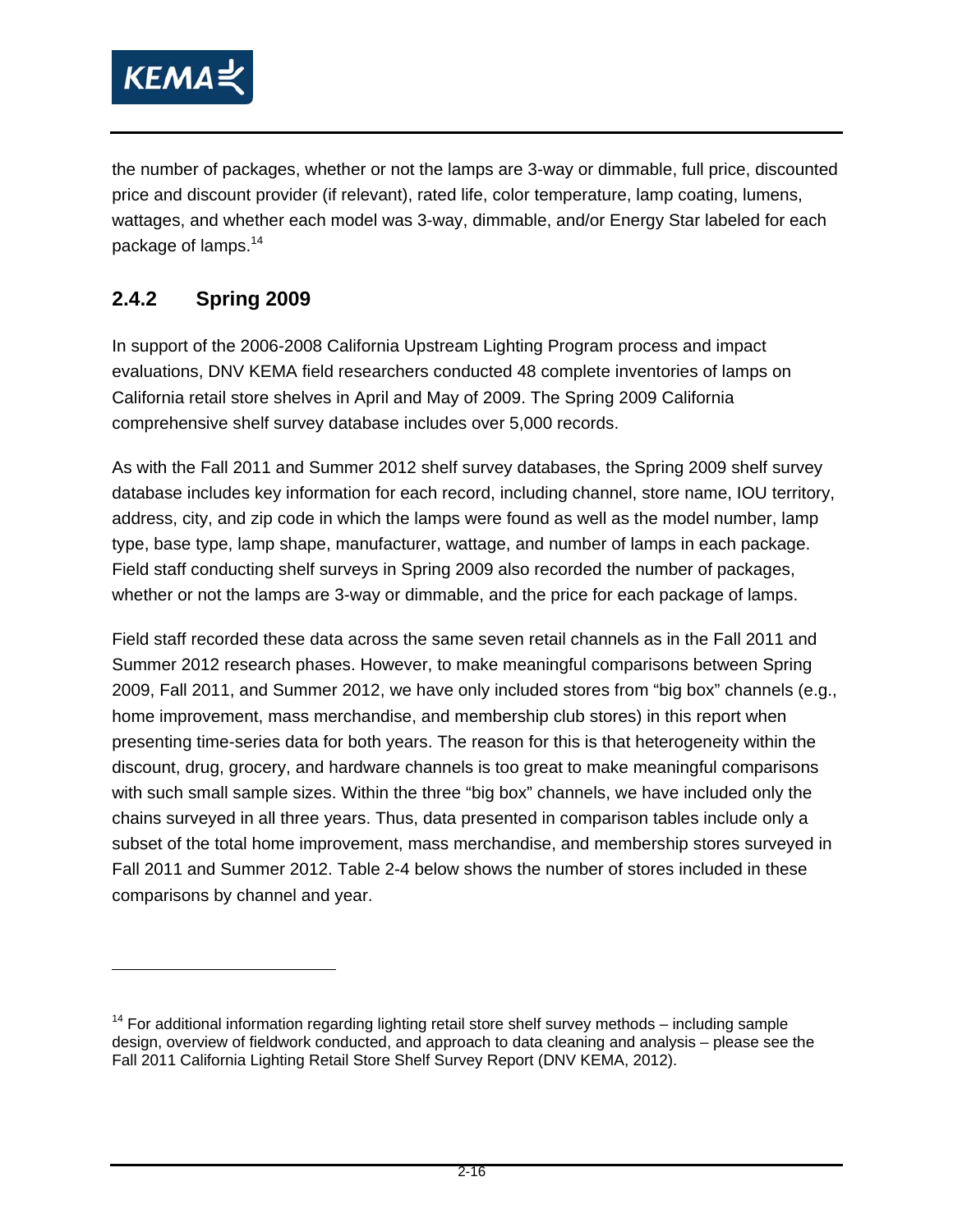

#### **Table 2-4 Number of Stores Included in Time-Series Comparisons by Channel, Spring 2009, Fall 2011, and Summer 2012**

|                       | <b>Research Phase</b> |                     |                       |              |
|-----------------------|-----------------------|---------------------|-----------------------|--------------|
| <b>Retail Channel</b> | <b>Spring</b><br>2009 | <b>Fall</b><br>2011 | <b>Summer</b><br>2012 | <b>Total</b> |
| Home Improvement      | 14                    | 21                  | 21                    | 56           |
| Mass Merchandise      | 11                    | 20                  | 26                    | 57           |
| Membership Club       | 9                     | 26                  | 26                    | 61           |
| <b>Total Stores</b>   | 34                    | 67                  | 73                    | 174          |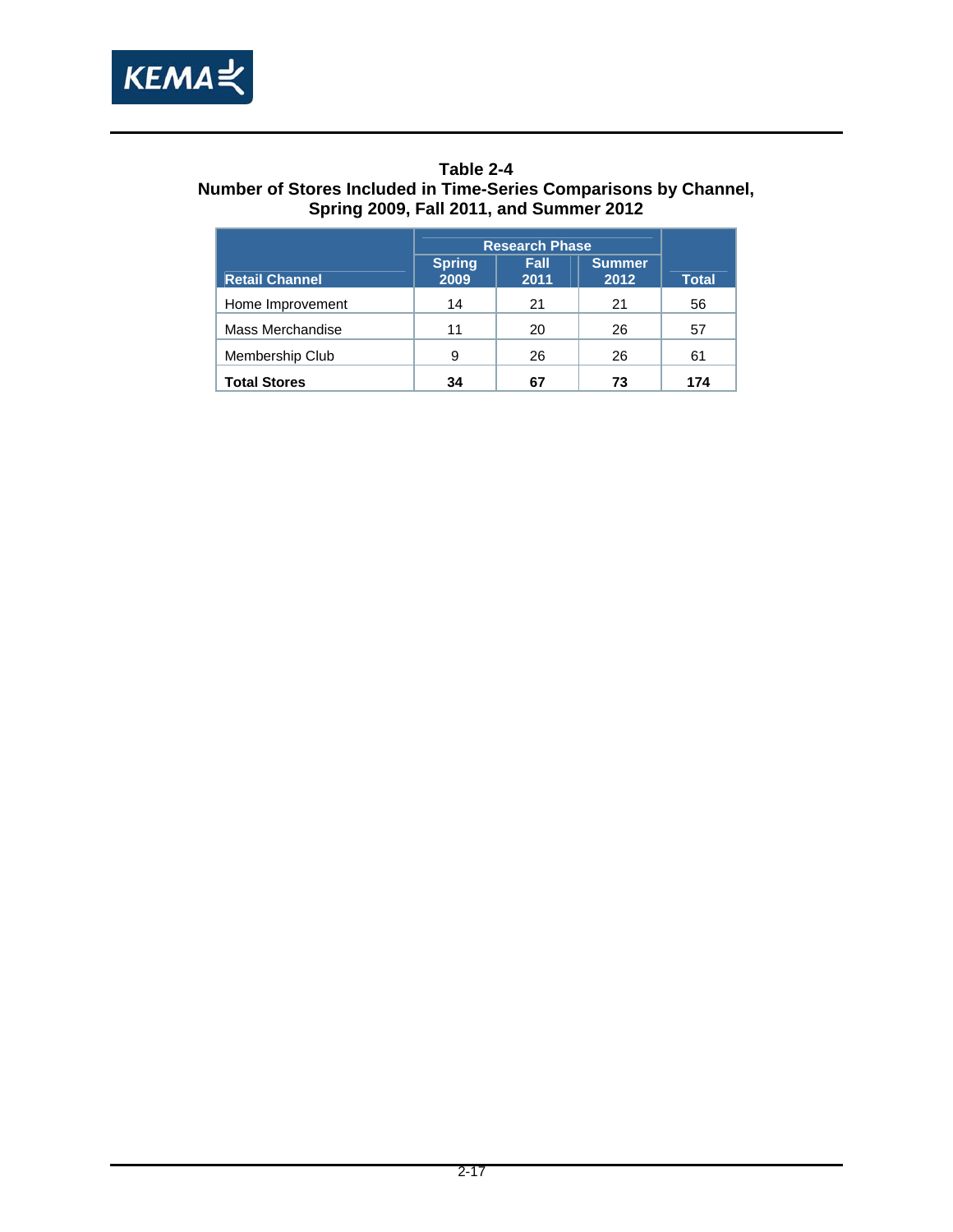

This page intentionally left blank.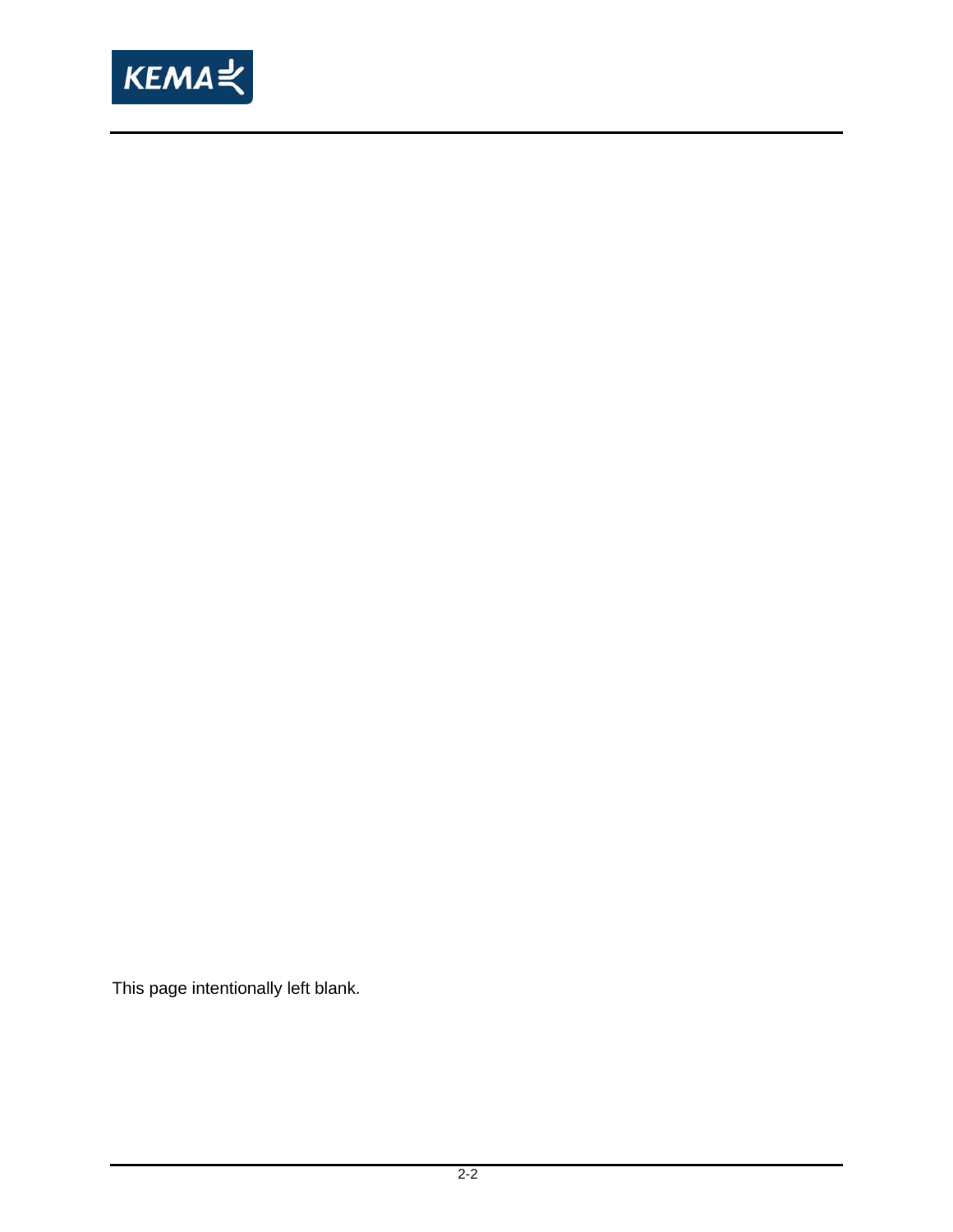

-

## **3. Findings**

In this section, we present the results of our research and analyses using information from the literature review; retailer, manufacturer and expert interviews; consumer surveys; and retail store shelf surveys.

As described in Section 1.2.1, recall that EISA began phasing in nationally on January 1, 2012, prohibiting general purpose lamps above 72 watts with light output ranging from 1490 to 2600 lumens from being manufactured and/or imported into the United States. Throughout this report, when referring to lamps that meet or do not meet the criteria described in the regulation, we will use the following terminology:

- *EISA-compliant:* refers to general purpose, medium screw base (MSB) A-lamps (incandescent and halogen lamp technologies) that complied with EISA and AB 1109 efficacy standards (as of 2011) -- or in some cases, lamps that will comply with future EISA and AB 1109 regulations; and
- *Non-compliant:* refers to those A-lamps that do not comply with the regulations or in some cases, lamps that will not comply with any future phase of the regulations.<sup>15</sup>

We also categorize the EISA lumen bins presented in Table 1-1 above as follows:

- **High Brightness:** This general purpose lamp category refers to EISA-compliant and non-compliant MSB A-lamps with light output between 1490 and 2600 lumens, equivalent to the light output of many traditional 100 watt incandescent lamps. EISAcompliant lamps in this category have a maximum wattage of 72 watts. Non-compliant lamps in this category exceed 72 watts, the maximum wattage allowed by EISA (i.e. traditional 100 watt lamps would be non-compliant). The phase-out for these lamps in California began on January 1, 2011 (and nationally, on January 1, 2012).
- **Medium High Brightness**: This general purpose lamp category refers to EISAcompliant and non-compliant MSB A-lamps with light output between 1050 and 1489 lumens, equivalent to the light output of many traditional 75 watt incandescent lamps.

<sup>&</sup>lt;sup>15</sup> Throughout this report, use of the phrase "EISA compliance" (or "non-compliance") does not imply any type of legal standing, as retailers are legally permitted to sell through their existing stock of regulated general purpose lamps.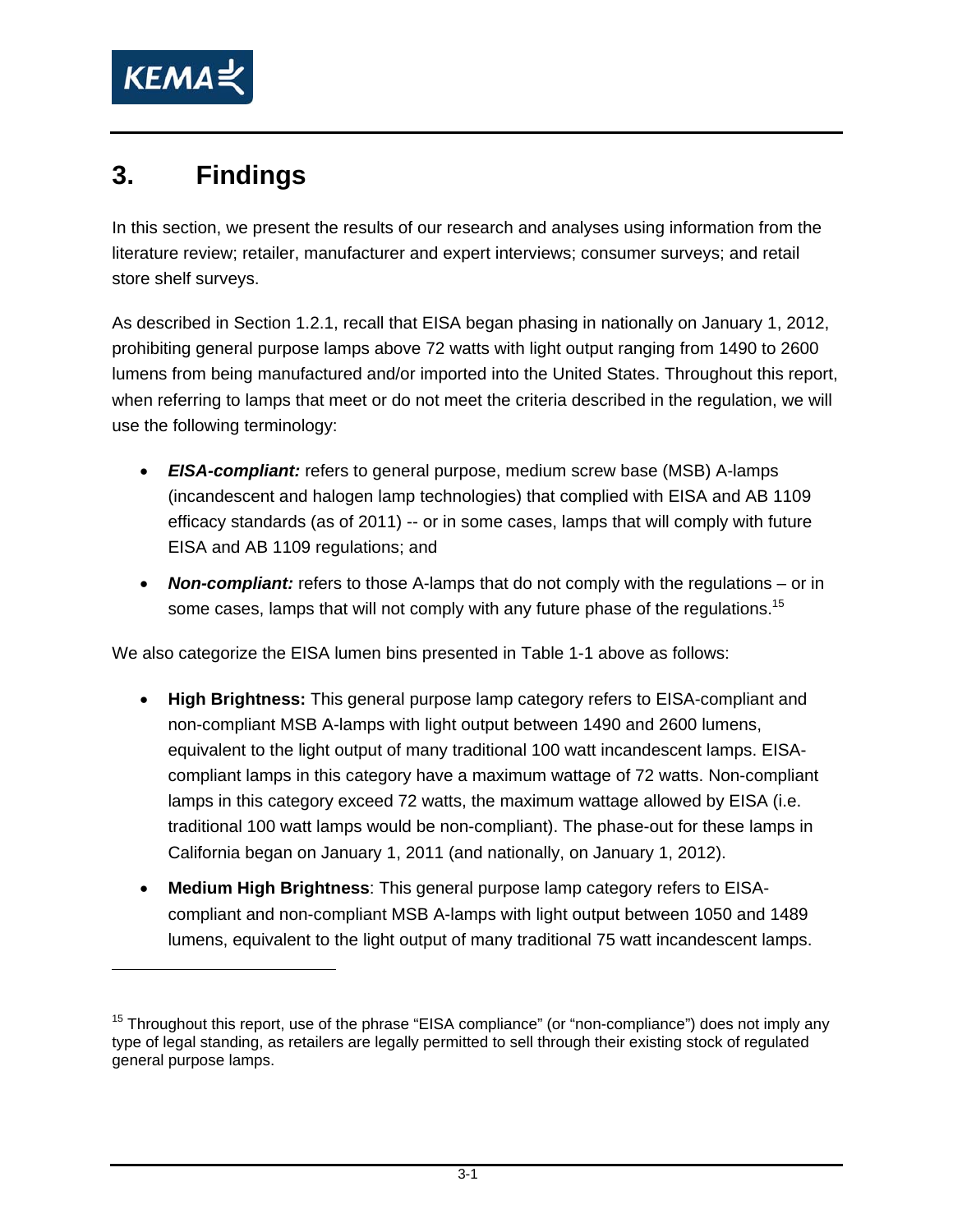

EISA-compliant lamps in this category have a maximum wattage of 53 watts. Noncompliant lamps in this category exceed 53 watts, the maximum wattage allowed by EISA (i.e. traditional 75 watt lamps would be non-compliant). The phase-out for these lamps in California began on January 1, 2012 (and nationally, on January 1, 2013).

- **Medium Low Brightness**: This general purpose lamp category refers to EISA-compliant and non-compliant MSB A-lamps with light output between 750 and 1049 lumens, equivalent to the light output of many traditional 60 watt incandescent lamps. EISAcompliant lamps in this category have a maximum wattage of 43 watts. Non-compliant lamps in this category exceed 43 watts, the maximum wattage allowed by EISA (i.e. traditional 60 watt lamps would be non-compliant). The phase-out for these lamps in California began on January 1, 2013 (and nationally, on January 1, 2014).
- **Low Brightness**: This general purpose lamp category refers to EISA-compliant and non-compliant MSB A-lamps with light output between 310 and 749 lumens, equivalent to the light output of many traditional 40 watt incandescent lamps. EISA-compliant lamps in this category have a maximum wattage of 29 watts. Non-compliant lamps in this category exceed 29 watts, the maximum wattage allowed by EISA (i.e. traditional 40 watt lamps would be non-compliant). The phase-out for these lamps in California began on January 1, 2013 (and nationally, on January 1, 2014).

### **3.1 Lamp Availability**

In this section we analyze the availability of EISA-compliant and non-compliant general purpose lamps in California based on field data collected by DNV KEMA staff as part of the Fall 2011 and Summer 2012 California Lighting Retailer Store Shelf Surveys. Shelf survey data were used to assess whether the availability of general purpose lamps has changed after AB 1109 took effect in California on January 1, 2011.

Using lamp import data (often used as a proxy for lamp sales), we also present information about the availability of incandescent lamps, as well as more efficient alternatives (halogen, CFL, and LED), in the national market for the period immediately prior to EISA regulations taking effect in January, 2012.

It should be noted that the California and national datasets are quite different in nature, making it difficult to draw comparisons between California and the rest of the country, but we believe both datasets are indicative of lamp availability despite their differences.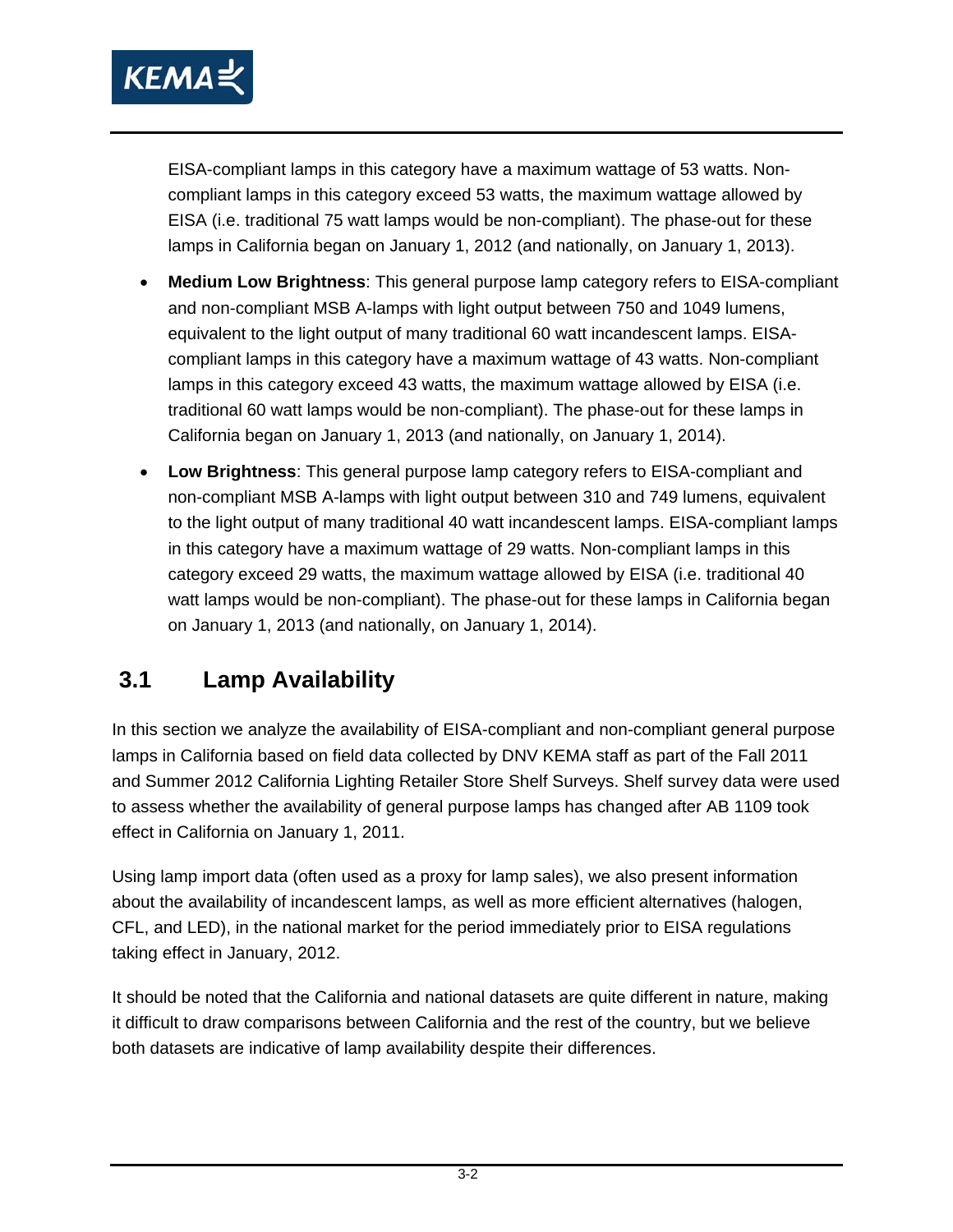

#### **3.1.1 U.S. Market**

EISA was adopted in 2007, providing lighting manufacturers and retailers a few years of lead time to respond to more stringent efficacy standards before EISA regulations began to take effect nationally on January 1, 2012. As described above, EISA began with the phase-out of *high brightness* general purpose lamps above 72 watts. According to a 2011 International Energy Agency (IEA) report, the availability and diversity of EISA-compliant lamps has increased in recent years (with CFL and LED lamps widely available for purchase and new EISA-compliant halogen lamps coming to market). However, according to same report, there are no indications that the availability of incandescent lamps has decreased as a result of pending EISA regulations in the U.S.<sup>16</sup>

DNV KEMA examined the availability of incandescent lamps in the national market by analyzing lamp imports, which are commonly used as a proxy for sales (as the vast majority of lamps are manufactured abroad). Data from D&R International regarding 2010 incandescent lamp and CFL imports suggest that neither lamp type has experienced a significant change in imports as a result of pending lighting regulations. As shown in Figure 3-1, incandescent lamp imports have fluctuated between 2007 and 2010 but have not changed much, still accounting for over 1.3 billion lamps and almost 80 percent of combined incandescent lamp and CFL shipments to the U.S. in 2010.<sup>17</sup>

<sup>&</sup>lt;sup>16</sup> International Energy Agency, 2011.

<sup>&</sup>lt;sup>17</sup> D&R International, 2010b and 2011b.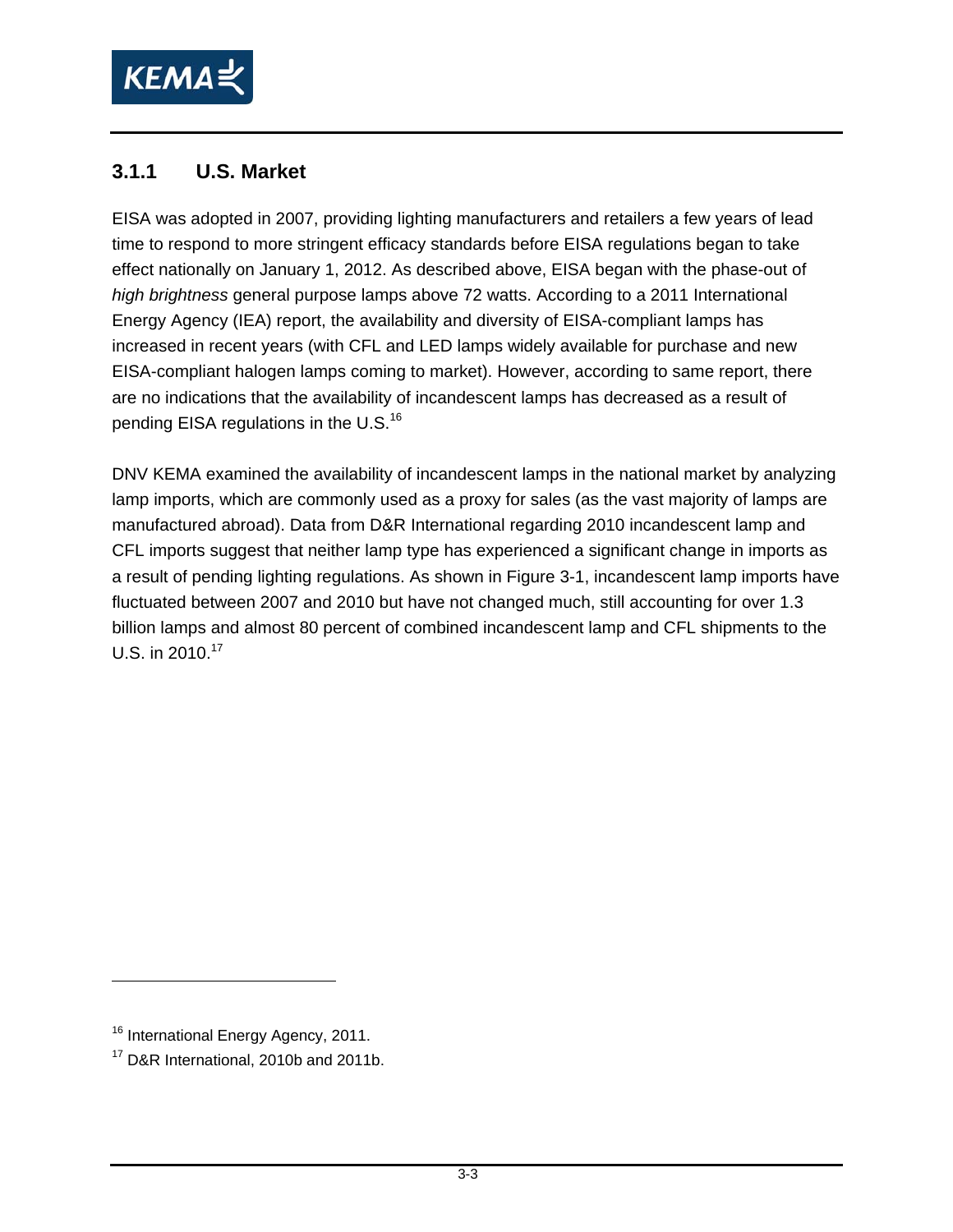



**Figure 3-1 U.S. Lamp Imports** 

Source: D&R International, 2010b and 2011b

In fact, lamp import data from March 2012 for incandescent lamps and CFLs (as tracked by the National Electrical Manufacturers Association [NEMA]) indicates that incandescent lamp shipments to the U.S. increased by approximately 16 percent from 2010 to 2011 compared to a nearly 7 percent decline in CFL shipments over the same time period.<sup>18</sup> Over 62 percent of the 2011 increase in incandescent lamp shipments to the U.S. occurred in the fourth quarter of 2011, the last quarter during which it was still legal to import 100 watt incandescent lamps with brightness of between 1490 and 2600 lumens before regulations affecting lamps in this brightness range took effect at the beginning of 2012.<sup>19</sup> While incandescent lamp shipments by wattage were not available for this time period, this large increase in shipments in the fourth quarter of 2011 suggests that retailers may have been stockpiling incandescent lamps prior to the start of EISA regulations. NEMA also notes that incandescent lamps increased their market

<sup>19</sup> *Ibid*

<sup>&</sup>lt;sup>18</sup> National Electrical Manufacturers Association, 2012.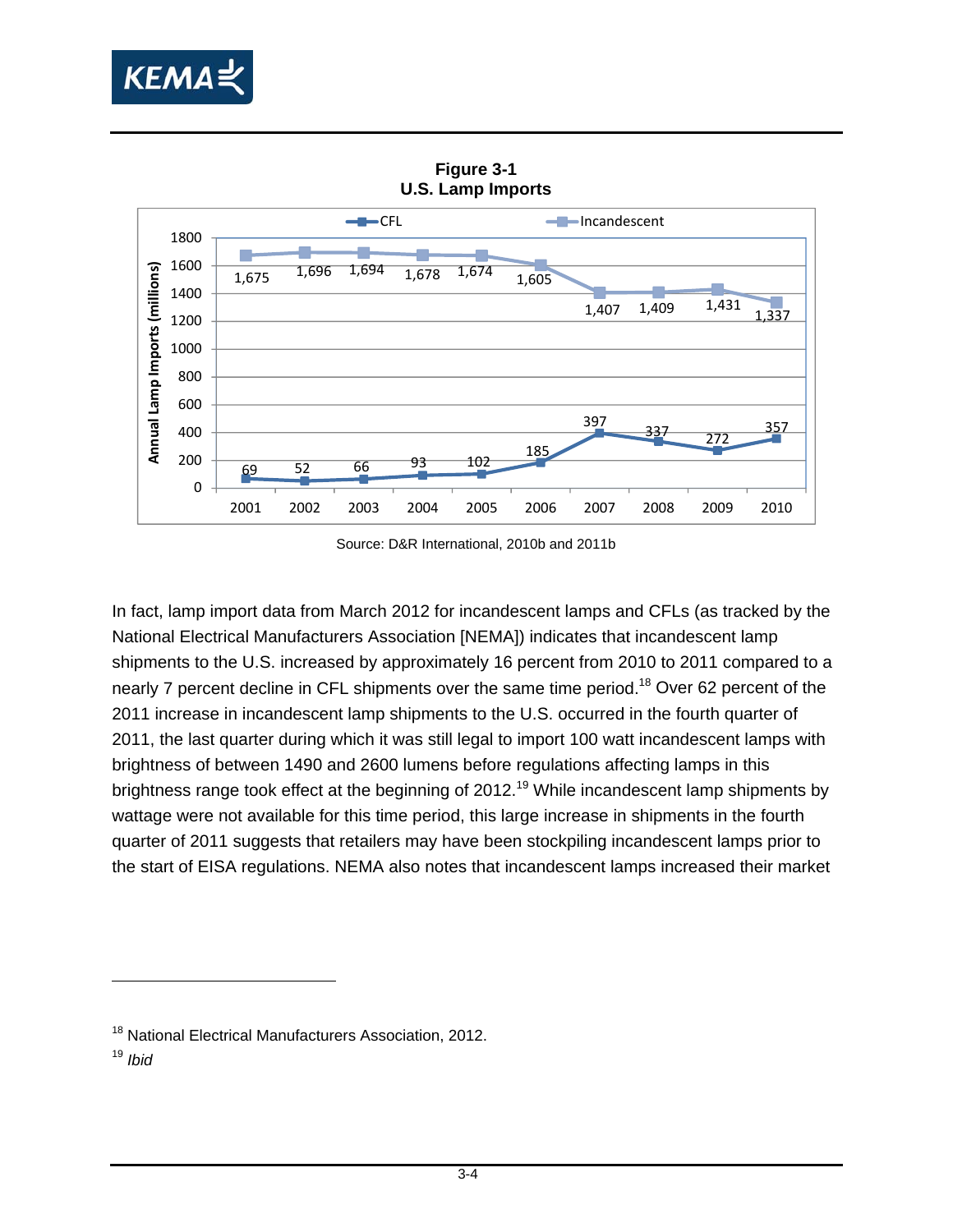

share (of total incandescent and CFL replacement lamp sales) in 2011 to over 82 percent, the highest market share of incandescent lamps in the U.S. since 2006.<sup>20</sup>

While the incandescent lamp phase-out began in the U.S. on January 1, 2012, the phased-out lamps will remain available to consumers after regulations take effect, as retailers are legally permitted to sell through existing stock. Anecdotal evidence suggests that some retailers and consumers may have stocked up on incandescent lamps before the ban – for example, a Bulbs Unlimited Store in Los Angeles that urged customers to "stock up now" on 100 watt lamps and offered a 20 percent discount on cases during 2011, or a Bulbman lighting store in Nevada which reported at least a 50 percent annual increase of 100 watt incandescent lamp sales in  $2011^{21}$  – but there are no data to suggest how prevalent that practice has been. As mentioned in Section 1.2.1, there are also potential opportunities for newly-banned incandescent lamps to enter the U.S. market as enforcement of EISA standards was recently put on hold by the U.S. House of Representatives. However, there is no direct evidence that this has occurred.<sup>22</sup>

As previously stated, the national lighting market has not experienced any noticeable changes in the availability of incandescent lamps in advance of EISA regulations; however, there is a wide range of EISA-compliant lamps such as CFLs and LEDs available to consumers. Figure 3-2 shows a consumer replacement lamp guide from the Natural Resources Defense Council (NRDC) depicting the available replacement options for traditional incandescent lamps affected by EISA. The figure demonstrates that CFLs are typically 3 to 4 times more efficient than the minimum EISA requirements, meet or exceed the light output equivalencies of the lamps affected by EISA, and are widely available for purchase.<sup>23</sup> While the figure also includes LED options, LED replacement lamps are not available at light output levels high enough to replace 100 watt incandescent lamps (according to a recent report from the U.S. DOE). $^{24}$ However, LED lamps are available at all other incandescent equivalencies that are affected by EISA. While there are LED lamps that produce enough light to be considered replacements for traditional 60 and 75 watt incandescent lamps, a 2011 report suggests that two-thirds of LED

<sup>22</sup> *Ibid.*

<sup>24</sup> *Ibid.*

<sup>20</sup> *Ibid.*

 $21$  Cardwell, 2011.

<sup>23</sup> D&R International, 2011a.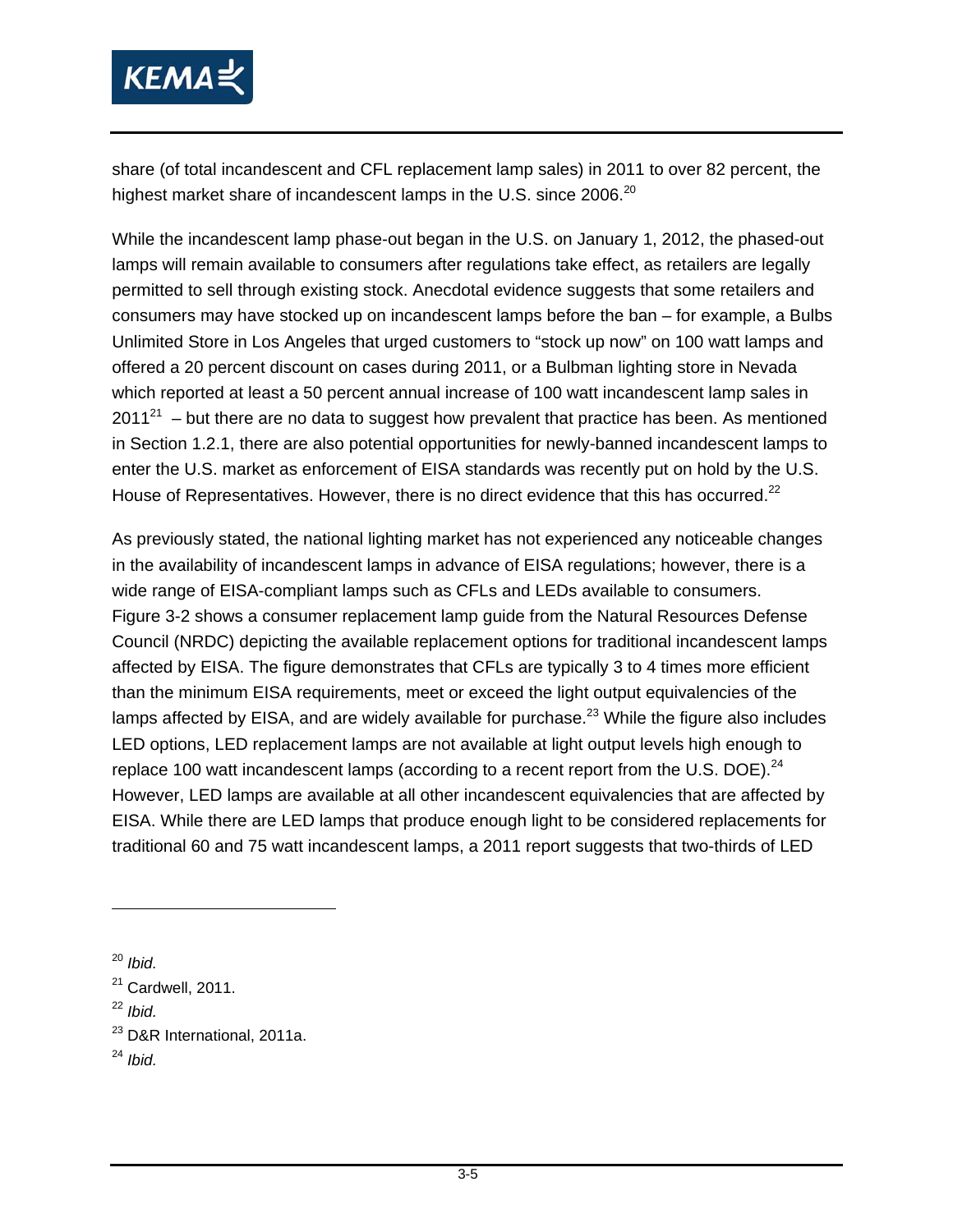

products on the market at that time had light output levels less than 450 lumens, the equivalent of a traditional 40 watt incandescent lamp.<sup>25</sup>



**Figure 3-2 Consumer Replacement Lamp Guide**

\* energy use \*\* estimated energy cost per year \*\*\* rated life is based on 3 hours of use per day

Source: Ecos Consulting, 2011

One element excluded from the figure above is the average retail cost of the different lamp technologies. While LEDs are shown to be the least expensive to operate, they are also the most expensive option by far (in terms of first cost), averaging around \$40 throughout the U.S.

<sup>25</sup> *Ibid.*

 $\overline{a}$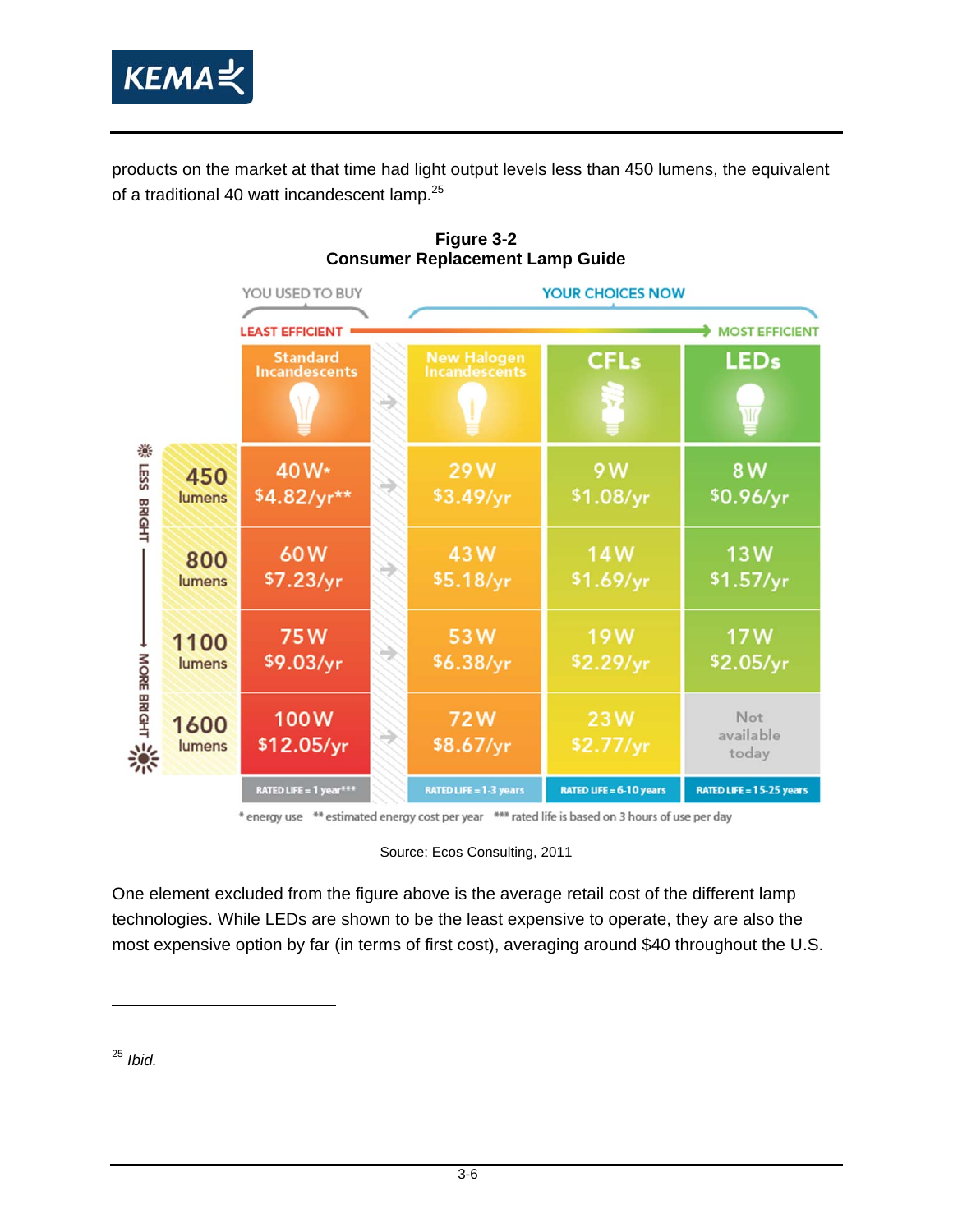

for a 60 W equivalent replacement lamp.<sup>26</sup> The lamps with the lowest first cost are the minimally compliant halogen lamps which all major lighting manufacturers have developed in response to EISA efficacy standards.<sup>27</sup> These lamps are available at all major lighting retailers, cost between \$1 and \$4, and look and operate the same as traditional general purpose incandescent lamps.<sup>28</sup> Availability of these EISA-compliant halogen lamps is expected to increase and prices are expected to decrease, potentially making halogens the preferred choice of consumers to replace phased out incandescent lamps from a cost perspective.<sup>29</sup> However, minimally compliant halogen products will not meet EISA's 2020 efficacy requirement of 45 lumens per watt, effectively giving them an 8 year window to impact the U.S. lighting market before they are also phased out.<sup>30</sup>

#### **3.1.2 California Market**

During the Fall of 2011and Summer of 2012, DNV KEMA field researchers collected comprehensive data on lamps and lamp packages available for sale at 184 and 200 stores, respectively, as part of the California Lighting Retail Store Shelf Surveys. The data gathered during the Fall 2011 and Summer 2012 shelf surveys provides an early assessment of how the availability of EISA-compliant high brightness (1490—2600 lumens) and medium high brightness (1050—1489 lumens) MSB general purpose A-lamps is changing as the market responds to lighting regulations. Recall that the phase-out for high brightness A-lamps started in California on January 1, 2011 and for medium high brightness A-lamps in California on January 1, 2012. Below we describe the results of the shelf survey analyses.

#### **3.1.2.1 Proportion and Average Number of EISA-Compliant High Brightness General Purpose A-Lamps (1490—2600 lumens), Fall 2011 and Summer 2012**

Figure **3-3** shows the proportion of EISA-compliant and non-compliant high brightness general purpose A-lamps observed during the Fall 2011 and Summer 2012 shelf surveys by retail

<sup>&</sup>lt;sup>26</sup> D&R International, 2011a.

<sup>&</sup>lt;sup>27</sup> United States Environmental Protection Agency (EPA), 2011.

<sup>&</sup>lt;sup>28</sup> D&R International, 2011a.

<sup>29</sup> *Ibid*

<sup>&</sup>lt;sup>30</sup> International Energy Agency, 2010.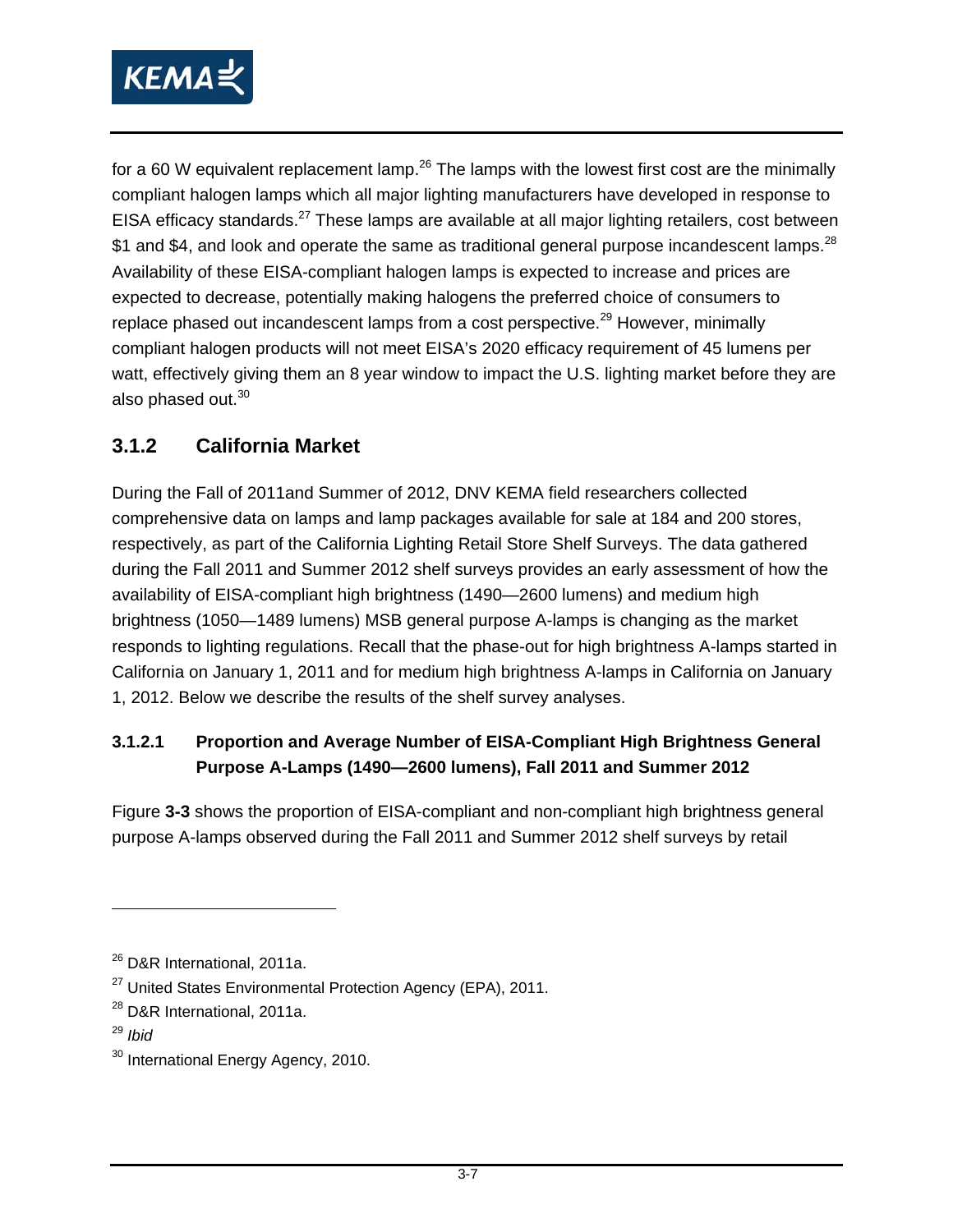

channel. Recall that this class of lamps was phased out in California starting on January 1, 2011 (and a year later in the rest of the U.S.).

Across all of the retail channels in our sample, the proportion of EISA-compliant high brightness general purpose A-lamps increased from just 36 percent of all high brightness general purpose A-lamps observed during Fall 2011 to 92 percent in Summer 2012. In discount stores, researchers did not observe any EISA-compliant high brightness general purpose A-lamps in Fall 2011 (thus, 100 percent of the high brightness A-lamps observed were non-compliant), however, by Summer 2012, two-thirds of general purpose high brightness lamps were EISAcompliant. Similarly, only 7 percent of high-brightness general purpose A-lamps observed in grocery stores in Fall 2011 were EISA-compliant and by Summer 2012, 100 percent of the high brightness general purpose A-lamps observed at grocery stores were EISA-compliant. The proportion of EISA-compliant high brightness general purpose A-lamps increased in every channel except membership clubs which did not stock any lamps in this category in Summer 2012 after carrying only EISA-compliant high brightness lamps in Fall 2011. These results indicate that EISA and AB 1109 regulations are changing the availability of general purpose lamps and successfully removing the most inefficient lamps from the California market.

**Figure 3-3 Proportion of EISA-Compliant and Non-Compliant High Brightness General Purpose A-Lamps (1490—2600 lumens) by Channel, Fall 2011 and Summer 2012\*** 



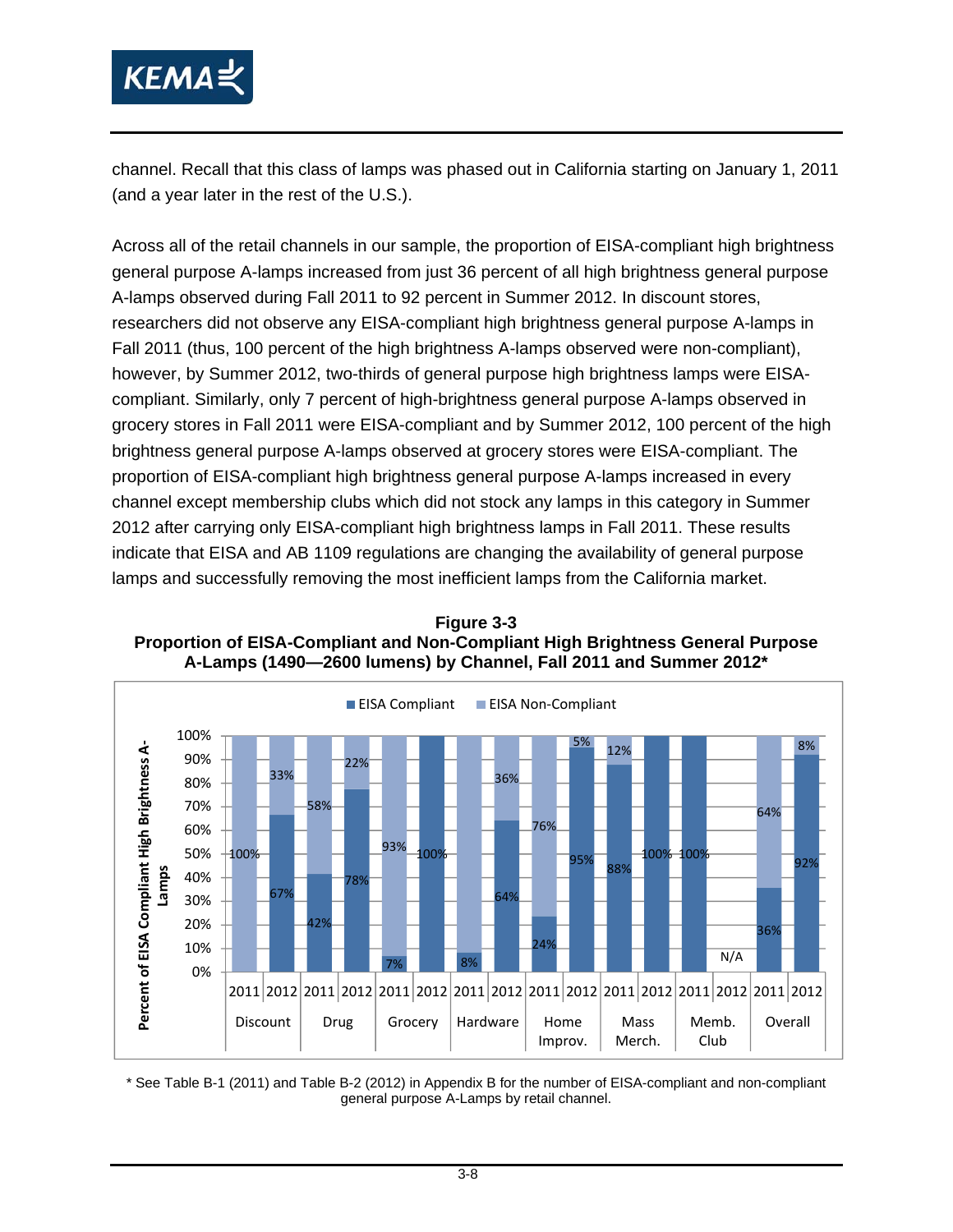

Table 3-1 shows the average number of EISA-compliant and non-compliant high brightness general purpose A-lamps (1490—2600 lumens) per store by channel observed during the Fall 2011 and Summer 2012 shelf surveys. In other words, each cell represents the total number of high brightness general purpose A-lamps found in a given channel divided by the number of stores in that channel. Note that these findings relate to the actual number of lamps in the store versus the number of lamp packages or lamp models. Key findings include:

- Across all stores in our Fall 2011 sample, on average, there were almost twice as many non-compliant (49) high brightness general purpose A-lamps stocked per store as EISAcompliant (27) high brightness general purpose A-lamps.
- In contrast, in Summer 2012, there were 18 EISA-compliant and only 2 non-compliant high brightness general purpose A-lamps stocked per store, on average (see Table B-1 and Table B-2 in Appendix B for details on the total number of EISA-compliant and EISA non-compliant A-lamps stocked by channel).
- Comparing between channels, home improvement stores experienced the largest change between Fall 2011 and Summer 2012, where the average number of noncompliant high brightness general purpose A-lamps fell from 227 lamps per store in Fall 2011 to just 3 non-compliant lamps per store in Summer 2012.
- Grocery and hardware stores also experienced a significant decline in the average number of non-compliant high brightness general purpose lamps from Fall 2011 to Summer 2012. The average number of non-compliant lamps per grocery store dropped from 27 in Fall 2011 to 0 in Summer 2012, while the average number of non-compliant lamps in hardware stores fell from 78 lamps to 7 over the same time period.
- Membership stores carried the greatest average number of EISA-compliant high brightness general purpose A-lamps among the stores we visited in Fall 2011 (79 lamps per store), and did not carry any non-compliant high brightness general purpose Alamps. However, in Summer 2012 membership stores changed their stocking practices and did not carry any high brightness general purpose lamps (EISA-compliant or noncompliant).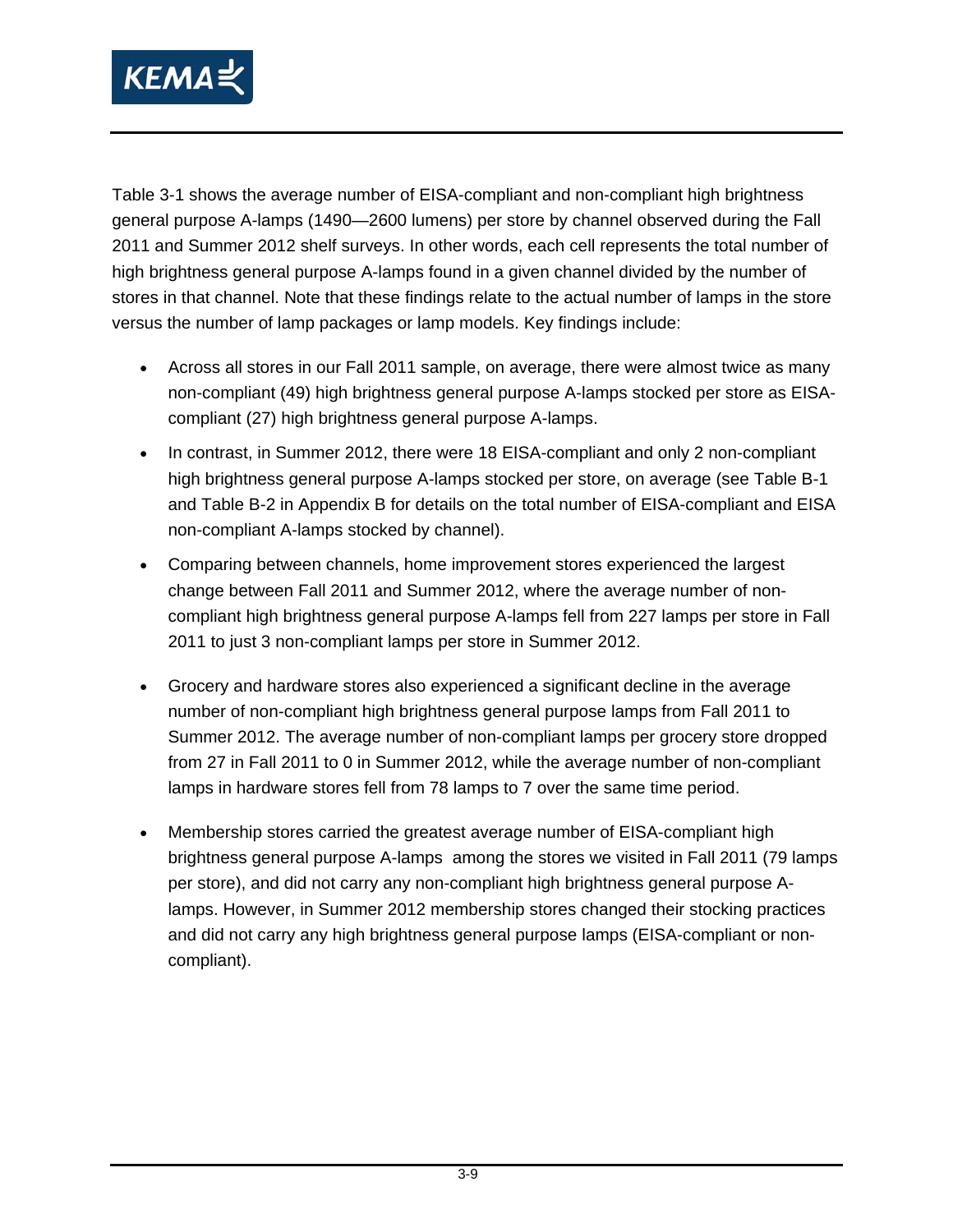

 $\overline{a}$ 

#### **Table 3-1 Average Number of EISA-Compliant and Non-Compliant High Brightness General Purpose A-Lamps (1490—2600 lumens) per Store by Channel, Fall 2011 and Summer 2012\***

| <b>MSB General Purpose</b>      |                 |             |                | <b>Channel</b>  |                 |                       |                      |                |
|---------------------------------|-----------------|-------------|----------------|-----------------|-----------------|-----------------------|----------------------|----------------|
| Incandescent/Halogen<br>A-Lamps | <b>Discount</b> | <b>Drug</b> | <b>Grocery</b> | <b>Hardware</b> | Home<br>Improv. | <b>Mass</b><br>Merch. | Memb.<br><b>Club</b> | <b>Overall</b> |
| <b>Fall 2011</b>                |                 |             |                |                 |                 |                       |                      |                |
| <b>EISA Compliant</b>           | $\Omega$        | 3           | $\overline{2}$ | 7               | 71              | 34                    | 79                   | 27             |
| <b>EISA Non-Compliant</b>       | $\overline{2}$  | 4           | 27             | 78              | 227             | 5                     | 0                    | 49             |
| Summer 2012                     |                 |             |                |                 |                 |                       |                      |                |
| <b>EISA Compliant</b>           | 0               | 4           | 4              | 12              | 59              | 47                    | $\Omega$             | 18             |
| <b>EISA Non-Compliant</b>       | $\Omega$        | 1           | 0              | 7               | 3               | 0                     | $\Omega$             | 2              |
| <b>Number of Stores</b>         |                 |             |                |                 |                 |                       |                      |                |
| <b>Fall 2011</b>                | 27              | 27          | 27             | 27              | 26              | 24                    | 26                   | 184            |
| Summer 2012                     | 28              | 27          | 30             | 28              | 29              | 29                    | 29                   | 200            |

\* See Table B-3 (2011) and Table B-4 (2012) in Appendix B for the average number of EISA-compliant and noncompliant A-Lamps by retail channel.

## **3.1.2.2 Proportion and Average Number of EISA-Compliant High Brightness General Purpose A-Lamps (1490—2600 lumens), Spring 2009, Fall 2011, and Summer 2012 Comparison**

Figure 3-4 compares California shelf survey results from Spring 2009, Fall 2011, and Summer 2012 showing the proportion of EISA-compliant and non-compliant high brightness general purpose A-lamps (1490—2600 lumens) observed within each of the three big box channels – home improvement, mass merchandise, and membership clubs. The table includes the four home improvement chains in which DNV KEMA staff conducted shelf surveys in Spring 2009, Fall 2011 and Summer 2012, the four mass merchandise chains in which we conducted shelf surveys in all three years, and the two membership club chains in which we conducted shelf survevs in all three vears.<sup>31</sup> For details on the total number of EISA-compliant and noncompliant general purpose A-lamps per store in Spring 2009, Fall 2011, and Summer 2012 see Table B-5 in Appendix B.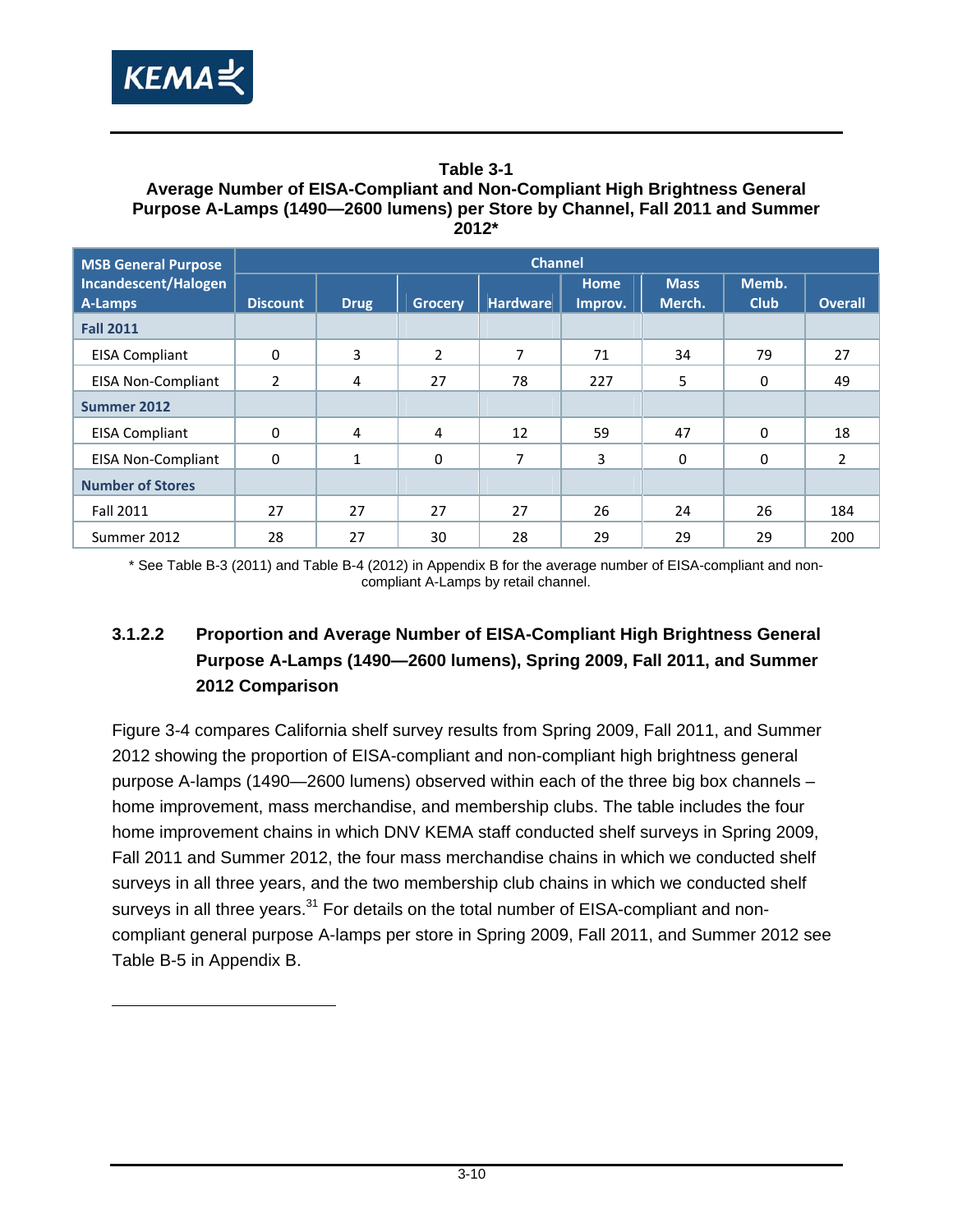

Key findings include:

- Across all of the big box stores in our sample, EISA-compliant lamps represented 97 percent of high brightness general purpose A-lamps in Summer 2012 compared to only 6 percent in Spring 2009. These results suggest that AB 1109 and/or EISA regulations have impacted the stocking patterns of high brightness general purpose A-lamps in California big box stores.
- Home improvement stores experienced the largest change between Fall 2011 and Summer 2012, with the proportion of EISA-compliant high brightness general purpose Alamps increasing from just 23 percent to 95 percent in less than a year.
- Membership club stores did not stock any high brightness general purpose A-lamps in Spring 2009, only stocked EISA-compliant high brightness general purpose A-lamps in Fall 2011, and once again did not stock any high brightness general purpose A-lamps in Summer 2012.

#### **Figure 3-4 Proportion of EISA-Compliant and Non-Compliant High Brightness General Purpose A-Lamps (1490—2600 lumens) by Big Box Channel, Spring 2009, Fall 2011, and Summer 2012\***



\* See Table B-6 in Appendix B for the number of EISA-compliant and non-compliant A-lamps by retail channel for 2009, 2011, and 2012.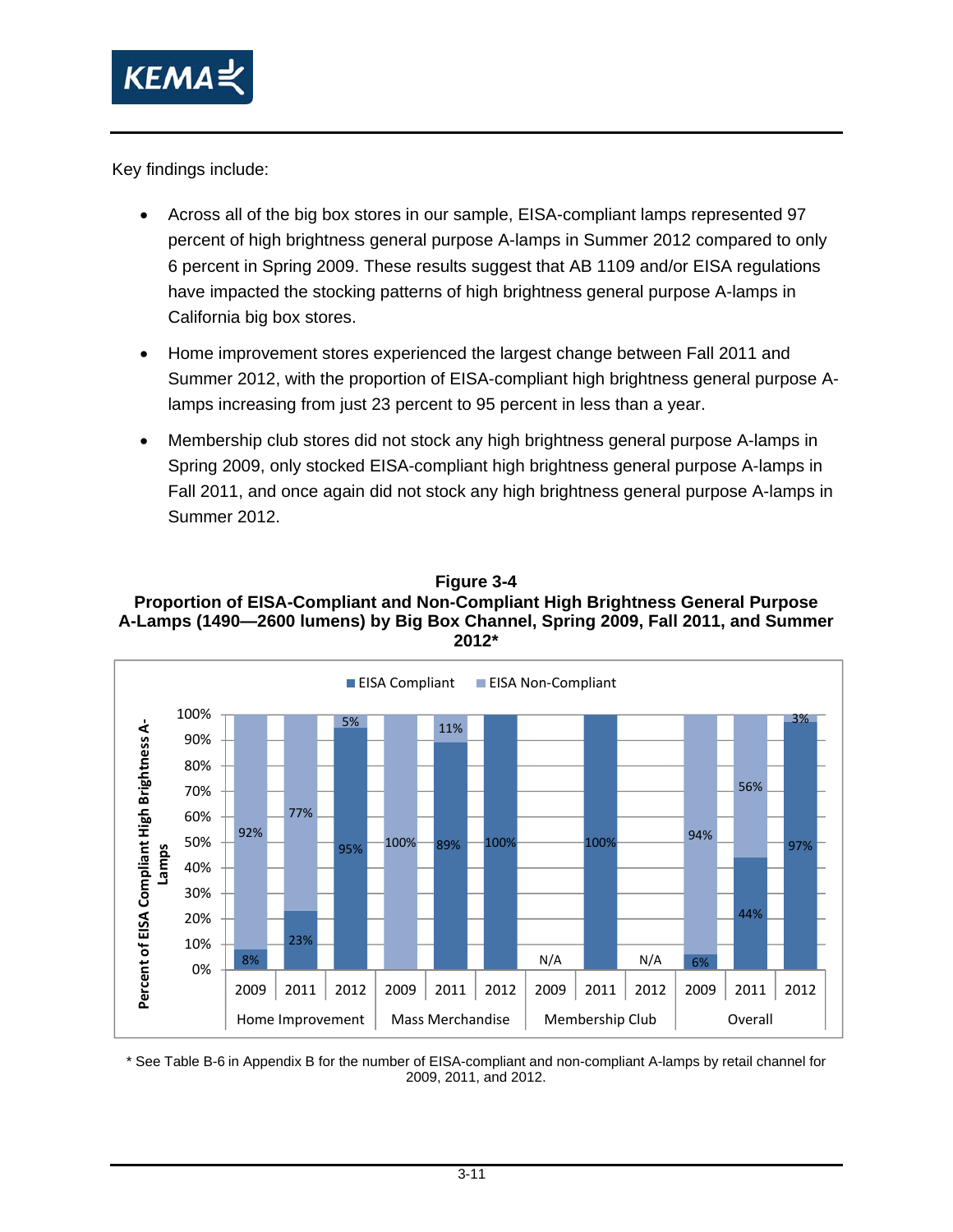

Table 3-2 compares the average number of EISA-compliant and non-compliant high brightness general purpose A-lamps (1490—2600 lumens) carried per store by channel during DNV KEMA's shelf survey visits in Spring 2009, Fall 2011, and Summer 2012. Key findings include:

- In Spring 2009, the 34 stores in our sample in the three comparison channels averaged 175 non-compliant high brightness general purpose A-lamps stocked per store. The average number of non-compliant lamps dropped to 88 per store in Fall 2011 and by Summer 2012, the average number of non-compliant lamps observed per store fell to just 1 lamp. Again, this suggests that AB 1109 and/or EISA regulations have impacted lamp availability in these channels.
- Home improvement stores carried the highest average number of EISA-compliant and non-compliant high brightness A-lamps per store in all three years. From Fall 2011 to Summer 2012, the average number of non-compliant high brightness general purpose lamps fell from 275 lamps per store to 4 lamps per store.

#### **Table 3-2 Average Number of EISA-Compliant and Non-Compliant High Brightness General Purpose A-Lamps (1490—2600 lumens) per Store by Big Box Channel, Spring 2009, Fall 2011, and Summer 2012\***

|                                 | <b>Big Box Channel</b>  |      |      |                         |      |          |                        |          |          |                |      |      |
|---------------------------------|-------------------------|------|------|-------------------------|------|----------|------------------------|----------|----------|----------------|------|------|
| <b>MSB General Purpose</b>      | <b>Home Improvement</b> |      |      | <b>Mass Merchandise</b> |      |          | <b>Membership Club</b> |          |          | <b>Overall</b> |      |      |
| Incandescent/Halogen<br>A-Lamps | 2009                    | 2011 | 2012 | 2009                    | 2011 | 2012     | 2009                   | 2011     | 2012     | 2009           | 2011 | 2012 |
|                                 |                         |      |      |                         |      |          |                        |          |          |                |      |      |
| <b>EISA Compliant</b>           | 28                      | 84   | 74   | $\Omega$                | 41   | 52       | 0                      | 79       | $\Omega$ | 11             | 69   | 40   |
| <b>EISA Non-Compliant</b>       | 317                     | 275  | 4    | 139                     | 5    | $\Omega$ | 0                      | $\Omega$ | $\Omega$ | 175            | 88   | 1    |
| <b>Number of Stores</b>         | 14                      | 21   | 21   | 11                      | 20   | 26       | 9                      | 26       | 26       | 34             | 67   | 73   |

\* See Table B-6 in Appendix B for the average number of EISA-compliant and non-compliant A-lamps by retail channel for 2009, 2011, and 2012.

## **3.1.2.3 Proportion of 100 Watt Lamps with Lumen Output Equivalent to High Brightness Lamps**

The above analyses of high brightness general purpose lamps (Section 3.1.2.2) examined the proportion of EISA-compliant lamps as well as the average number of EISA-compliant lamps found per store by retail channel. A common misconception about the first phase of EISA and AB 1109 regulations is that all 100 watt general purpose incandescent lamps are covered under the high brightness (1490—2600 lumens) lamp category and will be phased out first. Based on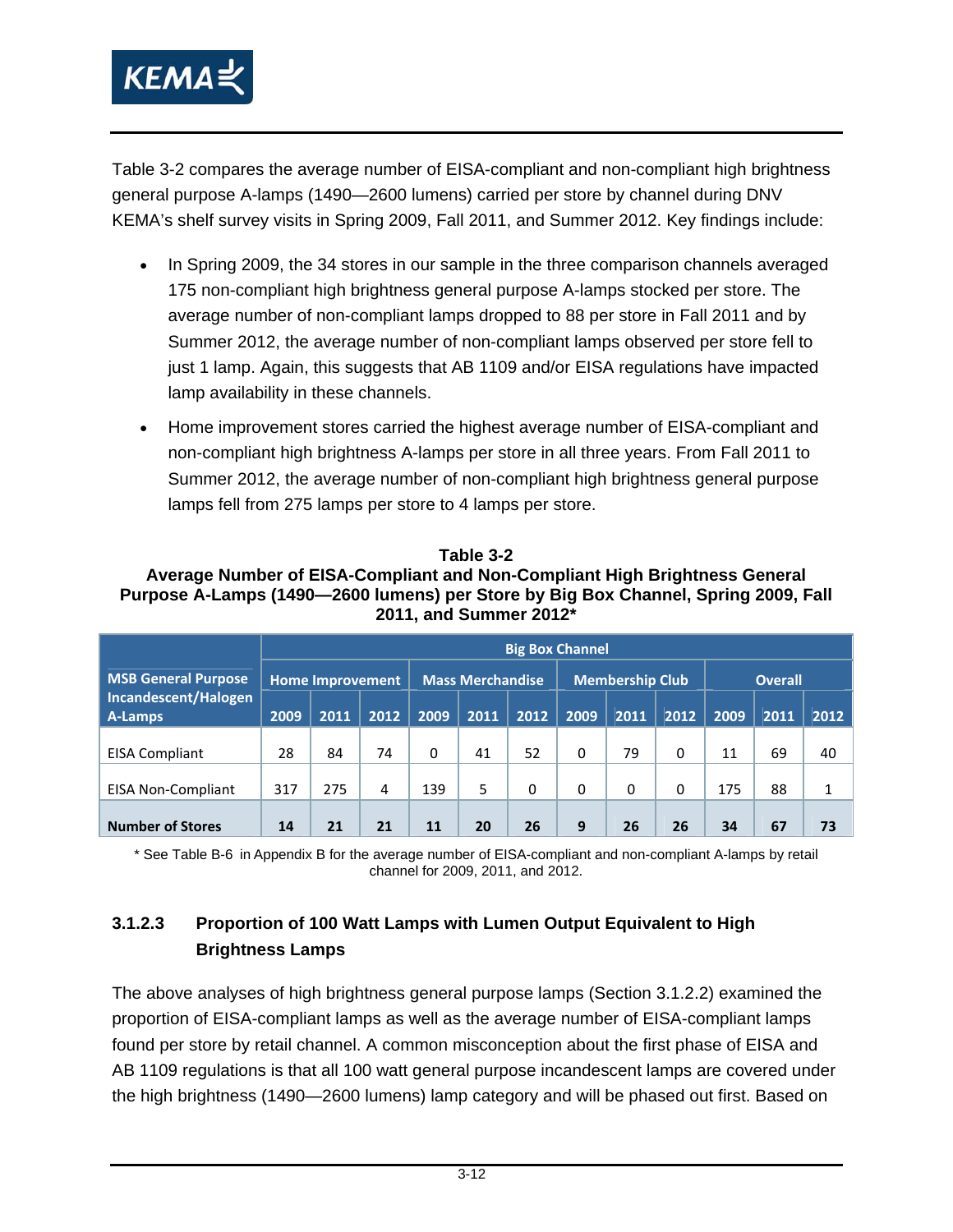

the media coverage of the topic (for example, a New York Times article from December 16, 2011, titled "Despite Delay, the 100-Watt Bulb Is On Its Way Out"), it is easy to understand why there is confusion.

After clarifying our understanding of the efficacy standards with two lighting policy experts, it became clear that there was the potential for 100 watt incandescent lamps to avoid the first phase of regulations if they fell outside of the high brightness lumen range. DNV KEMA analysts found that 38 percent of the 100 watt lamps observed in California during Fall 2011 had light output below the lumen range defined by the high brightness category (of the 4,654 100 watt lamps in the sample that had lumen information available). This means that 100 watt incandescent lamps with light output below 1490 lumens were not affected by EISA and AB 1109 regulations until the second year of implementation began in January, 2012. This apparent loophole for the most inefficient lamps to remain on the market for an additional year was not covered in any of the sources reviewed by DNV KEMA under the literature review.

When the DNV KEMA team again investigated the proportion of 100 watt lamps available in California with brightness outside of the high brightness category of 1490—2600 lumens in Summer 2012, researchers found not only a far smaller quantity of 100 watt general purpose lamps in the stores, but also that the majority of these fell within the high brightness category. Researchers determined that only 5 percent of the 100 watt lamps observed in California during Summer 2012 had light output below the lumen range defined by the high brightness category (of the 482 100 watt lamps that had lumen information available). So while this loophole may have been an issue during the Fall 2011 timeframe, it appears to have been largely resolved by Summer 2012.

### **3.1.2.4 Proportion and Average Number of EISA-Compliant Medium High Brightness General Purpose A-Lamps (1050—1489 lumens), Fall 2011 and Summer 2012**

Figure 3-5 shows the proportion of EISA-compliant and non-compliant medium high brightness general purpose A-lamps (1050—1489 lumens) stocked by channel in Fall 2011 and Summer 2012. Recall that the phase-out for this lamp category began in California on January 1, 2012 and will begin a year later in the rest of the United States.

Overall, EISA-compliant medium high brightness general purpose A-lamps represented 48 percent of all medium high brightness general purpose A-lamps observed during the Summer 2012 shelf surveys, up from 11 percent in Fall 2011. Field researchers observed the greatest proportion EISA-compliant medium high brightness general purpose A-lamps in mass merchandise stores in both Fall 2011 and Summer 2012, at 39 percent and 87 percent, respectively. In other retail channels, EISA-compliant medium high brightness general purpose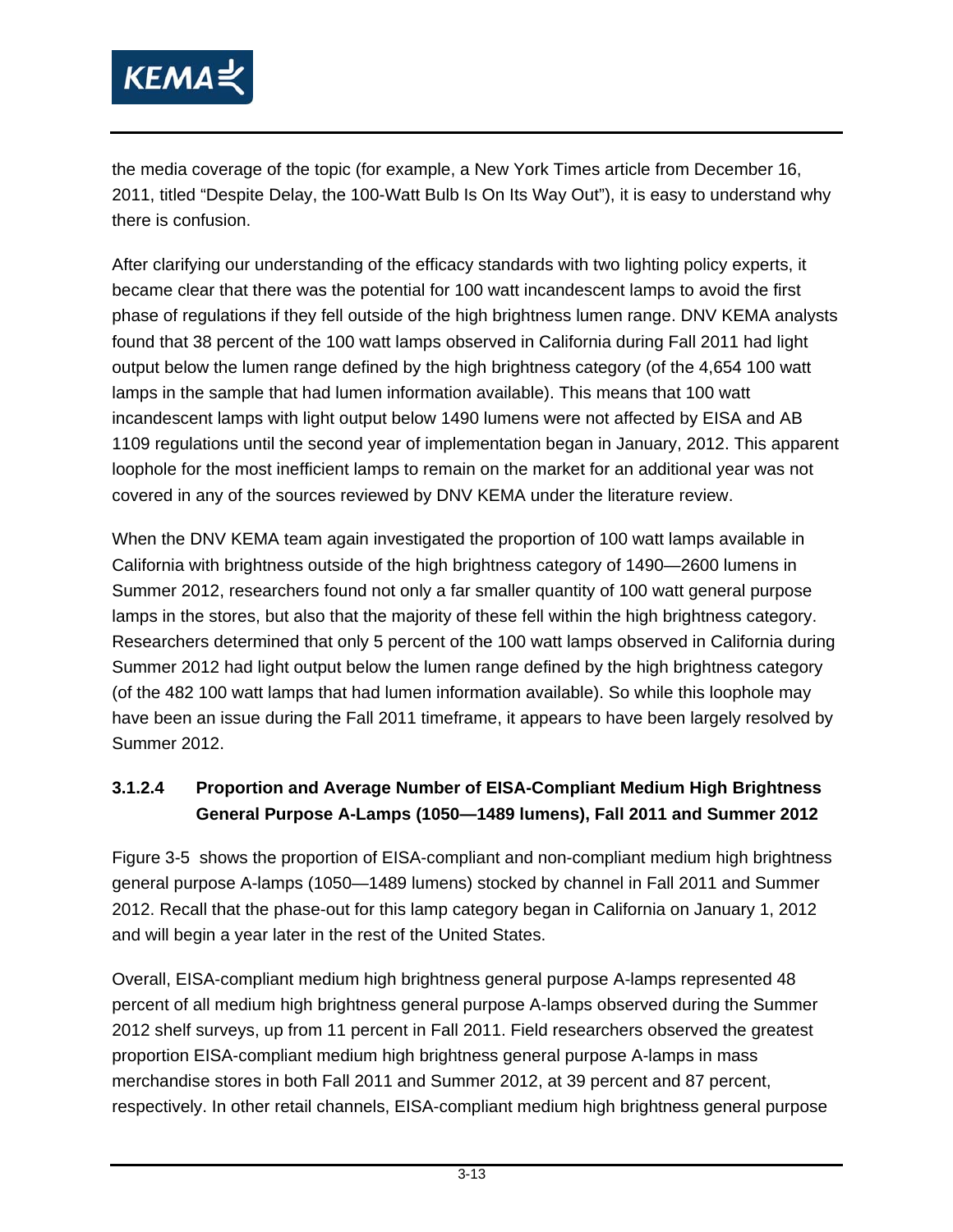

A-lamps represented no more than 5 percent of lamps in this lumen category in Fall 2011 and no more than 45 percent in Summer 2012. Field researchers did not observe any medium high brightness general purpose A-lamps in membership stores during the Fall 2011 or Summer 2012 shelf surveys (EISA-compliant or non-compliant).





\* See Table B-1 (2011) and Table B-2 (2012) in Appendix B for the number of EISA-compliant and non-compliant A-Lamps by retail channel.

Table 3-3 shows the average number of EISA-compliant and non-compliant medium high brightness general purpose A-lamps (1050—1489 lumens) observed per store by field researchers during the Fall 2011 and Summer 2012 shelf surveys within each retail channel. Key findings include:

- Across all stores in our Fall 2011 sample, there was an average of 5 EISA-compliant medium high brightness general purpose A-lamps stocked per store, compared to an average of 42 non-compliant medium high brightness A-lamps per store.
- In Summer 2012, we began to notice an increase in stock of medium high brightness general purpose A-lamps with average of 8 EISA-compliant and 9 non-compliant medium high brightness general purpose A-lamps per store.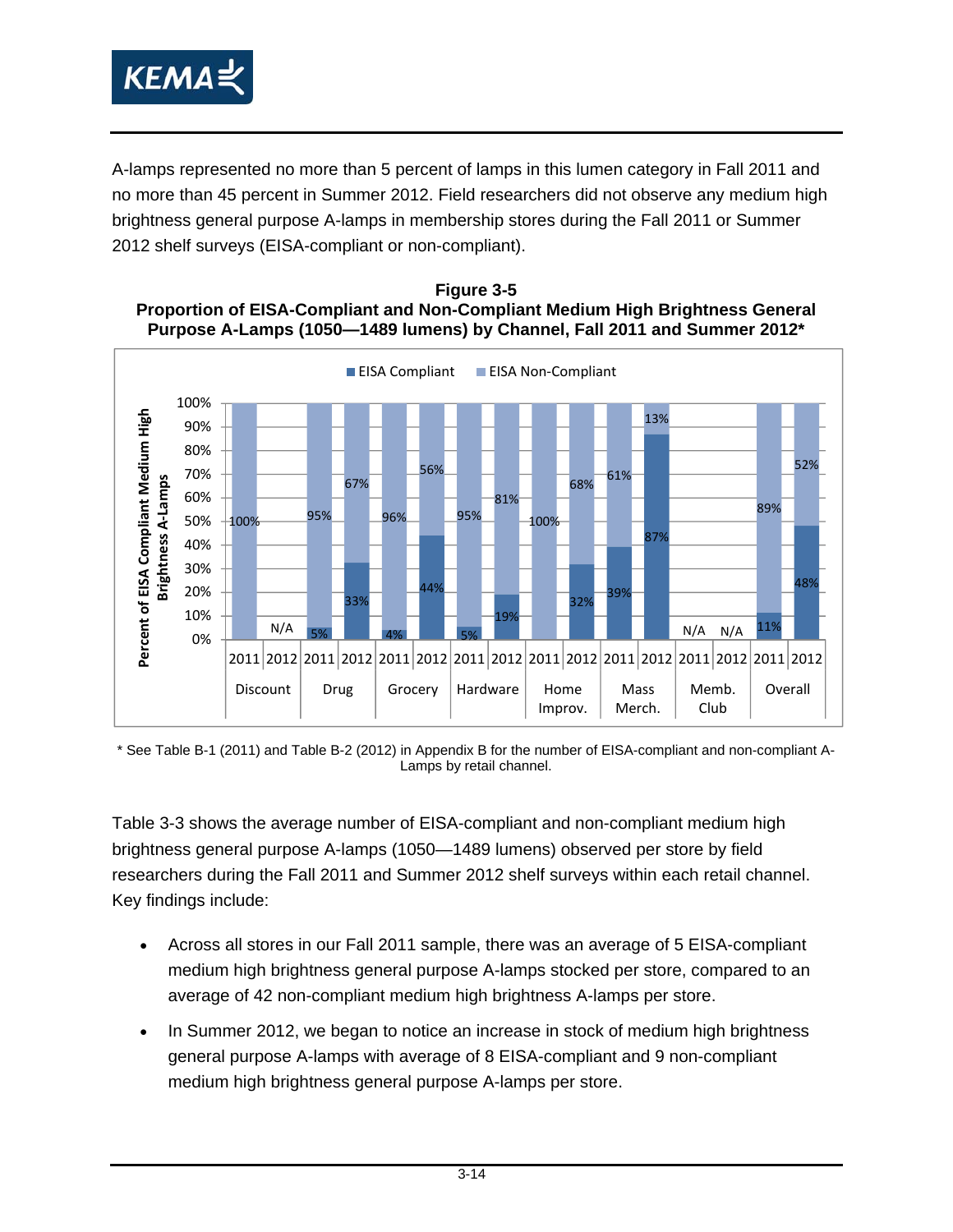

- Mass merchandise stores carried the highest number of EISA-compliant medium high brightness general purpose A-lamps (32 lamps per store, on average, in Fall 2011 and 39 per store, on average, in Summer 2012).
- In contrast, home improvement and hardware stores stocked the highest number of noncompliant medium high brightness lamps during Fall 2011: 87 and 89 lamps per store, respectively. However, in Summer 2012, the average number of non-compliant medium high brightness general purpose A-lamps stocked per store in Home Improvement stores dropped to 6, falling into line with several other channels, while hardware stores still stocked an average of 42 non-compliant medium high brightness general purpose Alamps – at least 6 times as many (on average) as any other retail channel. This may result from slower stock turnover in hardware stores compared to home improvement stores and the greater diversity of stores within the hardware channel versus the home improvement channel.

#### **Table 3-3 Average Number of EISA-Compliant and Non-Compliant Medium High Brightness General Purpose A-Lamps (1050—1489 lumens) per Store by Channel, Fall 2011 and Summer 2012\***

| <b>MSB General Purpose</b>      |                 |                | <b>Channel</b> |                 |                        |                       |                      |                |  |  |  |  |  |  |
|---------------------------------|-----------------|----------------|----------------|-----------------|------------------------|-----------------------|----------------------|----------------|--|--|--|--|--|--|
| Incandescent/Halogen<br>A-Lamps | <b>Discount</b> | Drug           | <b>Grocery</b> | <b>Hardware</b> | <b>Home</b><br>Improv. | <b>Mass</b><br>Merch. | Memb.<br><b>Club</b> | <b>Overall</b> |  |  |  |  |  |  |
| <b>Fall 2011</b>                |                 |                |                |                 |                        |                       |                      |                |  |  |  |  |  |  |
| <b>EISA Compliant</b>           | $\mathbf 0$     | $\overline{2}$ | 1              | 5               | 0                      | 32                    | 0                    | 5              |  |  |  |  |  |  |
| <b>EISA Non-Compliant</b>       | 1               | 38             | 31             | 89              | 87                     | 49                    | $\Omega$             | 42             |  |  |  |  |  |  |
| Summer 2012                     |                 |                |                |                 |                        |                       |                      |                |  |  |  |  |  |  |
| <b>EISA Compliant</b>           | $\Omega$        | 3              | 3              | 10              | 3                      | 39                    | $\Omega$             | 8              |  |  |  |  |  |  |
| <b>EISA Non-Compliant</b>       | 0               | 7              | 3              | 42              | 6                      | 6                     | 0                    | 9              |  |  |  |  |  |  |
| <b>Number of Stores</b>         |                 |                |                |                 |                        |                       |                      |                |  |  |  |  |  |  |
| <b>Fall 2011</b>                | 27              | 27             | 27             | 27              | 26                     | 24                    | 26                   | 184            |  |  |  |  |  |  |
| Summer 2012                     | 28              | 27             | 30             | 28              | 29                     | 29                    | 29                   | 200            |  |  |  |  |  |  |

\* See Table B-3 and Table B-4 in Appendix B for the average number of EISA-compliant and non-compliant A-lamps by retail channel for 2011 and 2012.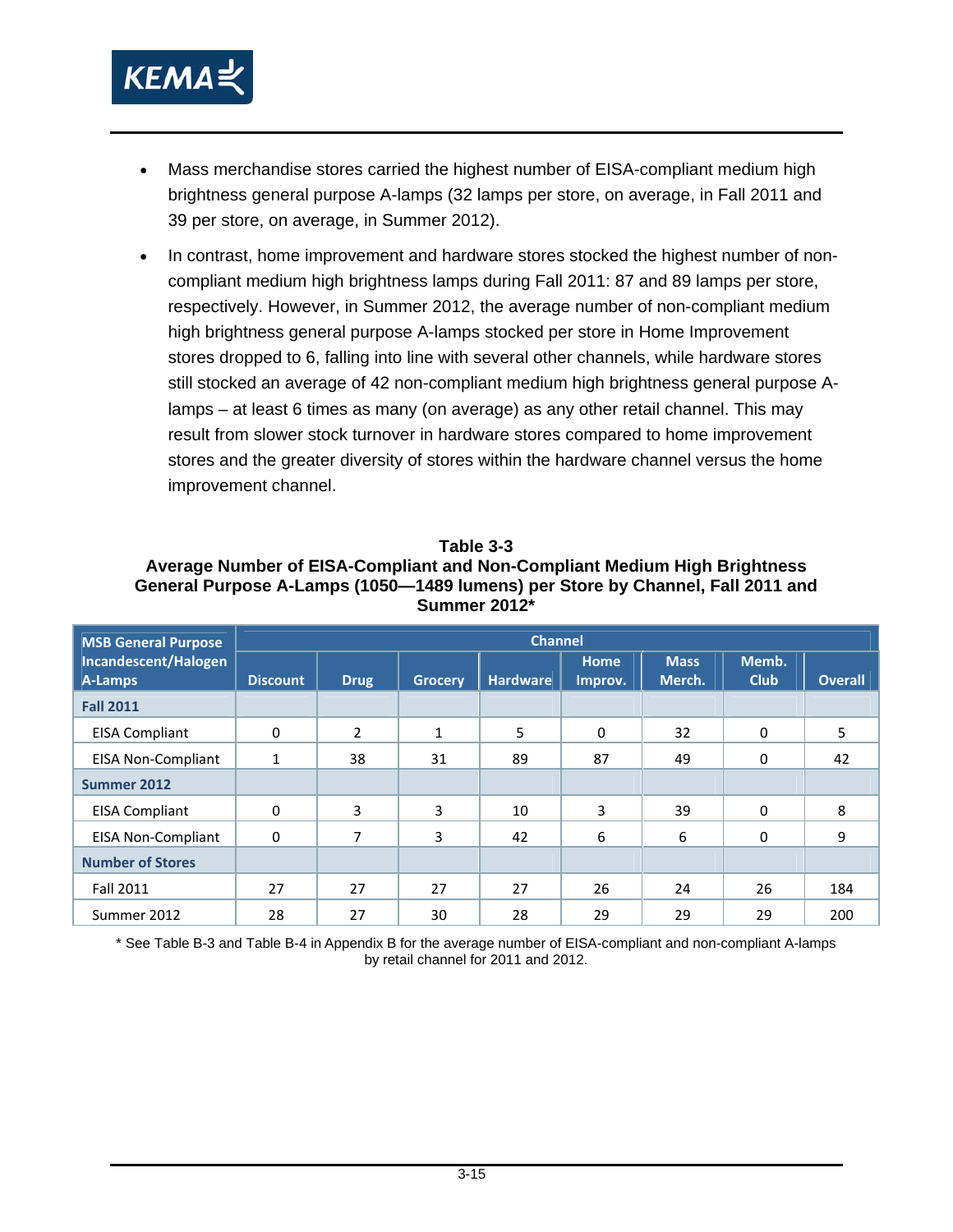

## **3.1.2.5 Proportion and Average Number of EISA-Compliant Medium High Brightness General Purpose MSB A-Lamps (1050—1489 lumens), Spring 2009, Fall 2011, and Summer 2012 Comparison**

Figure 3-6 shows a comparison of the proportion of EISA-compliant and non-compliant medium high brightness general purpose A-lamps stocked by channel for Spring 2009, Fall 2011, and Summer 2012. Key findings include:

- Across all stores in our sample, EISA-compliant medium high brightness general purpose A-lamps represented 79 percent of medium high brightness A-lamps in Summer 2012 compared to just 18 percent in Fall 2011 and zero percent in Spring 2009. These results suggest that AB 1109 and/or EISA regulations have impacted the stocking patterns of medium high brightness general purpose A-lamps in California big box stores.
- Mass merchandise stores increased their stocking of EISA-compliant medium high brightness general purpose A-lamps from zero percent in Spring 2009 to 39 percent of medium high brightness general purpose A-lamps in Fall 2011. By Summer 2012, the proportion of EISA-compliant lamps was up to 87 percent of all lamps in this lumen category.
- We observed no change in stocking patterns of medium high brightness general purpose A-lamps in home improvement stores between Spring 2009 and Fall 2011; however, by Summer 2012, almost one-third of all medium high brightness A-lamps in this channel in California were EISA-compliant.
- Membership stores did not stock medium high brightness A-lamps in Spring 2009, Fall 2011, or Summer 2012.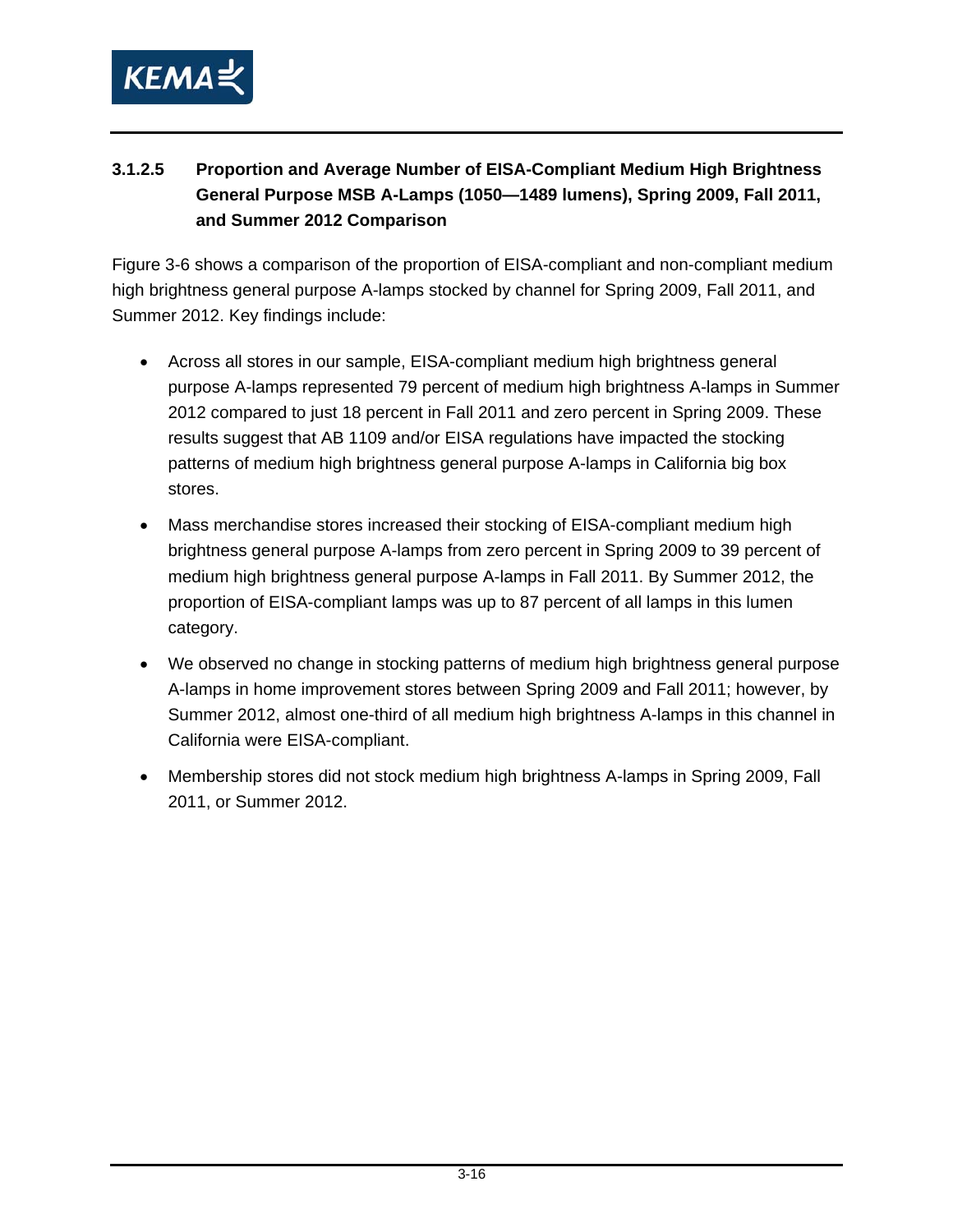

#### **Figure 3-6 Proportion of EISA-Compliant and Non-Compliant Medium High Brightness General Purpose A-Lamps (1050—1489 lumens) by Big Box Channel, Spring 2009, Fall 2011, and Summer 2012\***



\* See Table B-6 in Appendix B for the number of EISA-compliant and non-compliant A-lamps by retail channel for 2009, 2011, and 2012.

Table 3-4 compares the average number of EISA-compliant and non-compliant medium high brightness general purpose A-lamps (1050—1489 lumens) observed per store in big box channels during Spring 2009, Fall 2011, and Summer 2012. Key findings include:

- Researchers only observed EISA-compliant medium high brightness general purpose Alamps in mass merchandise stores during Fall 2011—not in any other channels. In Spring 2009, researchers did not observe medium high brightness general purpose Alamps in any big box channel.
- In Summer 2012, researchers observed EISA-compliant medium high brightness general purpose A-lamps in both home improvement and mass merchandise stores (averaging 4 and 44 per store, respectively), but did not observe any in the mass merchandise stores in our sample.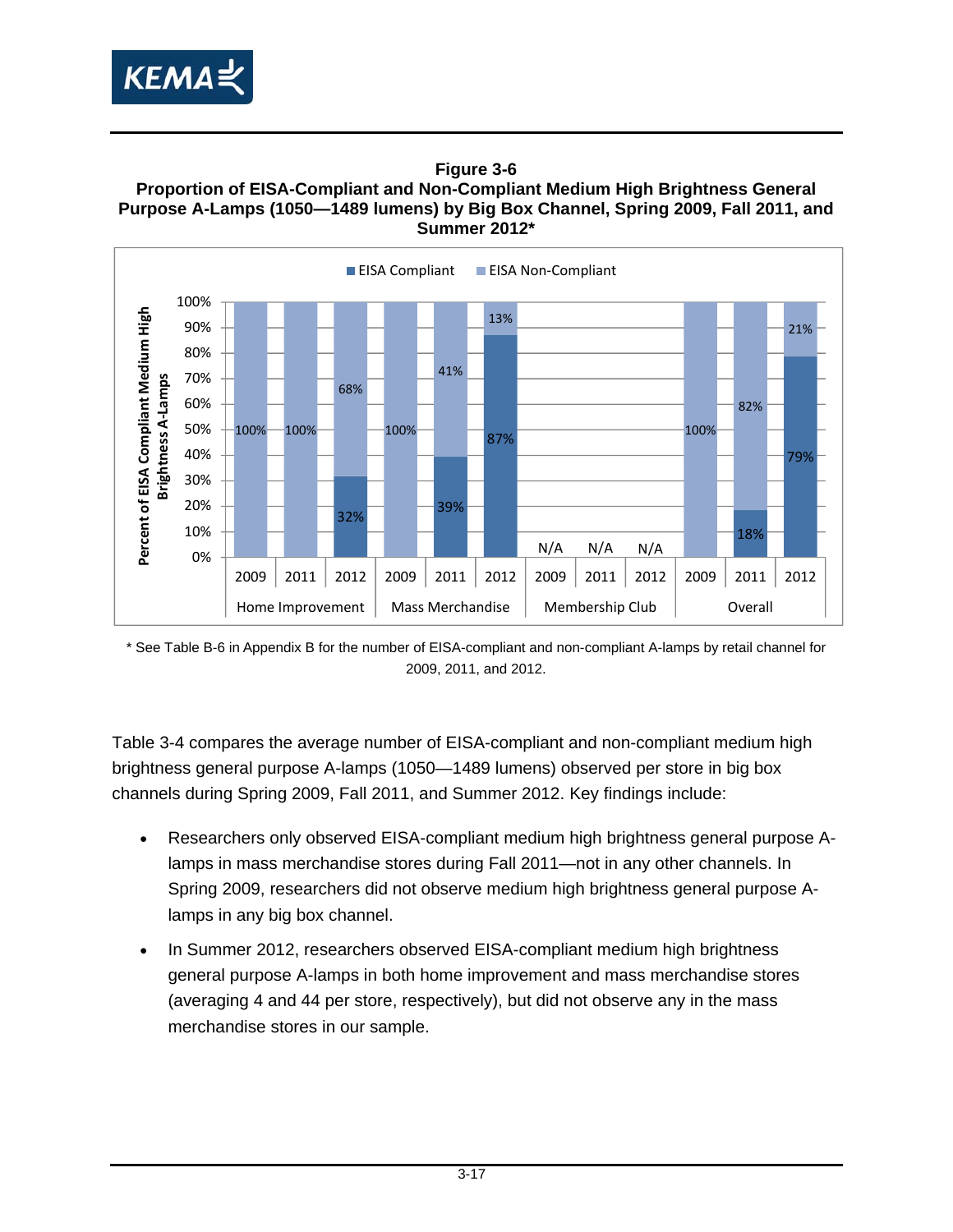

#### **Table 3-4**

#### **Average Number of EISA-Compliant and Non-Compliant Medium High Brightness General Purpose A-Lamps (1050—1489 lumens) per Store by Big Box Channel, Spring 2009, Fall 2011, and Summer 2012\***

|                                                    | <b>Big Box Channel</b>  |      |      |                         |      |      |                        |      |      |                |      |      |
|----------------------------------------------------|-------------------------|------|------|-------------------------|------|------|------------------------|------|------|----------------|------|------|
| <b>MSB General Purpose</b><br>Incandescent/Halogen | <b>Home Improvement</b> |      |      | <b>Mass Merchandise</b> |      |      | <b>Membership Club</b> |      |      | <b>Overall</b> |      |      |
| A-Lamps                                            | 2009                    | 2011 | 2012 | 2009                    | 2011 | 2012 | 2009                   | 2011 | 2012 | 2009           | 2011 | 2012 |
| <b>EISA Compliant</b>                              | 0                       | 0    | 4    | 0                       | 38   | 44   | 0                      | 0    | 0    | 0              | 11   | 17   |
| <b>EISA Non-Compliant</b>                          | 288                     | 105  | 8    | 55                      | 59   | 6    | $\Omega$               | 0    | 0    | 136            | 50   | 4    |
| <b>Number of Stores</b>                            | 14                      | 21   | 21   | 11                      | 20   | 26   | 9                      | 26   | 26   | 34             | 67   | 73   |

\* See Table B-6 in Appendix B for the average number of EISA-compliant and non-compliant A-lamps by retail channel for 2009, 2011, and 2012.

# **3.2 Awareness of EISA and AB 1109**

In this section we examine awareness of national (EISA) and California (AB 1109) lighting regulations among consumers and lighting suppliers. The findings for this section are based on the results of 800 consumer surveys conducted in California by DNV KEMA in support of CPUC EM&V WO28, the in-depth interviews conducted as part of the 2012 LED study conducted by DNV KEMA in support of CPUC EM&V WO13, and other data collection efforts undertaken by various organizations around the country (as identified during the literature review for this study). Appendix D includes the exact phrasing of consumer telephone survey questions referenced throughout this section.

## **3.2.1 EISA**

This section reviews awareness of EISA among consumers and lighting suppliers.

### **3.2.1.1 Consumers**

The literature review revealed two sources with details on consumer awareness of EISA at the national level, including the Fourth Annual Sylvania Socket Survey conducted by KRC Research and the 2011-2012 Northwest Residential Lighting Tracking and Monitoring Study conducted by DNV KEMA for the Northwest Energy Efficiency Alliance (NEEA). These sources complement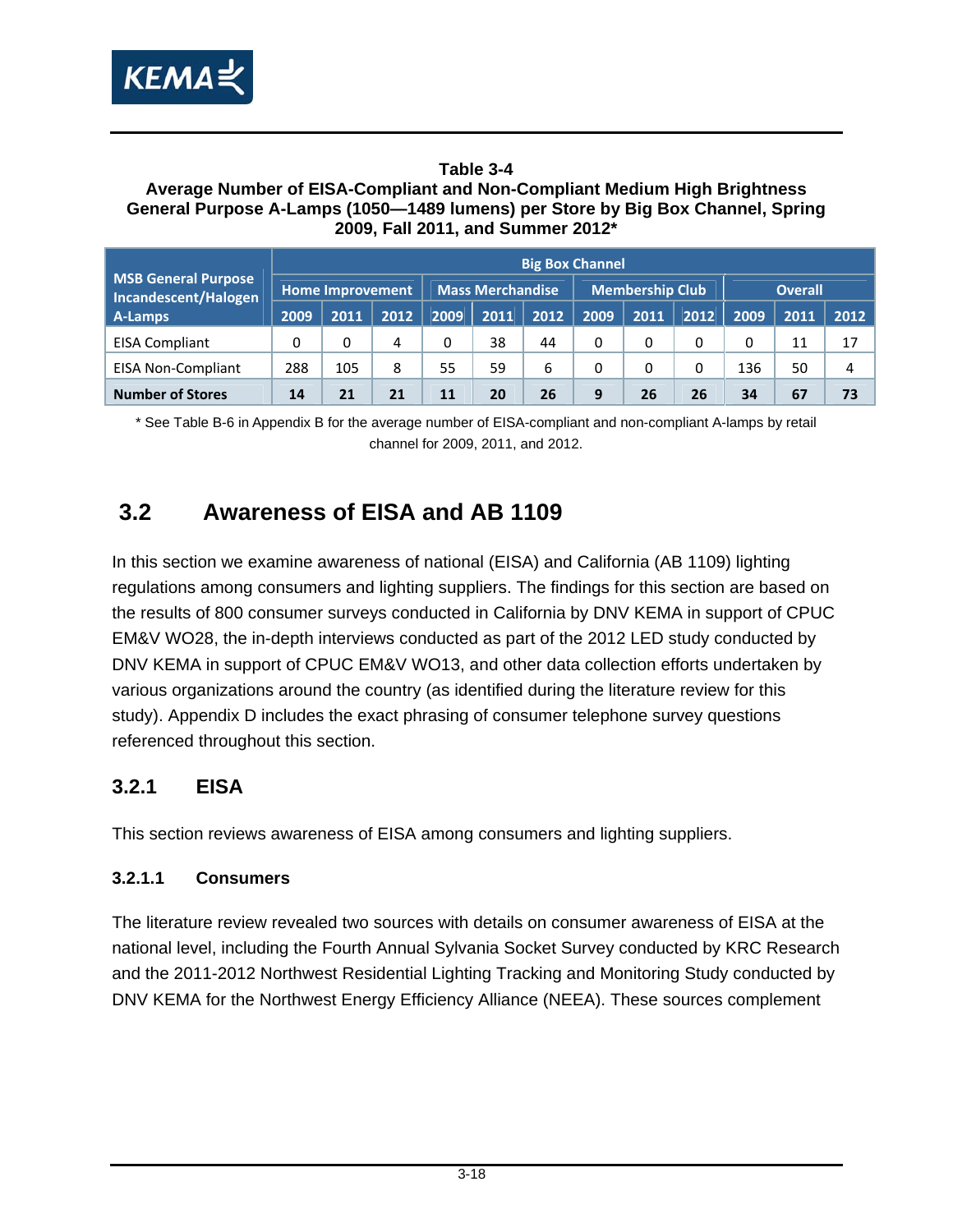

the 800 California consumer surveys conducted by DNV KEMA to provide good insight into consumer awareness of EISA. The three surveys used almost identical questions to assess consumer awareness of EISA such that results could be compared between California, the Northwest, and the U.S. as a whole.<sup>32</sup>

**United States.** Consumer awareness of EISA regulations appears to have improved nationally over the past four years as the majority of lighting consumers are now aware of EISA. According to the Annual Sylvania Socket Surveys conducted in 2008 through 2011:

- Fifty-five percent of the consumers surveyed in 2011 were aware of legislation that will ban most incandescent lamps by 2014.<sup>33, 34</sup> This percentage has increased annually since 2008 (Figure 3-7).
- Nearly half (45 percent) of 2011 respondents indicated that they were aware that as part of future legislation, additional traditional 100 watt lamps will begin to be phased out over the next few years and will no longer be available; $35$
- However, only 29 percent of 2011 respondents were aware that traditional 100 watt lamps will no longer be sold after January 1, 2012.<sup>36</sup>

<sup>35</sup> *Ibid.*

<sup>36</sup> *Ibid.*

 $32$  Questions used in both the NEEA and California survey efforts were modeled after those in the national surveys conducted by KRC Research for Sylvania. Refer to Appendix D for phrasing of the questions used in each data collection effort.

<sup>&</sup>lt;sup>33</sup> Note that the question employed by KRC Research for Sylvania's surveys does use the word "ban" despite its inaccuracy with regard to the EISA regulations.

<sup>&</sup>lt;sup>34</sup> KRC Research, 2011.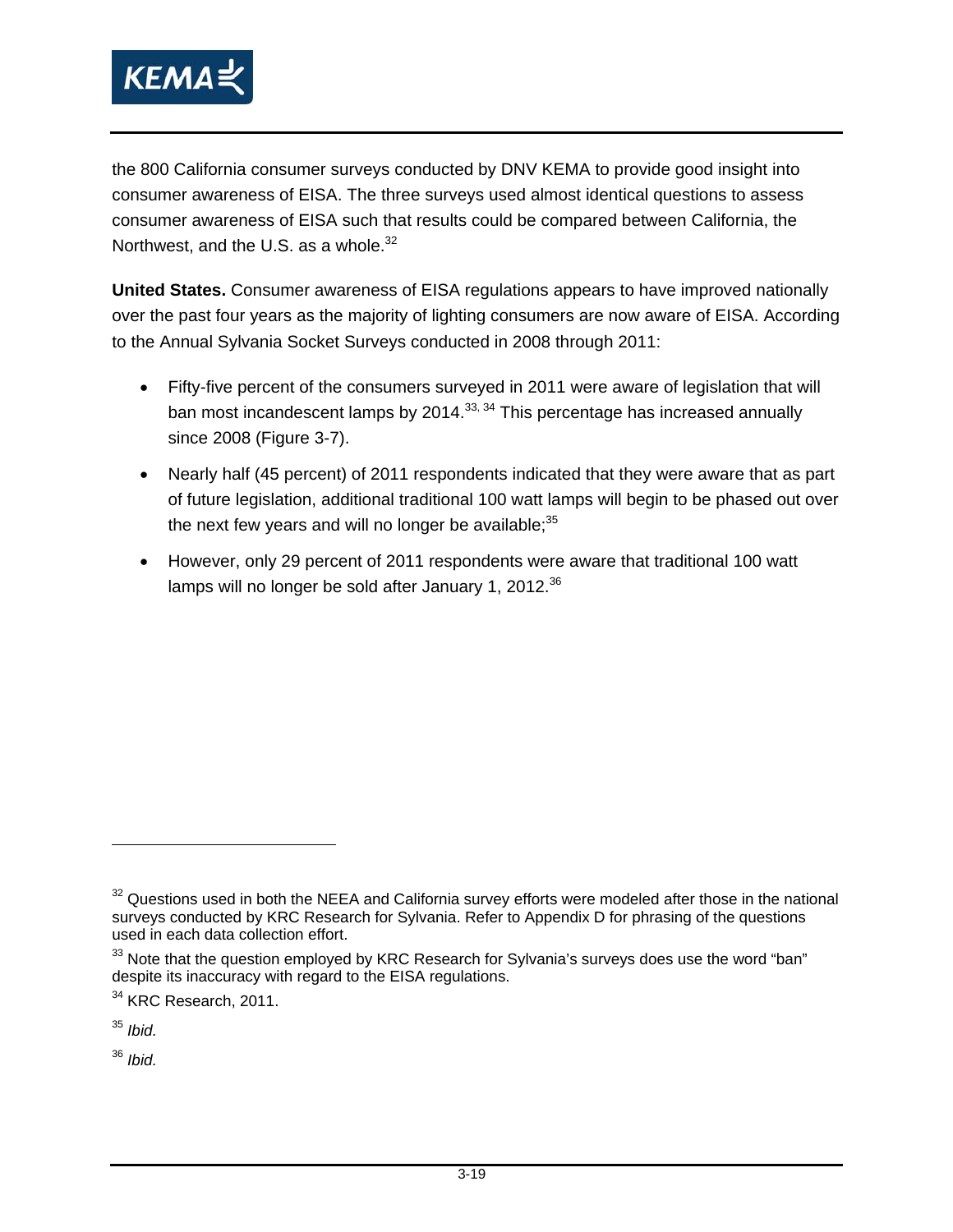

**Figure 3-7 Consumer Awareness of Legislation That Will Ban Most Incandescent Lamps by 2014, National Results – 2008—2011** 



Source: KRC Research, 2011.

**Pacific Northwest.** In January 2012, DNV KEMA conducted consumer surveys in Idaho, Montana, Oregon and Washington as part of a lighting market study for Northwest Energy Efficacy Alliance (NEEA). Among the 606 survey respondents in 2012, results suggest that awareness of EISA in the Pacific Northwest is closely aligned with awareness levels among consumers in the U.S. as a whole.

- In 2012, 46 percent of Northwest survey respondents reported that they were aware of legislation in the United States that may affect the availability of certain types of light bulbs:  $37$
- Fifty-eight percent of respondents reported that they were aware of legislation that will phase out most traditional incandescent lamps by 2014, up from 33 percent in 2011;  $38$ and

 $\overline{a}$ 

<sup>37</sup> DNV KEMA, 2012a.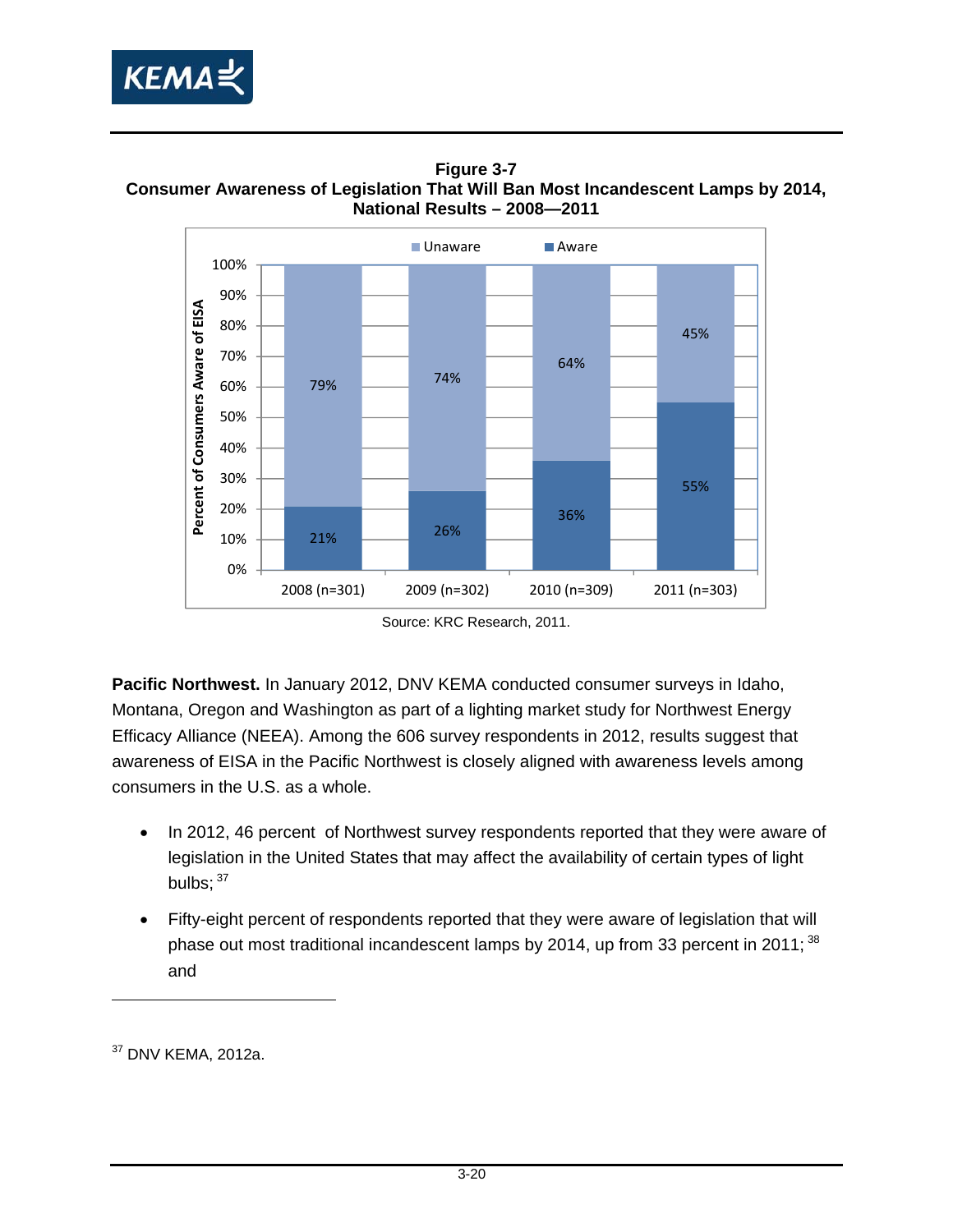

 Forty-one percent of respondents were aware that traditional 100 watt incandescent lamps are being phased out (up from only 18 percent in 2011).<sup>39</sup>

**California.** DNV KEMA observed slightly lower consumer awareness of EISA in California, where 800 consumers were surveyed during the first two quarters of 2012, as compared to the most recent results from the Pacific Northwest and national surveys described above.<sup>40</sup>

- Thirty-seven percent of California respondents indicated that they were aware of legislation in the United States that may affect the availability of certain types of light bulbs;
- Forty-three percent of respondents said that they were aware of legislation that would phase out most traditional incandescent lamps by 2014;<sup>41</sup> and
- Thirty-two percent of respondents indicated that they were aware that traditional 100 watt incandescent lamps are being phased out in California.

### **3.2.1.2 Lighting Suppliers**

-

As part of the research conducted for the *California LED Lamp Market Characterization Report<sup>42</sup>* in early 2012, DNV KEMA staff asked 37 representatives of LED manufacturers, retailers, and distributors whether they were aware of EISA. Of the 34 LED supplier representatives who responded to the question, 22 were aware of EISA. $43$  This means that roughly one-third of the interview respondents were not aware of EISA shortly after it began phasing in during January, 2012.

<sup>&</sup>lt;sup>38</sup> While modeled after the survey questions employed by KRC Research for Sylvania, surveys conducted for NEEA did not use the phrasing related to legislation that will "ban" certain types of lamps (as in the Sylvania surveys) but instead referred to legislation that will "phase out" certain types of lamps. <sup>39</sup> *Ibid.*

 $^{40}$  These survey results (from CPUC EM&V WO28) have not yet been reported elsewhere.

 $41$  Note that the California surveys included the same phrasing as the NEEA surveys (regarding legislation that will "phase out" certain types of lamps and made no reference to legislation that will "ban" certain types of lamps as in the Sylvania surveys.

<sup>&</sup>lt;sup>42</sup> DNV KEMA, 2012b. While the report was focused on LED lamps, the majority of manufacturers, and all of the distributors and retailers interviewed sold other lamp types (incandescent, CFL, etc.) as well as LED lamps.

<sup>&</sup>lt;sup>43</sup> Survey questions: "Have you heard about the Energy Independence and Security Act, or EISA?" If no, "Are you aware of any new federal regulations that require higher efficiency for certain types of lighting?"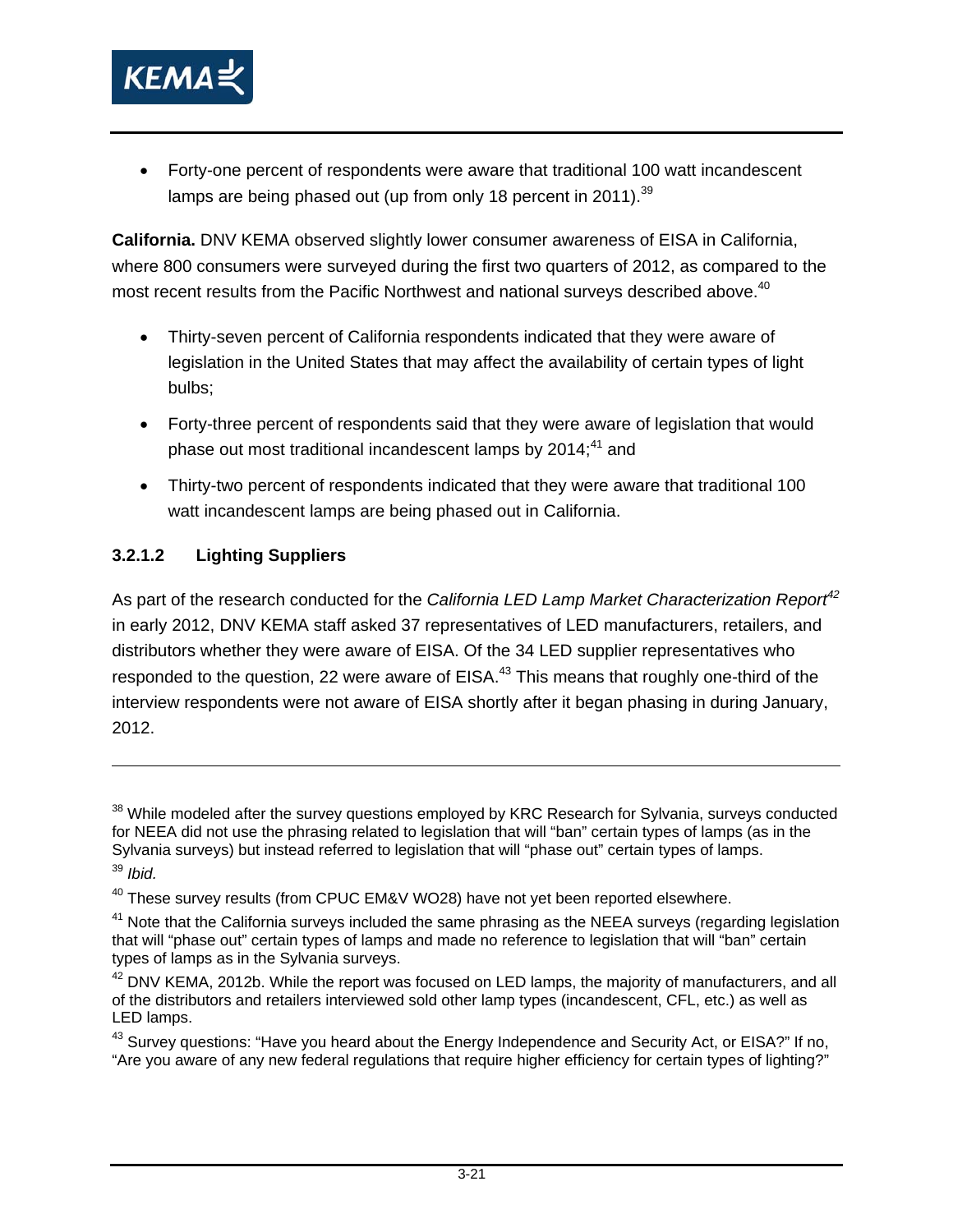

## **3.2.2 AB 1109**

This section reviews awareness of AB 1109 among California consumers and lighting suppliers that serve the California market.

#### **3.2.2.1 Consumers**

DNV KEMA researchers surveyed California consumers regarding their awareness of AB 1109 as part of the WO28 consumer surveys conducted in mid-2012. These results suggest that consumer awareness of AB1109 is significantly lower than their awareness of EISA:

- Only 21 percent of respondents were aware that California adopted legislation that will ban most traditional incandescent lamps a year earlier than the rest of the country; and
- About one-third of respondents indicated that they were aware that traditional 100 watt incandescent lamps are being phased out in California (32%).

#### **3.2.2.2 Lighting Suppliers**

-

The following interview findings from the same group of LED market actors interviewed in the first quarter of 2012 are focused on the market actors' awareness of AB 1109. Only 12 of the 30 manufacturers, retailers, and distributors who responded to this set of interview questions were aware of AB 1109.<sup>44</sup> Thus, awareness of AB 1109 appeared to be much lower than awareness of EISA among lighting suppliers who responded to the survey questions. These results are not surprising, as many of the respondents were representatives of national (or international) companies and thus are not focused exclusively on California.

<sup>&</sup>lt;sup>44</sup> Survey question: "Have you heard about California's Lighting Efficiency and Toxics Reduction Act, or AB 1109? [IF NO] Are you aware of any new regulations in California that require higher efficiency for certain types of lighting?"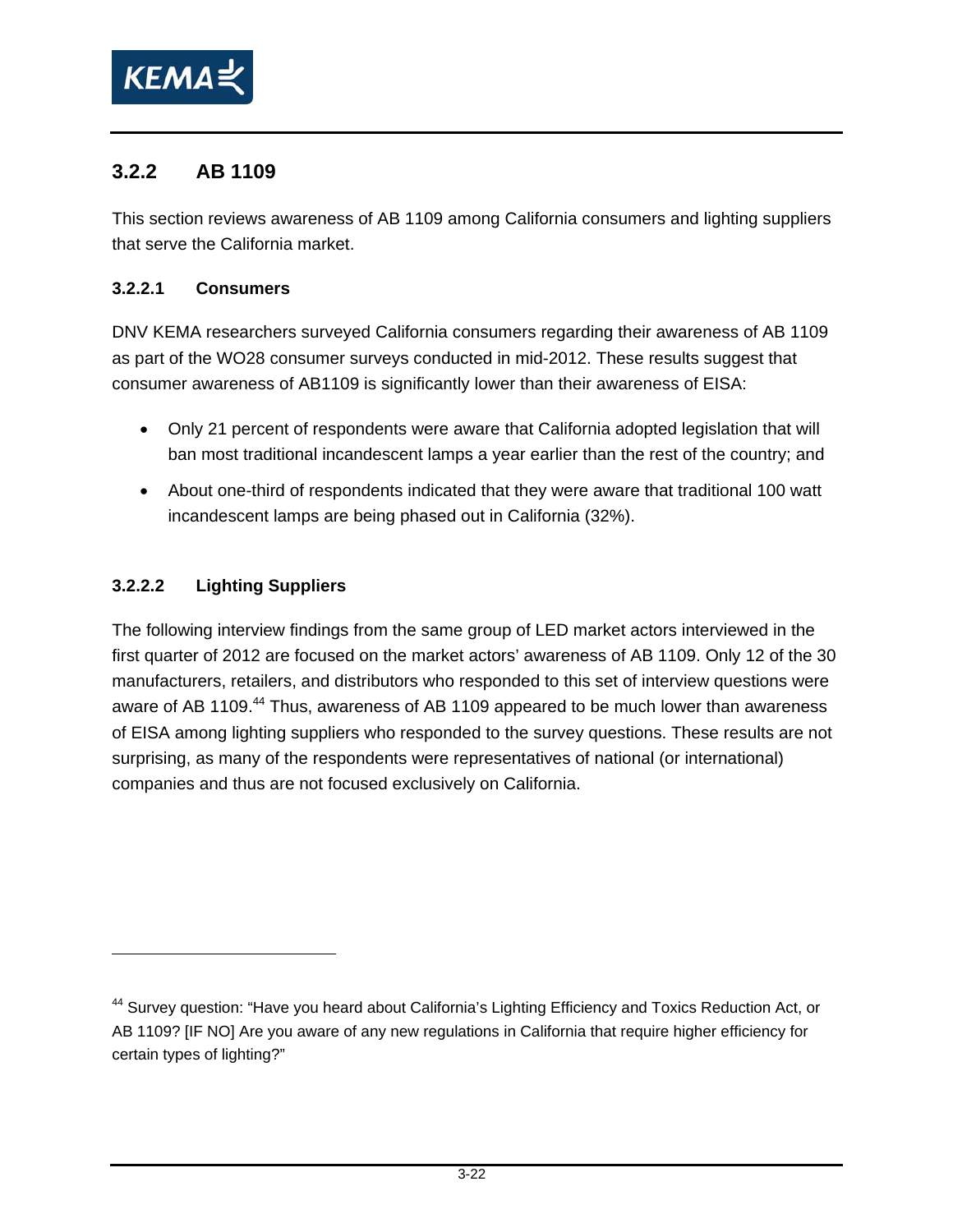

# **3.3 Effects of Regulation on Consumer Purchasing Behaviors**

In this section we analyze the effects of lighting regulations on consumer purchasing behaviors in the U.S. and California. Lamp sales data that may reflect consumer purchasing behavior in light of EISA and/or AB 1109 is currently unavailable, but numerous studies have examined consumers' planned purchasing behaviors once traditional general purpose incandescent lamps are no longer available.

In California, DNV KEMA staff gathered information on expected consumer purchasing decisions when 100 watt general purpose incandescent lamps are no longer available through two efforts. These include the 800 consumer surveys conducted as part of WO28 as well as interviews with manufacturers, retailers, and lighting market experts. As in Section 3.2 above, survey questions are included verbatim in Appendix D.

# **3.3.1 U.S. Market**

Although EISA took effect on January 1, 2012, the U.S. DOE has no funding to enforce the regulations.45 The lack of funding for enforcement coupled with the fact that retailers can legally sell through their existing stock of incandescent lamps affected by EISA suggests that it may be some time before noticeable impacts on the national lighting market are observed.

GE Lighting estimates that more than 200 million 100 watt incandescent lamps are sold in the U.S. annually.<sup>46</sup> As many traditional general purpose lamps are phased out and are no longer available in the market, consumers will have to choose replacements for these lamps. Below we present the results of consumer research on expected consumer response to the incandescent lamp phase-out, including technology switching, bin jumping and hoarding.

 $45$  Cardwell, 2011.

<sup>46</sup> GE Lighting, 2011.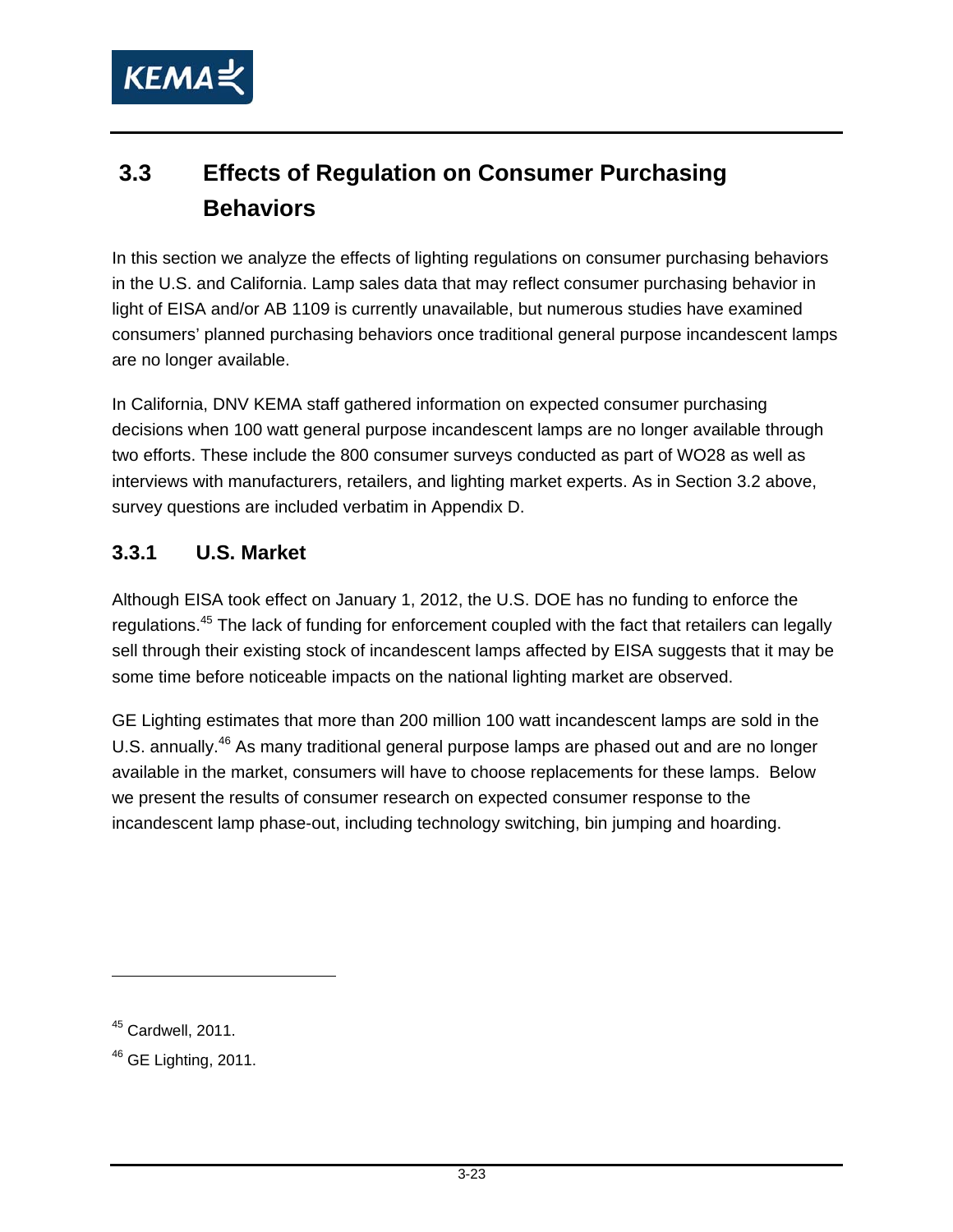

### **3.3.1.1 Technology Switching**

"Technology switching" in the context of projected consumer response to EISA or AB 1109 refers to consumers who anticipate switching to a different lamp technology (i.e. CFL, LED, halogen, etc.) when they can no longer purchase general purpose incandescent lamps.

- In a national telephone survey of 303 respondents conducted for OSRAM Sylvania in 2011, 53 percent of consumers reported that they will switch to a new lamp technology (such as compact fluorescent, LED, or halogen) when they can no longer buy 100 watt incandescent lamps. These results are down slightly from 60 percent in 2010.<sup>47</sup>
- Similar to the national results, almost half of the 606 consumers surveyed in the Pacific Northwest in early 2012 reported that they are most likely to switch to a different lamp technology to replace their 100 watt incandescent lamps once they are phased out  $(45\%)$ .  $48$

#### **3.3.1.2 Bin Jumping**

The concept of "bin jumping" generally refers to the practice of switching from one EISA "lumen bin" to another. For example, if a consumer can no longer find a 100 watt incandescent lamp, he or she may choose another incandescent lamp with lower lumen output (such as a 75 watt incandescent lamp) rather than move to a new technology. The U.S. Environmental Protection Agency also describes cases in which a consumer may purchase a minimally compliant lamp that has a lower light output than the incandescent lamp they are trying to replace.<sup>49</sup> When the consumer becomes dissatisfied, he or she will "jump" to the next-highest bin of EISA-compliant lamps, negating most of the savings.<sup>50</sup>

Two different survey efforts (one national and the other in the Pacific Northwest) found that a noteworthy portion of consumers anticipate bin-jumping as a response to EISA regulations:

-

<sup>&</sup>lt;sup>47</sup> KRC Research, 2011.

<sup>48</sup> DNV KEMA, 2012a.

<sup>&</sup>lt;sup>49</sup> The U.S. EPA predicts that some degree of bin jumping will occur due to EISA lumen ranges being so wide (U.S. EPA, 2011).

<sup>50</sup> *Ibid.*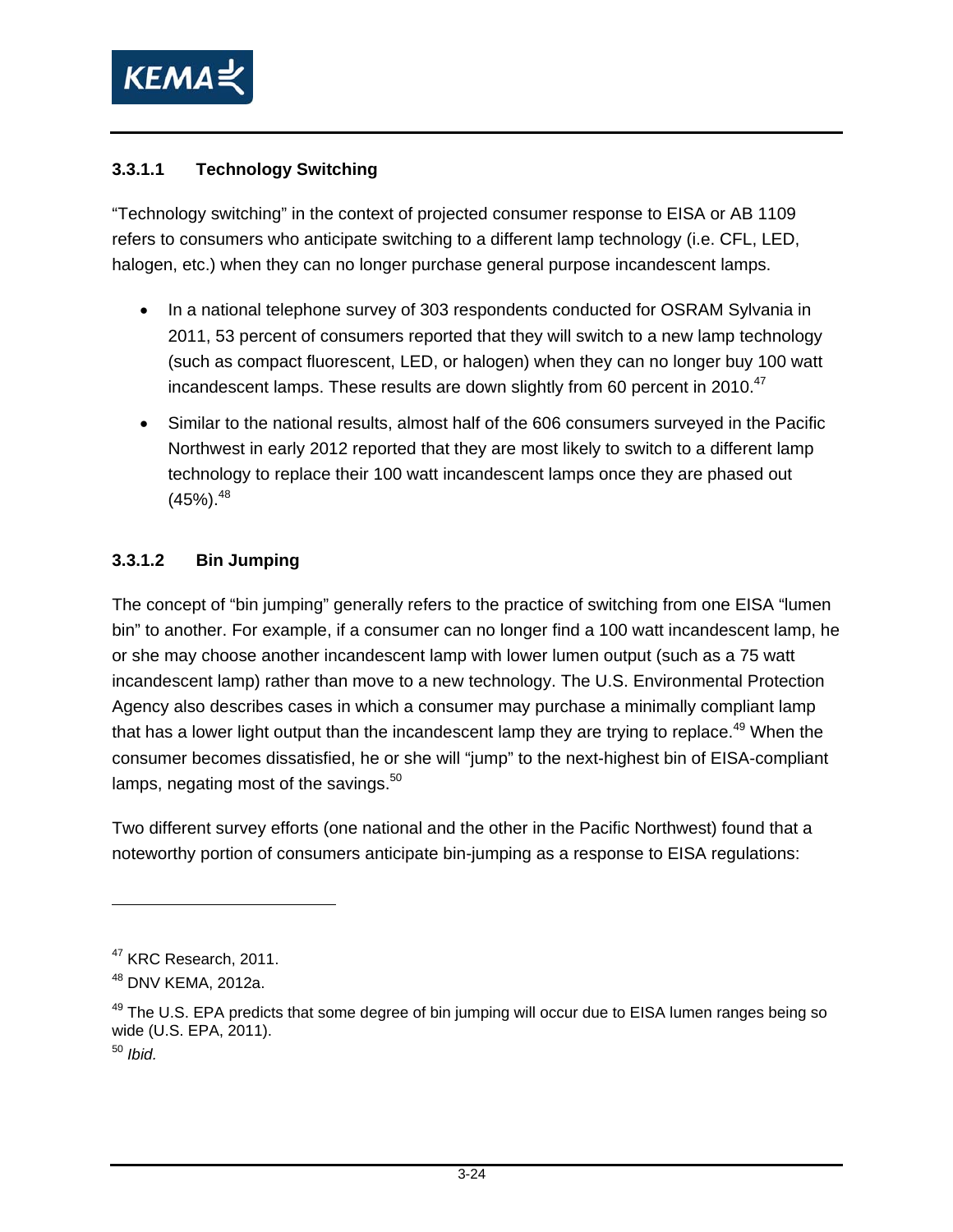

- Thirty percent of U.S. consumers surveyed during Sylvania's 2011 Socket Survey reported that they are most likely to keep using traditional incandescent lamps but switch to lower wattage lamps (such as 75 watt lamps) when traditional 100 watt incandescent lamps are eliminated. The percent of consumers indicating that they would bin jump increased slightly between 2010 and 2011 (from 23% to 30%). $51$
- More than one-fourth of consumers surveyed in the Pacific Northwest in early 2012 reported that they are most likely to keep using traditional incandescent lamps but switch to a lower wattage once 100-Watt incandescent lamps are no longer available, a statistically significant increase over 2011 (27%).<sup>52</sup>

#### **3.3.1.3 Hoarding**

"Hoarding" refers to the consumer practice of stockpiling general purpose incandescent lamps in anticipation of the phase-out. By hoarding general purpose incandescent lamps, those consumers can effectively sidestep the regulations by having a stockpile of phased-out lamps on hand to satisfy their replacement needs. Survey efforts around the country found a wide range of consumer responses pertaining to anticipated hoarding of incandescent lamps as a result of EISA.

- Thirteen percent of consumers surveyed during OSRAM Sylvania's 2011 Socket Survey indicated that they would buy a lot of traditional 100 watt incandescent lamps while they are still produced and continue using them.<sup>53</sup>
- In the Pacific Northwest, only 1 percent of consumers surveyed on behalf of NEEA in early 2012 indicated that they would stock up on 100 watt incandescent lamps before the phase-out.<sup>54</sup>
- Six consumer focus groups held in Connecticut in late 2011 found a higher propensity of incandescent lamp hoarding, with 10 out of 23 participants indicating that they are currently hoarding or would consider hoarding incandescent lamps.<sup>55</sup>

 $\overline{a}$ 

<sup>&</sup>lt;sup>51</sup> KRC Research, 2011.

<sup>52</sup> DNV KEMA, 2012a.

<sup>&</sup>lt;sup>53</sup> KRC Research, 2011.

<sup>54</sup> DNV KEMA, 2012a.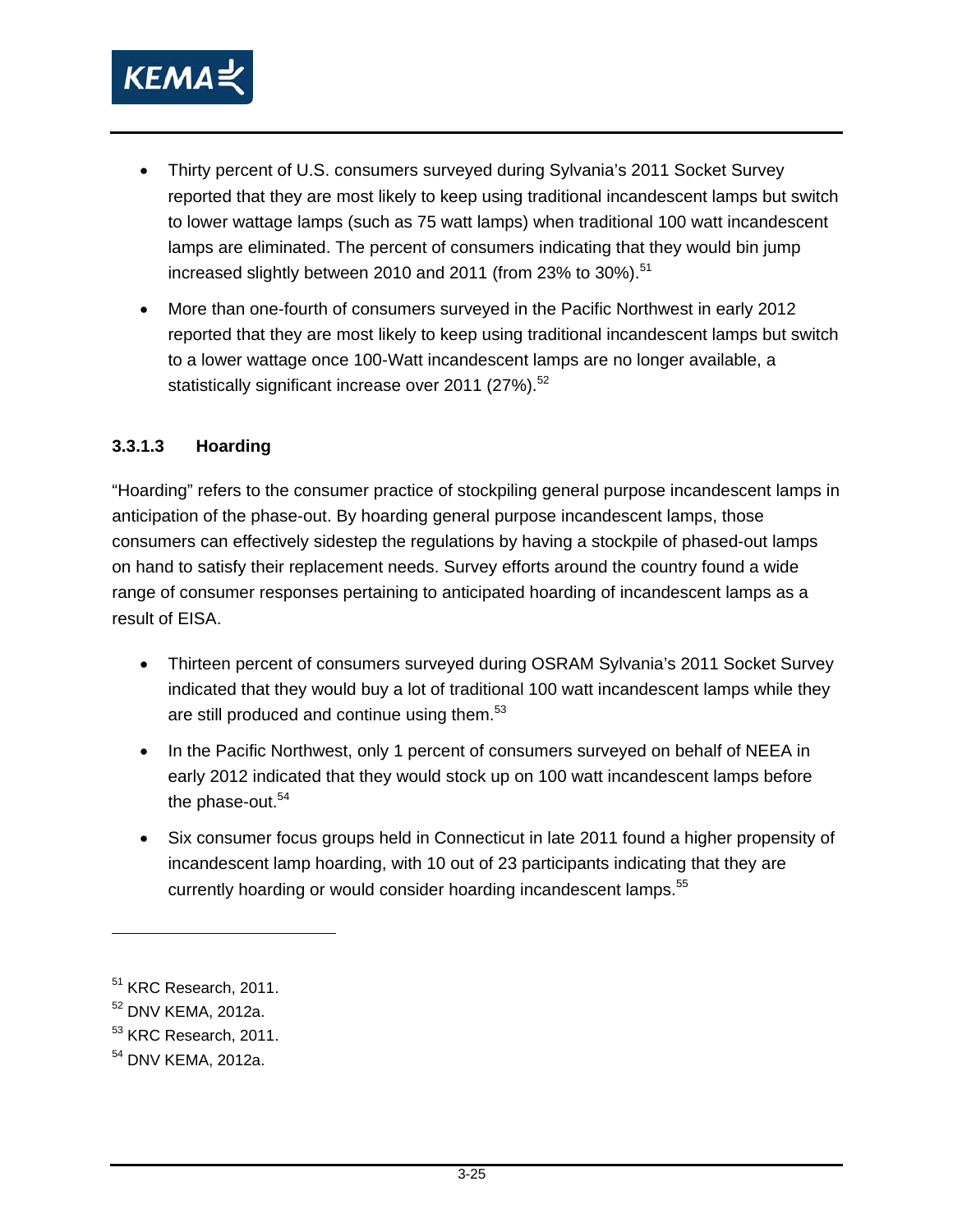

 In another national evaluation, once EISA was described to respondents, the most frequently mentioned action to replace 100 watt incandescent lamps was to stockpile incandescent lamps.<sup>56</sup>

# **3.3.2 California Market**

DNV KEMA staff conducted telephone surveys with 800 California consumers during the first half of 2012 to solicit information on lamp purchasing decisions and anticipated consumer response to changes in general purpose incandescent lamp availability as a result of AB 1109. We have organized the results of this survey effort into two sections: (1) actual purchases, which highlights California consumers purchase attempts for phased-out 100 watt incandescent lamps; and (2) planned purchases, which highlights consumers anticipated behavior once 100 watt incandescent lamps are no longer available. Comparable national data for actual purchases did not exist at the time of this report—however, we were able to draw high-level comparisons between the planned purchases of California consumers with consumers from around the country based on the survey results presented in Section 3.3.1.

#### **3.3.2.1 Actual Purchases**

In California, the phase-out of 100 watt incandescent lamps started at the beginning of 2011 as part of AB 1109, one year earlier than the rest of the country. To assess whether any consumers attempted to purchase traditional 100 watt incandescent lamps but were unable to find them, interviewers for the WO28 consumer survey asked, "did you shop for any traditional 100 watt incandescent light bulbs in California during 2011?" and if yes, "did you end up purchasing any 100 watt incandescent light bulbs?" If they did not, interviewers asked why, whether they purchased a different lamp type or wattage, and if so, what they purchased. Based on these questions:

- Eighteen percent of California consumers surveyed by DNV KEMA indicated that they shopped for traditional 100 watt incandescent lamps in 2011.
	- o As shown in Figure 3-8, sixty-five percent of those consumers ended up purchasing 100 watt incandescent lamps in 2011. These results align well with

-

<sup>55</sup> NMR Group, 2011.

<sup>56</sup> Buhr, 2011.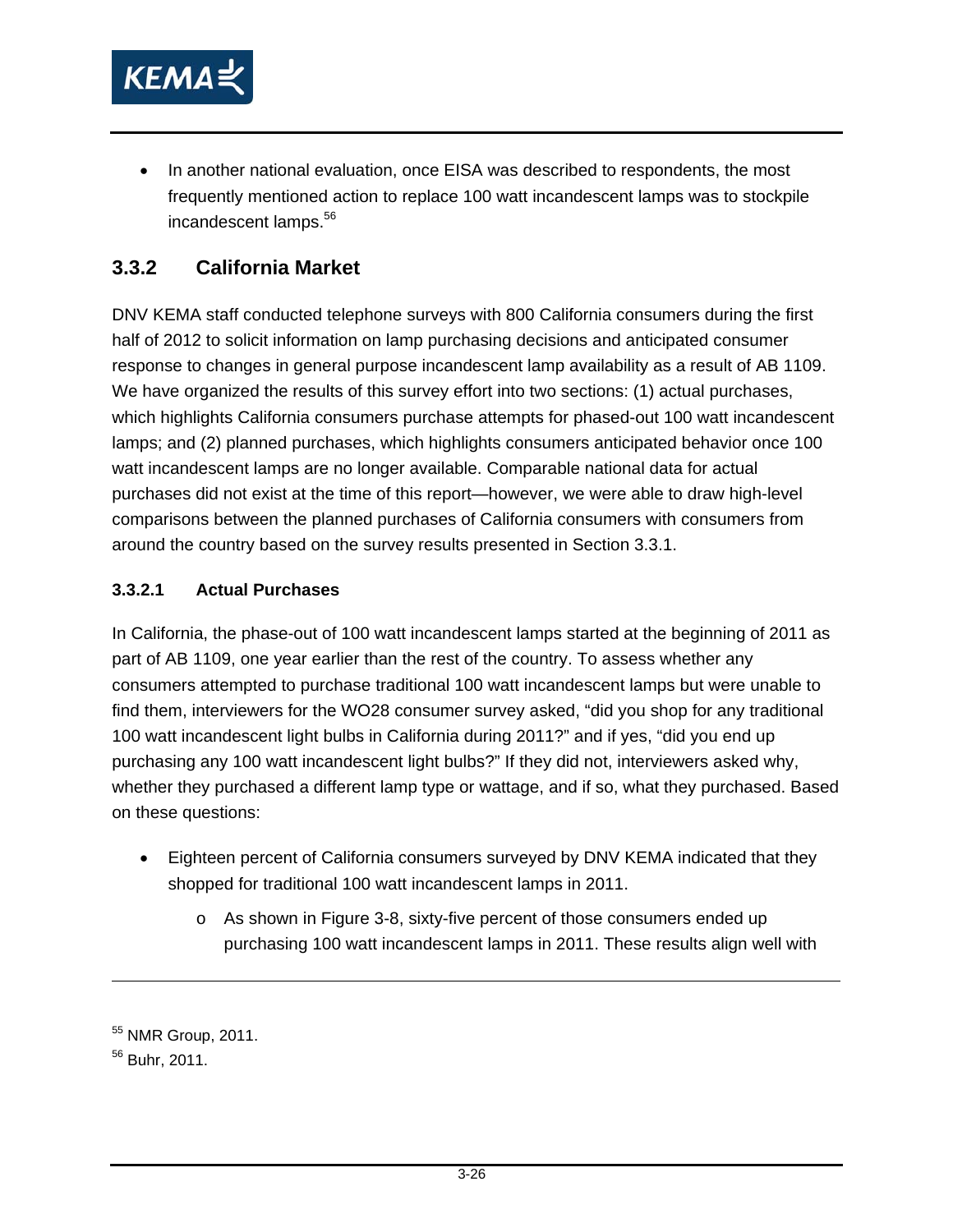

Fall 2011 shelf survey results that suggest 100 watt incandescent lamps were available in the majority of California retail stores during that timeframe.

- o Another 19 percent of consumers who shopped for 100 watt incandescent lamps in 2011 ended up purchasing an incandescent lamp of a different wattage (i.e. bin jumped). When these results are combined with the 65 percent who purchased 100 watt incandescent lamps above, the result is that 84 percent of survey respondents who shopped for a 100 watt incandescent lamp in 2011 purchased an incandescent lamp of one wattage or another.
- o Around 15 percent of consumers who shopped for 100 watt incandescent lamps in 2011decided to purchase a more efficient lamp with 12 percent of those consumers opting for a CFL while only around 1 percent of consumers ended up purchasing a LED or halogen lamp, respectively.
- o Less than one-third (27 percent) of California consumers who shopped for 100 watt incandescent lamps in 2011 indicated that they did not buy a 100 watt lamp because they could not find them (i.e., because these lamps were unavailable). Again, these results align well with Fall 2011shelf survey results.

**Figure 3-8 Actual Purchases of California Consumers Who Shopped For 100 Watt Incandescent Lamps in 2011**



n=156. Source: DNV KEMA WO28 consumer surveys (2012).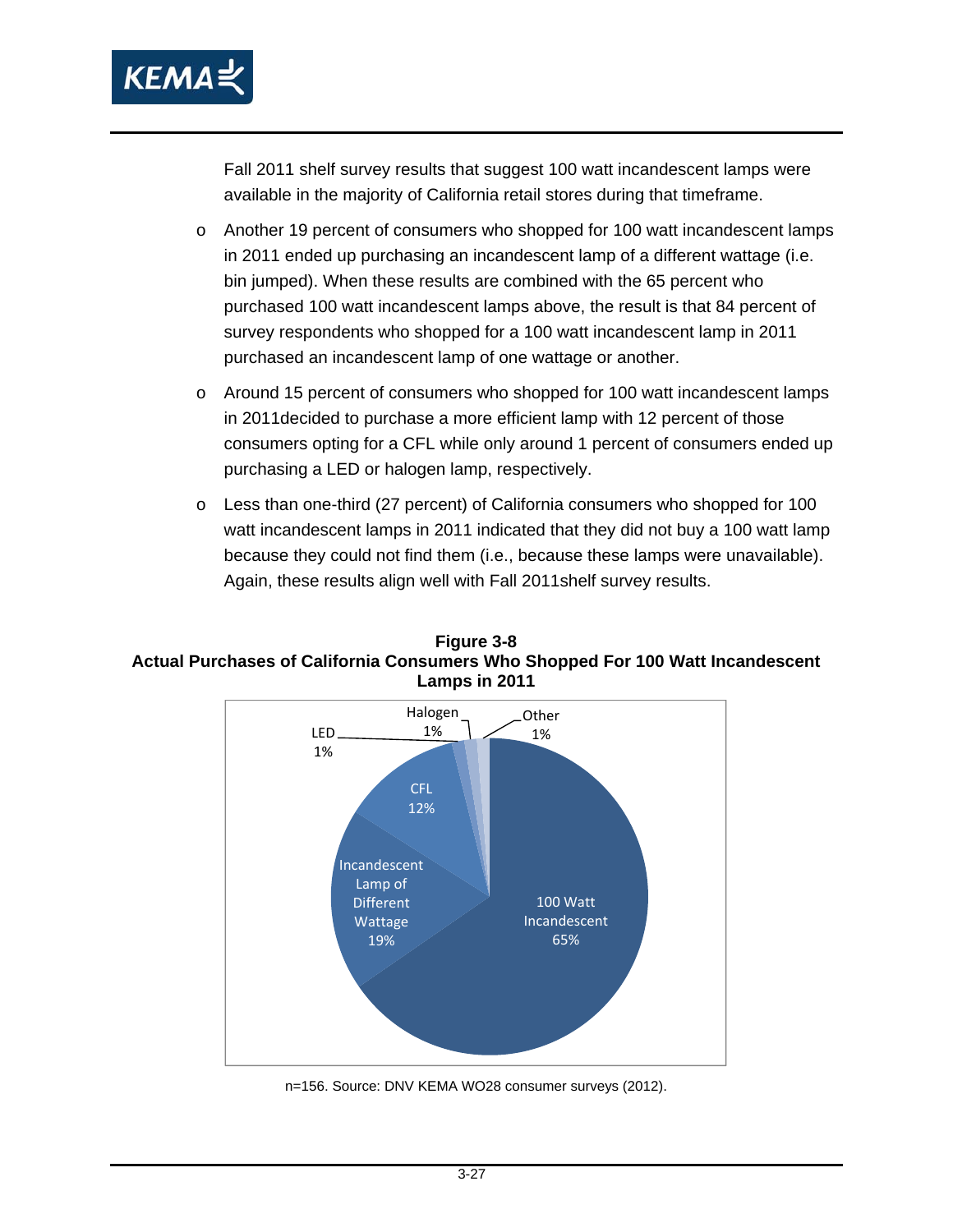

#### **3.3.2.2 Planned Purchases**

DNV KEMA staff also asked California consumers about their anticipated response to the phase-out of incandescent lamps during the telephone surveys conducted in the first half of 2012. Interviewers asked consumers, "when traditional 100 watt light bulbs are no longer available, which one of the following things are you most likely to do? Will you switch to a new type of light bulb, keep using traditional bulbs but switch to a lower wattage, or something else?" When respondents indicated that they intended to switch to another lamp type, interviewers asked them a follow up question to understand the technology to which they were most likely to switch (LED, halogen, CFL, or efficient incandescent). While these questions are not identical to those used in the other survey efforts mentioned above (e.g., Sylvania, NEEA.), the information is similar and allows for a rough comparison of California consumers' planned purchases in response to EISA/AB 1109 with consumers planned purchases in other parts of the country. Results suggest the following:

- Fifty-four percent of California respondents indicated that they would most likely switch to a new lamp type when traditional 100 watt incandescent lamps are no longer available. These results are similar to the Sylvania and NEEA survey results, which found that 53 percent and 45 percent of respondents would most likely switch to a new technology, respectively.
	- o Almost half (47%) of California consumers who indicated that they would switch to a new technology said that they would most likely switch to CFLs.
	- o Twenty-two percent of California consumers said that they would most likely switch to LED lamps when traditional 100 watt incandescent lamps are no longer available.
	- o Seventeen percent of California consumers indicated that they would switch to efficient incandescent lamps and 4 percent of consumers said that they would most likely switch to halogen lamps when 100 watt incandescent lamps became unavailable.
- Twenty-seven percent of California survey respondents said that they would most likely keep using traditional incandescent lamps but would switch to a lower wattage when 100 watt lamps were no longer available (i.e. bin jumping). The percent of California consumers who anticipate bin jumping in response to EISA/AB 1109 per mid-2012 survey results also similar to the national Sylvania and Pacific Northwest NEEA survey results conducted in 2011 and early 2012, respectively (30% and 33%).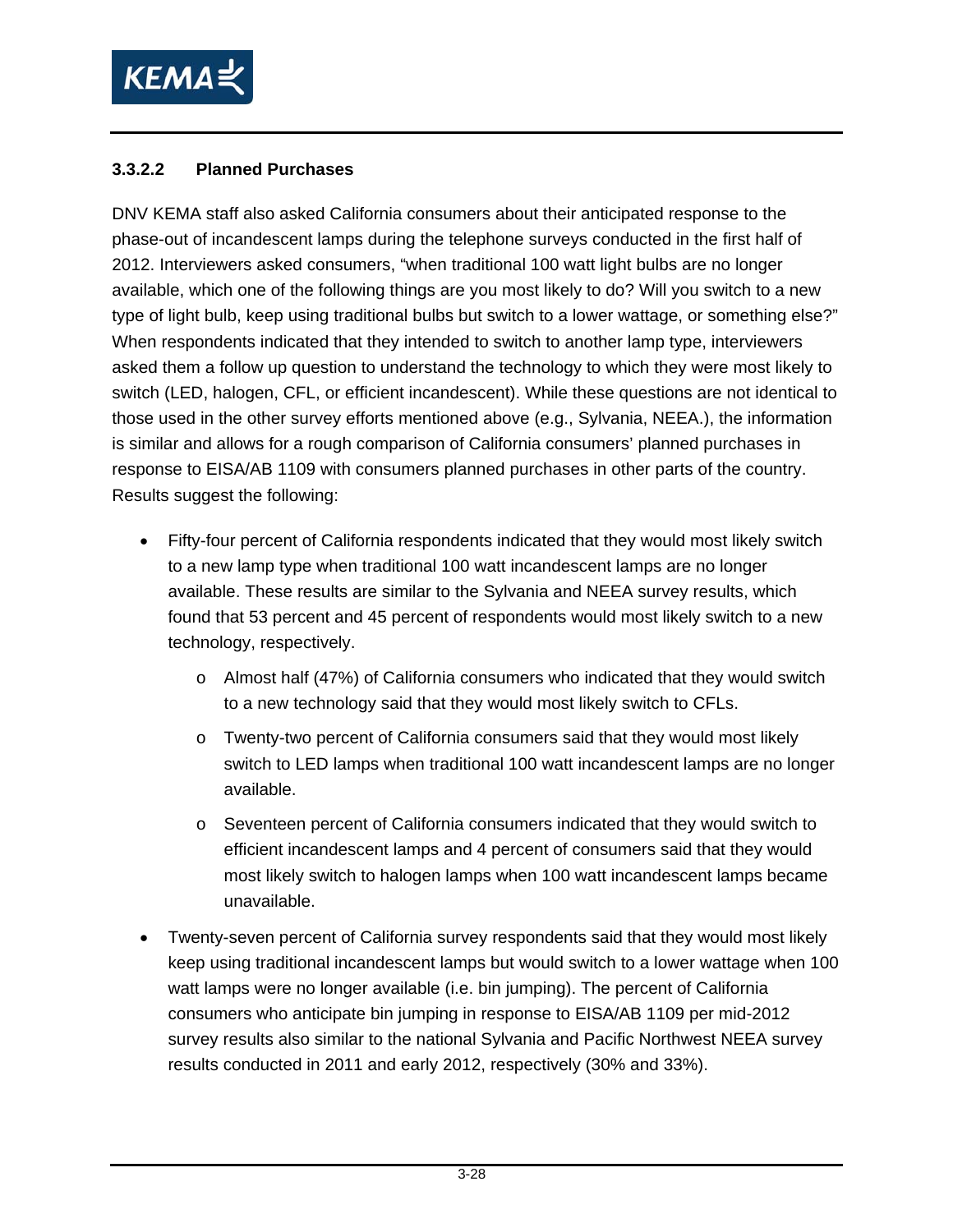

# **3.4 International Regulations**

In this section we examine the divergent responses of 3 international lighting markets to pending EISA-like regulations in an effort to gain insight into possible market responses to lighting regulations in California and the United States. DNV KEMA staff analyzed lamp sales in United Kingdom (UK), Australia, and Austria for the period immediately prior to regulations taking effect to understand the consumer response to pending lighting regulations in those markets. We selected these countries because their regulations, while not identical to EISA, are similar, as they are focused on phasing out incandescent lamps over a multi-year period and they highlight both the variability and unpredictable nature of market responses to regulations. The UK also offered an opportunity to analyze the impact of regulations on lamp sales after regulations were in place for at least one year, as that was the only region with sales data available for the year following the implementation of regulations.

# **3.4.1 United Kingdom**

In the UK, lighting regulations aimed at removing the most inefficient lamps from the market began in September, 2009 with a ban on sales of general purpose incandescent lamps with light output over 950 lumens (equivalent to an 80 watt lamp). Similar to EISA and AB 1109, the regulations are focused on general purpose lamps, establish efficacy requirements that most traditional incandescent lamps cannot meet, are phased in over time, and include exceptions for many specialty bulbs.<sup>57</sup>

A unique aspect of the UK's experience with incandescent lamp phase-out regulations is the voluntary agreement reached between lighting retailers and the government to remove the most inefficient incandescent lamps from store shelves before regulations officially took effect. In 2007, major UK lamp retailers agreed to stop replenishing their stock of the most inefficient general purpose A-lamps prior to formal efficacy standards taking effect. According to a 2011 study by the International Energy Agency, the UK market experienced a significant decline in incandescent lamp sales before lighting regulations officially took effect in 2009, suggesting that

-

<sup>&</sup>lt;sup>57</sup> International Energy Agency, 2010.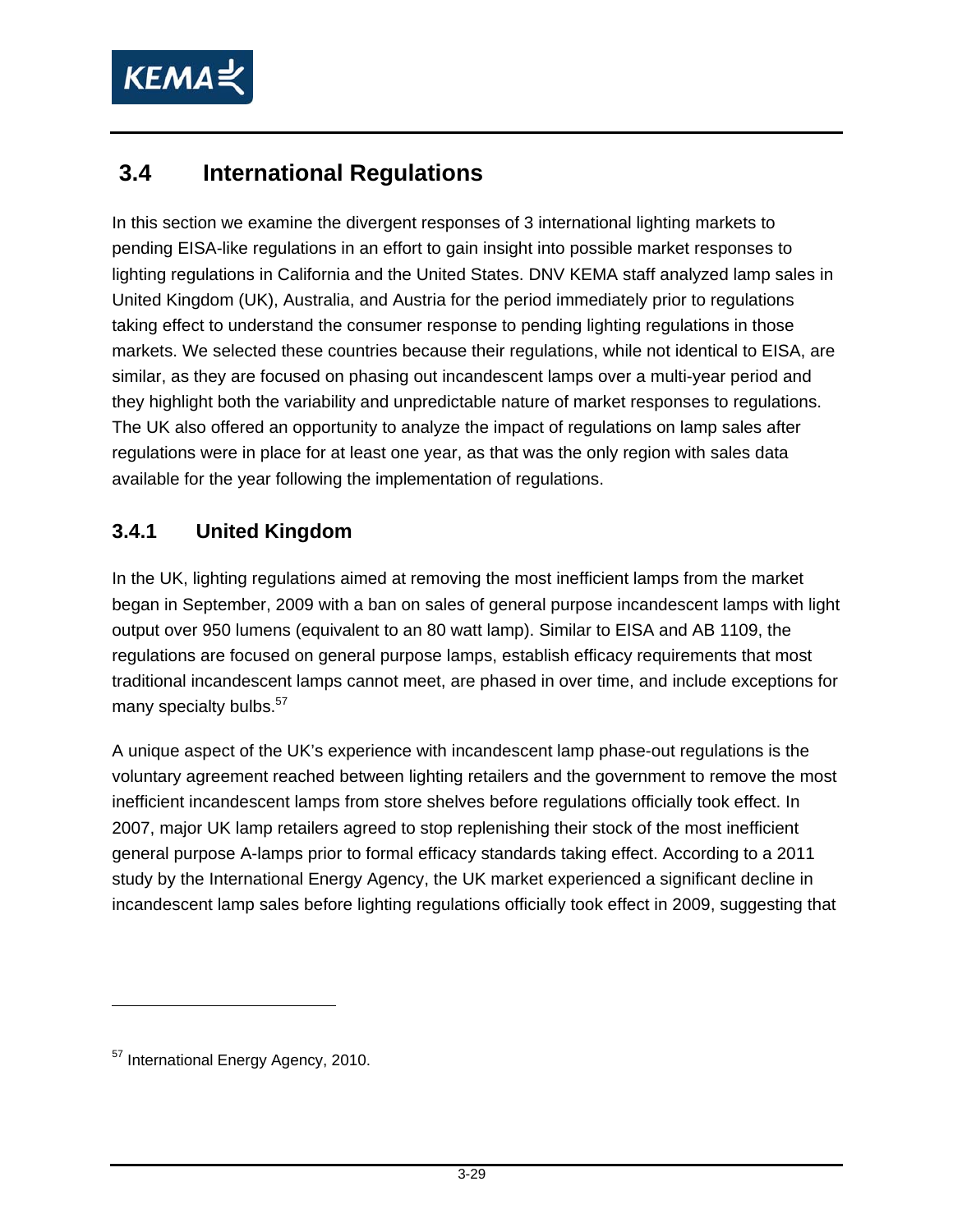

the voluntary retailer agreement was successful in decreasing the availability of incandescent lamps to consumers.<sup>58</sup>

As shown in Figure 3-9, there was a substantial decline in incandescent lamp sales in the UK, from over 140 million incandescent lamps sold annually in 2007 to less than 90 million lamps sold in 2009. This decline is likely a result of decreased availability of incandescent lamps achieved by the voluntary agreement between retailers and the UK government which started in 2007. In 2010, a full year after regulations began to be phased in, incandescent lamp sales fell by more than 50 percent from the prior year to less than 40 million lamps.

It is also interesting to note the lamp types purchased by UK consumers as the availability of traditional incandescent lamps began to decline. In 2010, UK consumers purchased 50 million fewer incandescent lamps than in 2009. Those displaced lamp sales were evenly divided between CFLs and halogen lamps, which increased in sales by 23.4 million and 21.6 million lamps, respectively, from 2009 to 2010. The market share of incandescent lamps in the domestic lamp market (i.e. residential replacement lamp market) fell from 72 percent in 2007 to only 20 percent in 2010. Over the same time period, the market share of halogen lamps increased to 30 percent (from 21% in 2007) and CFL increased to 50 percent (from 6% in 2007). Overall, there were over 5 million fewer lamps sold in 2010 compared to 2009, a trend that is expected to continue as more longer-lasting lamps penetrate the market (thus reducing the annual demand for replacement lamps).

 $\overline{a}$ 

<sup>58</sup> International Energy Agency, 2011.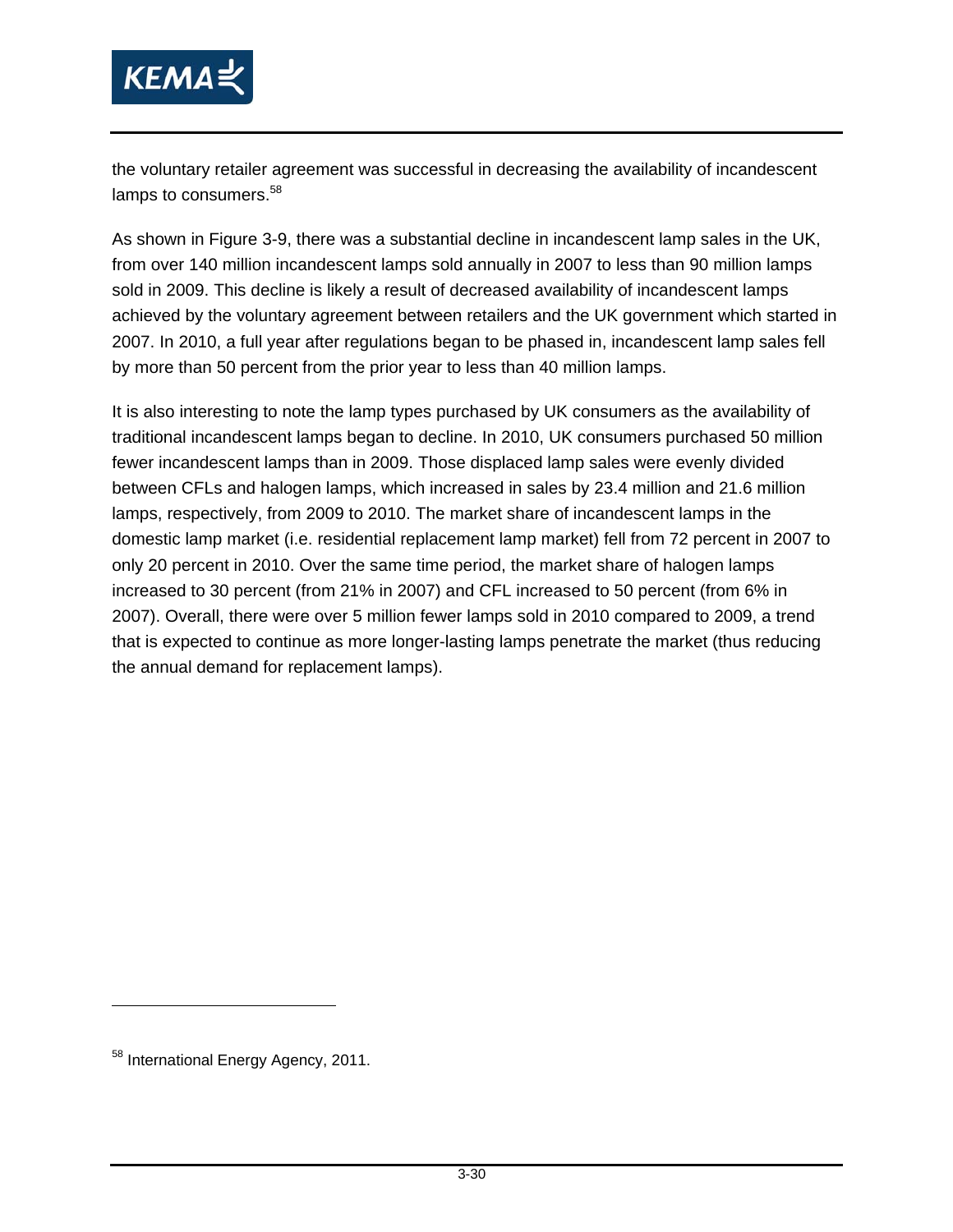



**Figure 3-9 UK: Annual Lamp Sales and Market Share by Lamp Type, 2006-2010** 

## **3.4.2 Australia**

The lighting market in Australia began to change in 2007, when the Australian government formally announced regulations to phase out incandescent lamps. While the intent of the Australian regulations is similar to EISA and AB 1109, one major difference worth noting is the fact that sales restrictions on all general purpose incandescent lamps below 150 watts were implemented in November, 2009, rather than the multi-year phase-out included in EISA and AB 1109. In 2010, the second year of regulations in Australia, the sale of many specialty bulbs such as candelabra-style lamps over 40 watts, other decorative lamps, and halogen reflector lamps.

As shown in Figure 3-10, sales of incandescent lamps dropped from almost 83 million in 2006 to less than 52 million in 2007, while sales of CFLs increased from around 11 million in 2006 to over 31 million in 2007. By the end of 2009, when sales of incandescent lamps began to be regulated in Australia, incandescent lamp sales were reduced to 16.5 million lamps, and the market share of incandescent lamps in the Australian residential replacement lamp market dropped from 71 percent in 2006 to 21 percent in 2009.

The data show that incandescent lamp sales declined steadily in the years leading up to the regulations taking effect in 2009, however, the consumer response to the phase-out of general purpose incandescent lamps in Australia appears to be much different from the response documented in the UK. While sales of the displaced incandescent lamps were more or less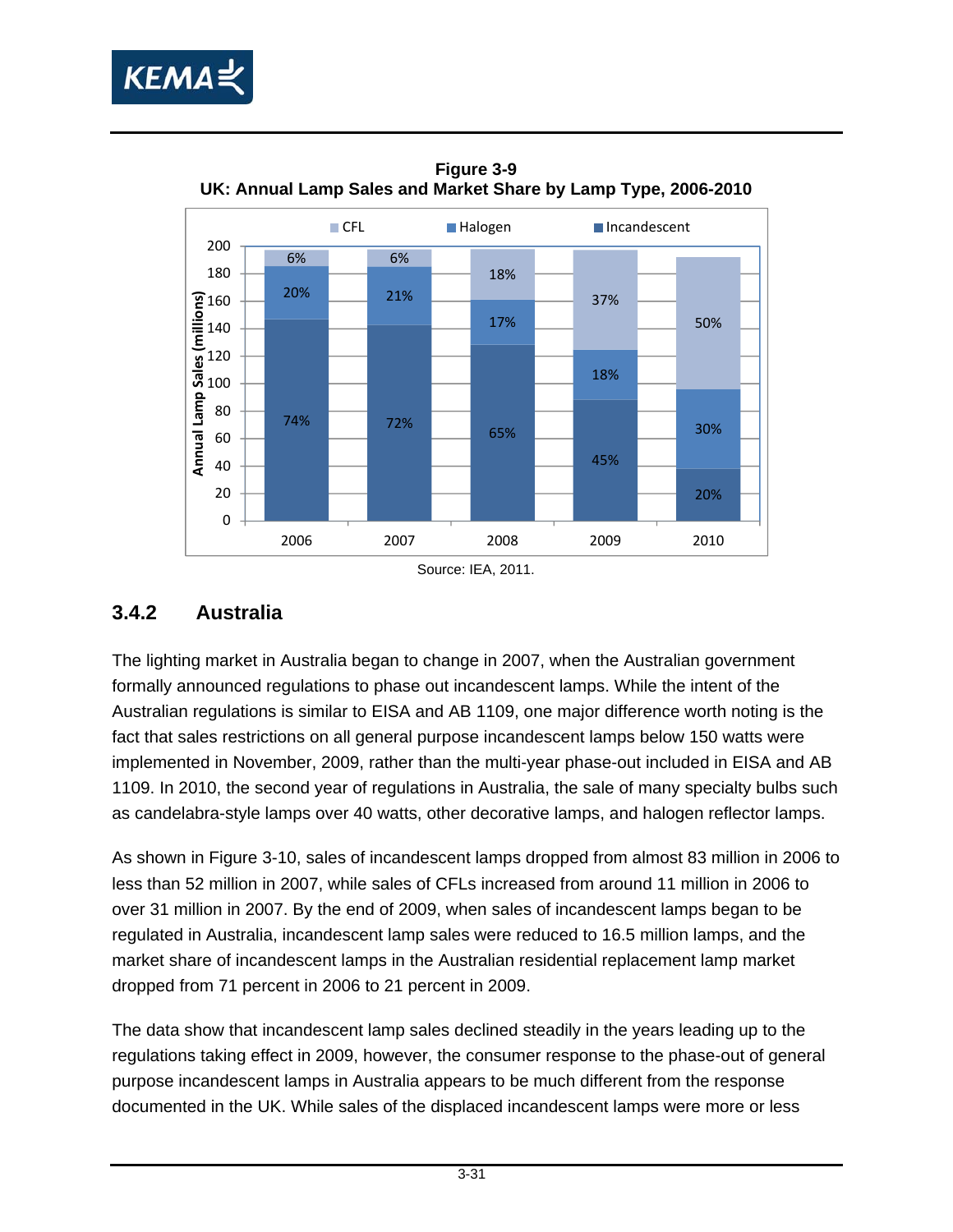

evenly divided between halogen lamps and CFLs in the UK, Australia saw a disproportionate increase in halogen lamp sales accompanied by a relatively small uptick in CFL sales during the first year of regulation. From 2008 to 2009, incandescent lamp sales decreased by around 50 percent, or roughly 16 million lamps. Those displaced incandescent lamp sales went almost entirely to halogen lamps, which increased sales from 18.3 million lamps in 2008 to 35.8 million lamps in 2009, capturing 45 percent of Australia's domestic lamp market, almost doubling from the 24 percent market share in 2008. During that same time period, CFL sales only increased by a little more than one million lamps and CFL market share stayed relatively flat at 35 percent.



**Figure 3-10 Australia: Annual Lamp Sales and Market Share by Lamp Type, 2006-2009** 

# **3.4.3 Austria**

In 2009, Austria enacted the same lamp efficacy regulations as the UK (described above). The consumer response to pending lighting regulations in Austria presents an interesting example of a market response that is quite the opposite from the goals of the lighting regulations. Figure 3-11 shows annual lamp sales in Austria from 2001 to 2009, when EU-wide lighting regulations began to take effect. Strong consumer backlash in Austria, which has the highest historical level of incandescent market share of all the countries reporting data to IEA, resulted in a more than doubling of incandescent lamp sales from 2008 to 2009. This backlash caused incandescent lamp sales to jump from about 10 million lamps in 2008 to over 23 million lamps in 2009. The spike of incandescent lamp sales in 2009 will delay the desired impact of regulations:

Source: IEA, 2011.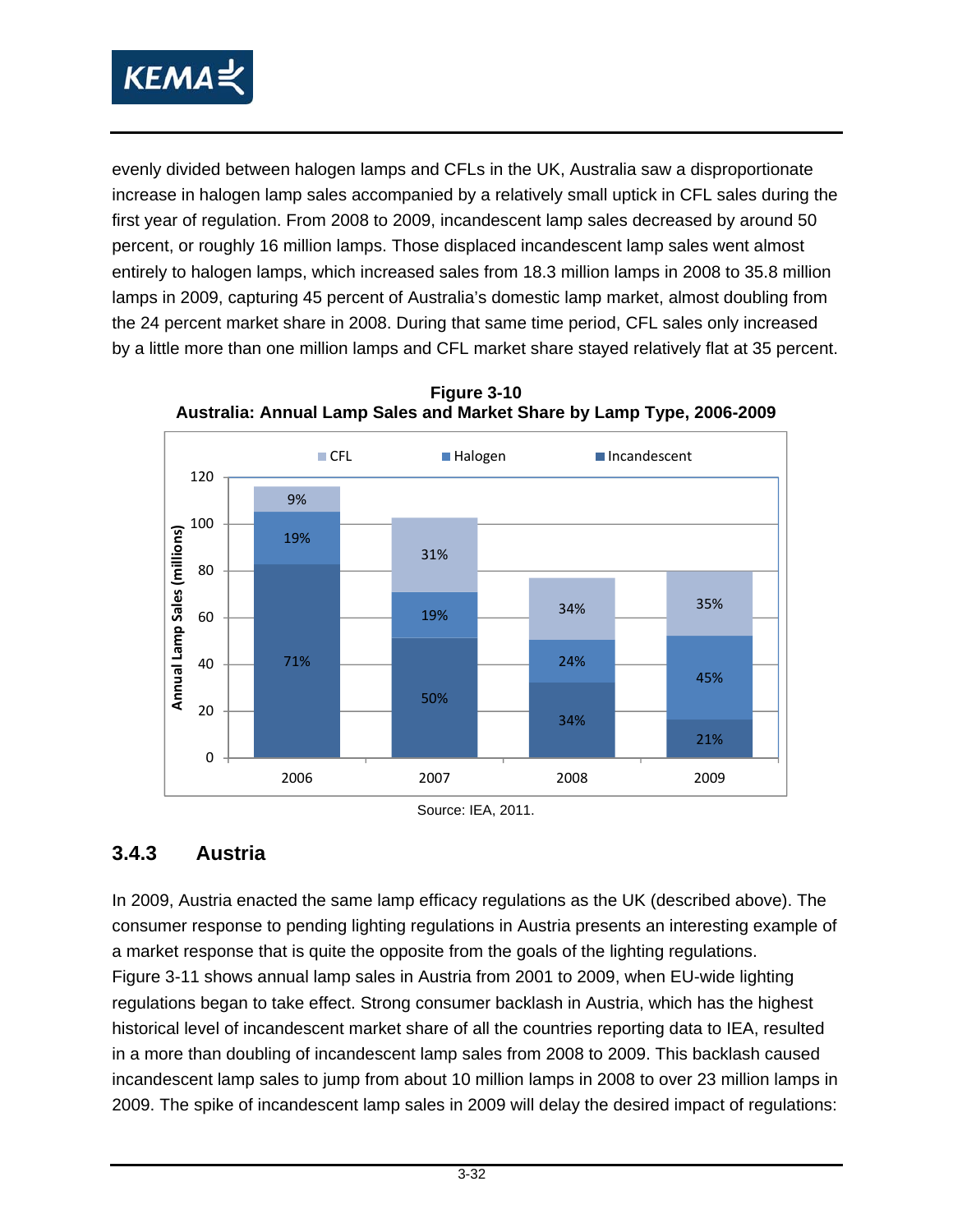

efficient replacement lamps will enter the installed stock much later than anticipated because consumers are likely to first install the inefficient incandescent lamps they hoarded.<sup>59</sup>



**Figure 3-11 Austria: Annual Lamp Sales by Lamp Type, 2001-2009** 

<sup>59</sup> *Ibid.* 

 $\overline{a}$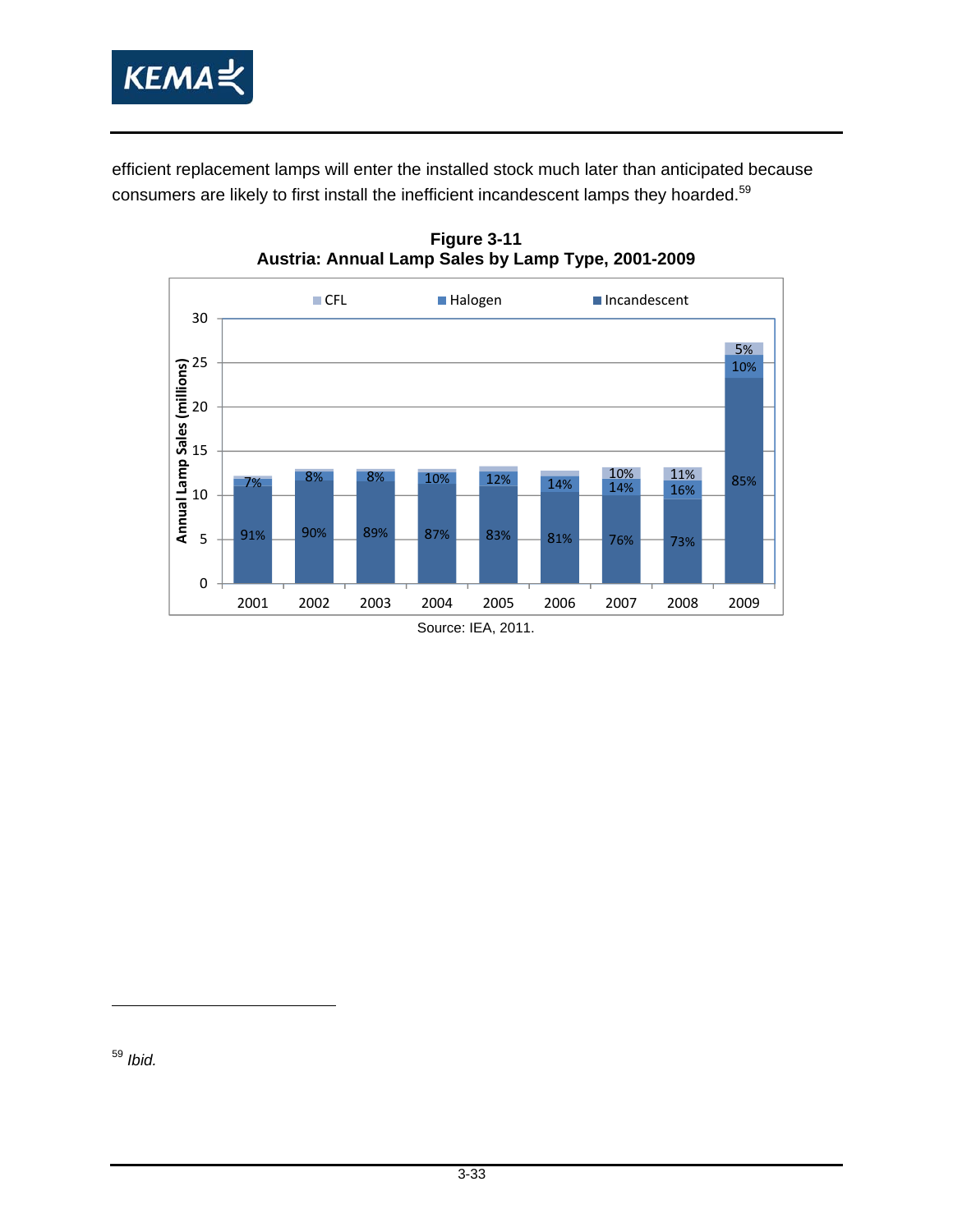

# **4. Summary of Findings**

In this section, we review key findings on consumer awareness of EISA and AB 1109, availability of EISA-compliant and non-compliant lamps, and consumer response, both actual and anticipated, to the phase-out of most incandescent lamps.

# **4.1 Lamp Availability**

Based on available lamp shipment and market share data from 2011, there are no indications that the availability of incandescent lamps in the national market has decreased as a result of pending EISA regulations which began being phased in in 2012. Recent national lamp shipment data showed a spike in incandescent lamp imports in the last quarter before EISA regulations took effect which suggests that retailers may be stocking up on incandescent lamps before EISA is fully implemented for general purpose A-lamps.

In both California and the U.S. as a whole, EISA-compliant and non-compliant general purpose A-lamps remain widely available—however in California, the availability of non-compliant lamps is beginning to show signs of decline. During Fall 2011, the majority of general purpose A-lamps observed in a sample of California retail stores were not compliant with EISA or AB 1109 efficacy standards. By Summer 2012, however, there was a noticeable increase in the proportion of EISA-compliant lamps as well as the average number of EISA-compliant lamps available in California stores.

- Recent lamp shipment data from NEMA showed a noteworthy spike in incandescent lamp imports in the last quarter of 2011 prior to EISA regulations taking effect in 2012. These data suggest that retailers stocked up on incandescent lamps in anticipation of EISA.
- In California, where AB 1109 began taking effect at the beginning of 2011, almost twothirds of general purpose incandescent A-lamps in the first lumen bin affected by the standard (high brightness/1490-2600 lumens) were not compliant as of Fall 2011. In Summer 2012, the proportion of EISA-compliant high brightness general purpose lamps increased to 92 percent, indicating that lighting regulations are yielding the desired result of removing the most inefficient lamps from California's retail market for replacement lamps.
- Only 11 percent of medium high brightness general purpose lamps (1050-1489 lumens) observed in California in Fall 2011 were compliant with AB 1109 efficacy standards. The regulation for these lamps began in January, 2012 in California. By summer 2012, the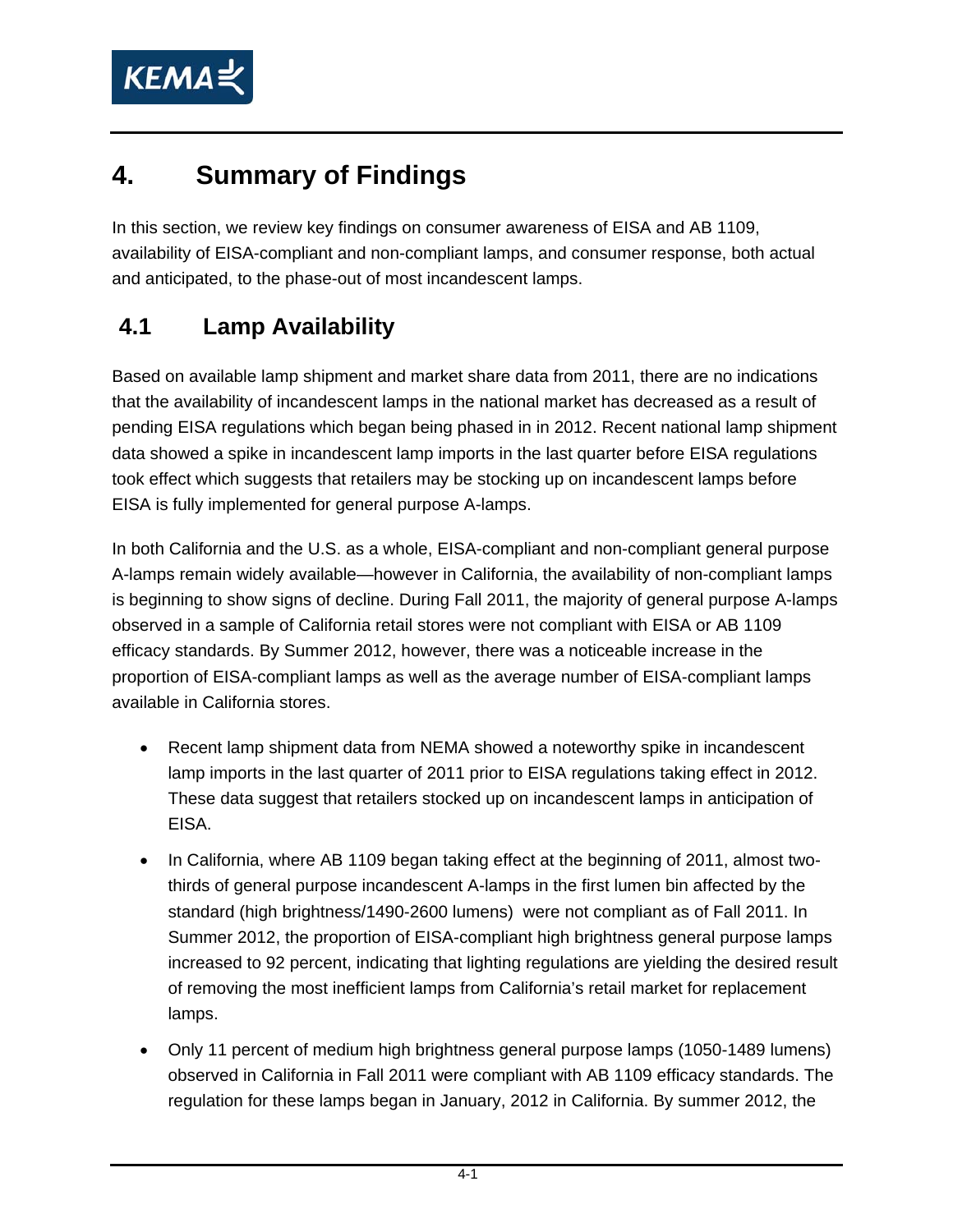

percentage of compliant lamps in this lumen bin increased to nearly half of the medium high brightness general purpose lamps observed in stores (48 percent).

- On average, across all California retail channels, there were almost twice as many noncompliant high brightness general purpose lamps per store in our Fall 2011 sample as EISA-compliant lamps, and more than eight times as many non-compliant medium high brightness general purpose lamps per store. Stocking practices changed dramatically by Summer 2012, when there were nine times as many EISA-compliant high brightness general purpose A-lamps per store as non-compliant lamps and a relatively even number of EISA-compliant and non-compliant medium high brightness general purpose A-lamps.
- In California big box stores (mass merchandise, home improvement, and warehouse clubs), comparable data allowed us to analyze shelf survey results from Spring 2009, Fall 2011, and Summer 2012. The percentage of EISA-compliant high brightness lamps increased from 6 percent in 2009 to 44 percent in 2011. By summer 2012, this percentage increased to nearly all high brightness A-lamps (97%), suggesting that the lamp efficacy regulations have impacted stocking practices in big box stores.

# **4.2 Awareness of EISA and AB 1109**

Consumer awareness of both EISA in the U.S. and AB 1009 in California is moderate as of 2012, and awareness of EISA appears to be increasing over time at the national level. Four years ago, the lamp manufacturer OSRAM Sylvania began tracking consumer awareness of EISA nationally, and 2011 was the first year in which the majority of consumers indicated that they were aware of EISA regulations. As of mid-2012, DNV KEMA survey results in California indicated that less than half of California consumers were aware of EISA, and only around one in five California consumers surveyed at that time were aware of AB 1109.

- For the first time in four years, the majority (55 percent) of respondents to Sylvania's 2011 national survey were aware of regulations that will ban most traditional incandescent lamps.
- Consumer awareness was not as high in California in mid-2012, with 43 percent of consumers surveyed by DNV KEMA indicating that they were aware of regulations that would ban most traditional incandescent lamps.
- Data suggest that lighting manufacturers and retailers are more aware of EISA than consumers. However, there is still not ubiquitous awareness amongst this group even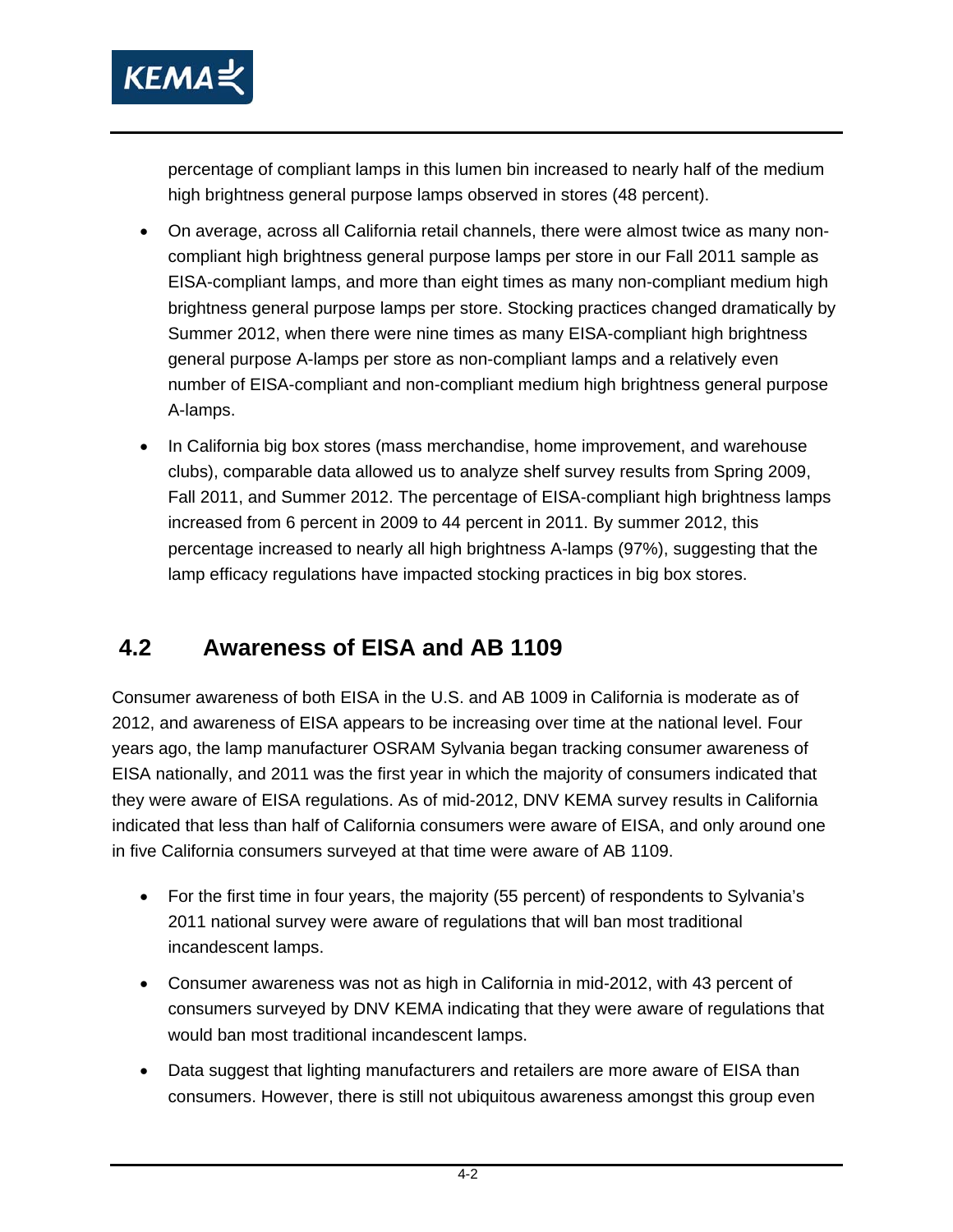

though incandescent lamp manufacturers are legally required to alter their manufacturing practices as a result of EISA regulations.

 Awareness of AB 1109 by consumers in California is even lower than their awareness of EISA despite the fact that AB1109 regulations began affecting the California market one year earlier than EISA began affecting the national market.

# **4.3 Effects of Regulation on Consumer Purchasing Behaviors**

The majority of consumers in California and in the U.S. as a whole indicate that they will switch to a new technology in response to the incandescent lamp phase-out. However, approximately 30 percent of consumers (both nationally and in California) report that they will move to a different incandescent lamp wattage rather than adopt a new lamp technology (a practice known as bin jumping).

- While sales data is not yet available to reveal actual consumer purchasing habits after EISA and AB 1109 have gone into effect, both national and California telephone survey efforts (from 2011 and 2012, respectively) indicate that slightly more than half of consumers are likely to switch to a new technology (CFL, LED, or halogen) when they can no longer buy traditional incandescent lamps.
- Thirty percent of national consumers surveyed in 2011 and 27 percent of California consumers surveyed in 2012 reported that when traditional 100 watt incandescent lamps are no longer available, they will continue to use incandescent lamps and bin jump, which implies that they will move to a lower wattage (such as 75W). While fewer consumers in national survey indicated that they would switch to a new technology as a result of EISA in 2011 than in 2010, more reported that they would likely bin jump when they needed to replace phased-out lamps.
- Thirteen percent of consumers surveyed nationally in 2011 reported that they would stockpile or hoard incandescent lamps in response to EISA regulations, the same percentage as the prior survey from 2010.
- In California, 65 percent of consumers who shopped for 100 watt incandescent lamps in 2011 were able to buy them (according to mid-2012 survey results). More than half of the remaining consumers who shopped for 100 watt lamps and did not purchase them ended up bin jumping and purchasing an incandescent lamp of a different wattage.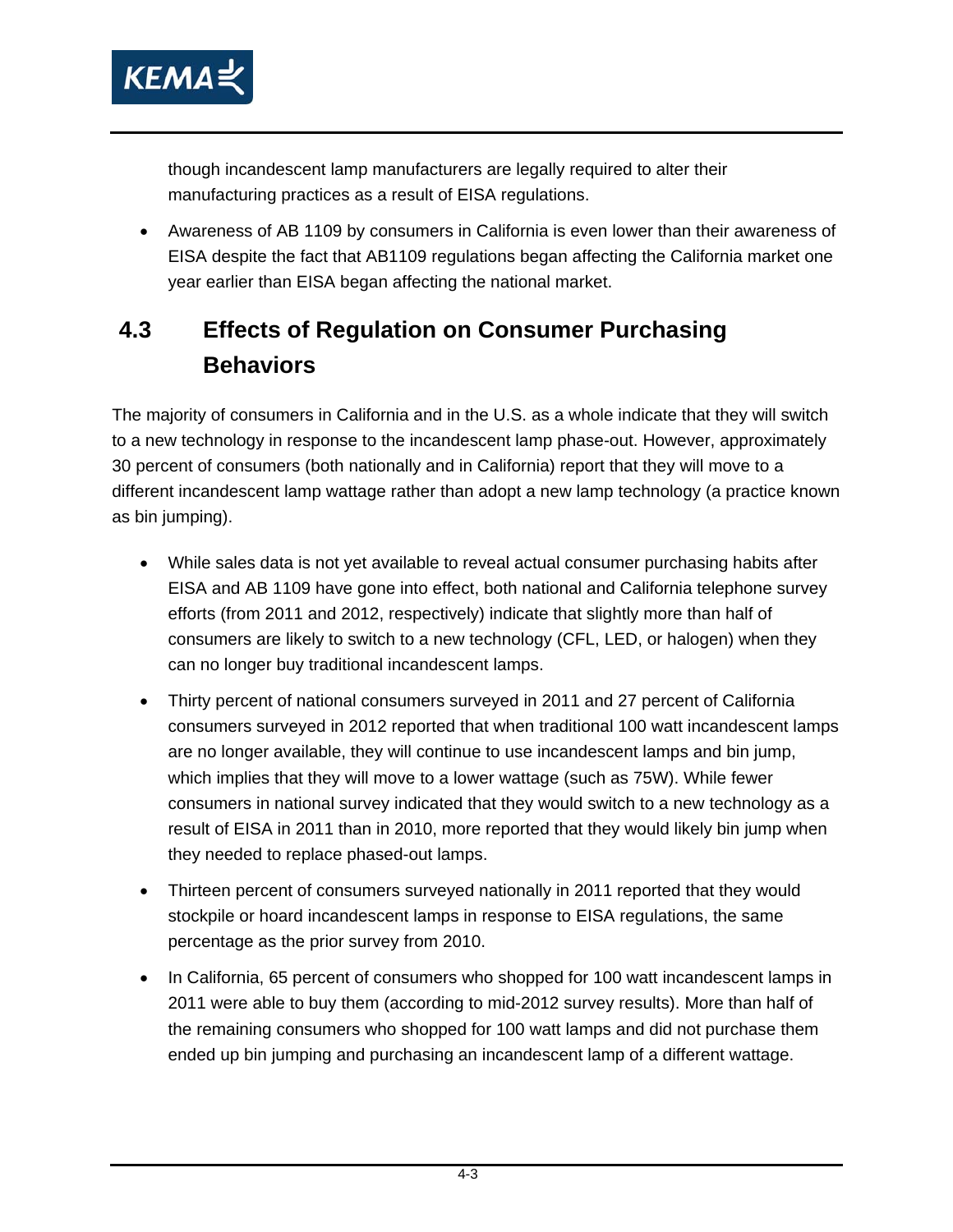

# **4.4 International Regulations**

In other countries with EISA-like regulations aimed at phasing out incandescent lamps over time, consumer response has been varied and unpredictable. For these reasons, it is challenging to use international market response to predict how EISA regulations will impact the U.S. lighting market. However, one trend worth noting is the unexpected increase of halogen lamp sales as a result of the phase-out of incandescent lamps. It is clear that monitoring the market share of halogen lamps (which are less efficient than CFLs and which many regulators assumed would be the dominant replacement lamp technology) as well as monitoring the proportion of consumers who stockpile and hoard incandescent lamps will be important to understand the impacts of EISA and AB 1109 regulations.

- In the UK, where the incandescent phase-out officially began in 2009, there was a voluntary agreement (starting in 2007) between lighting retailers and the government to remove the most inefficient incandescent lamps from store shelves prior to regulations taking effect. As a result, there was evidence of decreased incandescent lamp availability in retail stores by the time the regulations were implemented along with declining incandescent lamp sales prior to implementation.
- In Australia, where lighting regulations began in 2009 with the phase-out of most general service incandescent lamps, the lighting market experienced a large shift to halogen lamps during the first year of the incandescent lamp phase-out.
- In Austria, consumers reacted to the phase-out of general purpose incandescent lamps, which also started in 2009, by purchasing more than twice as many incandescent lamps during the first year of the phase-out compared to the prior year.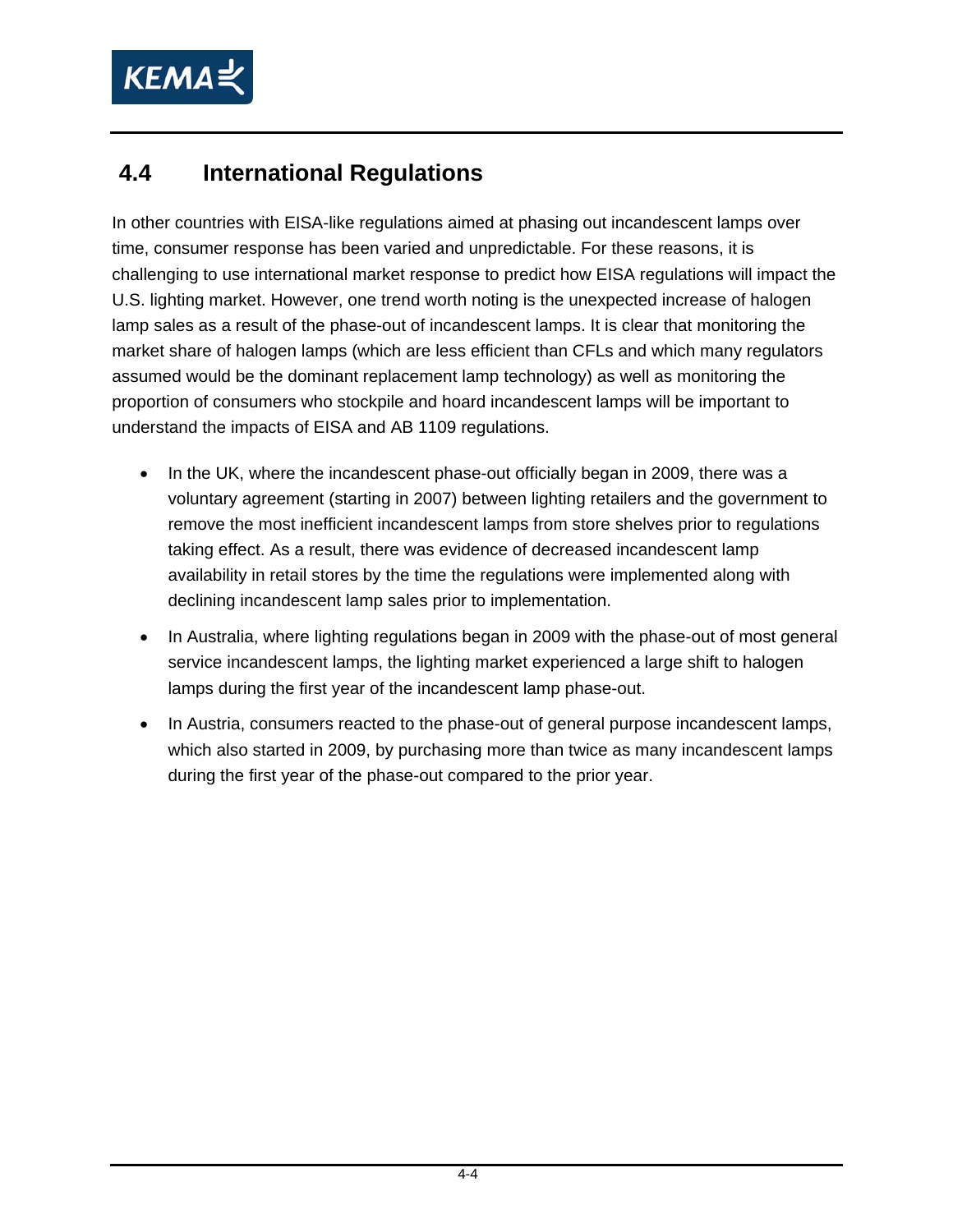

# **A. Appendix A: Bibliography**

- Buhr, Tami (Opinion Dynamics Corp.), 2011. The Future of CFL Programs after EISA. Presentation prepared for ACEEE (Denver, 2011). September, 2011.
- Cardwell, Diane (NY Times), 2011. Despite Delay, the 100-Watt Bulb Is on Its Way Out. December 16, 2011.
- Commission of the European Communities, 2009. Commission Staff Working Document, Full Impact Assessment, Accompanying document to the Commission Regulation implementing Directive 2005/32/EC of the European Parliament and of the Council with regard to eco-design requirements for non-directional household lamps. March, 2009.
- D&R International, Ltd., 2011a. Product Snapshot: LED Replacement Lamps. Supported by U.S. Department of Energy. May, 2011.
- \_\_\_\_\_, 2011b. Personal communication from Tobias Swope (D&R International) to Jennifer Canseco (DNV KEMA). April 19, 2011.
- \_\_\_\_\_, 2010a. Product Snapshot: LED Replacement Lamps 2010. Supported by U.S. Department of Energy. September, 2010.
- \_\_\_\_\_, 2010b. ENERGY STAR CFL Market Profile: Data Trends and Market Insights. Supported by U.S. Department of Energy. September, 2010.
- DNV KEMA Energy & Sustainability, 2012a. 2011-2012 Northwest Residential Lighting Tracking and Monitoring Study. Prepared for the Northwest Energy Efficiency Alliance. May 21, 2012.
- \_\_\_\_\_, 2012b. California LED Lamp Market Characterization Report. Prepared for the California Public Utilities Commission Energy Division. June 12, 2012.
- \_\_\_\_\_, 2012c. 2011 California Lighting Retail Store Shelf Survey Report. Prepared for the California Public Utilities Commission Energy Division. May 30, 2012.
- Ecos Consulting, 2011. Your Guide to More Efficient and Money-Saving Light Bulbs. Prepared for National Resource Defense Council (NRDC). August, 2011.
- GE Lighting, 2011. Point of View: A Transforming Global Lighting Industry. March, 2011.
- Hodgkiss, J., 2011. Domestic Lighting Stage 2 Compliance Project (UK). Supported by National Measurement Office and EuP. May, 2011.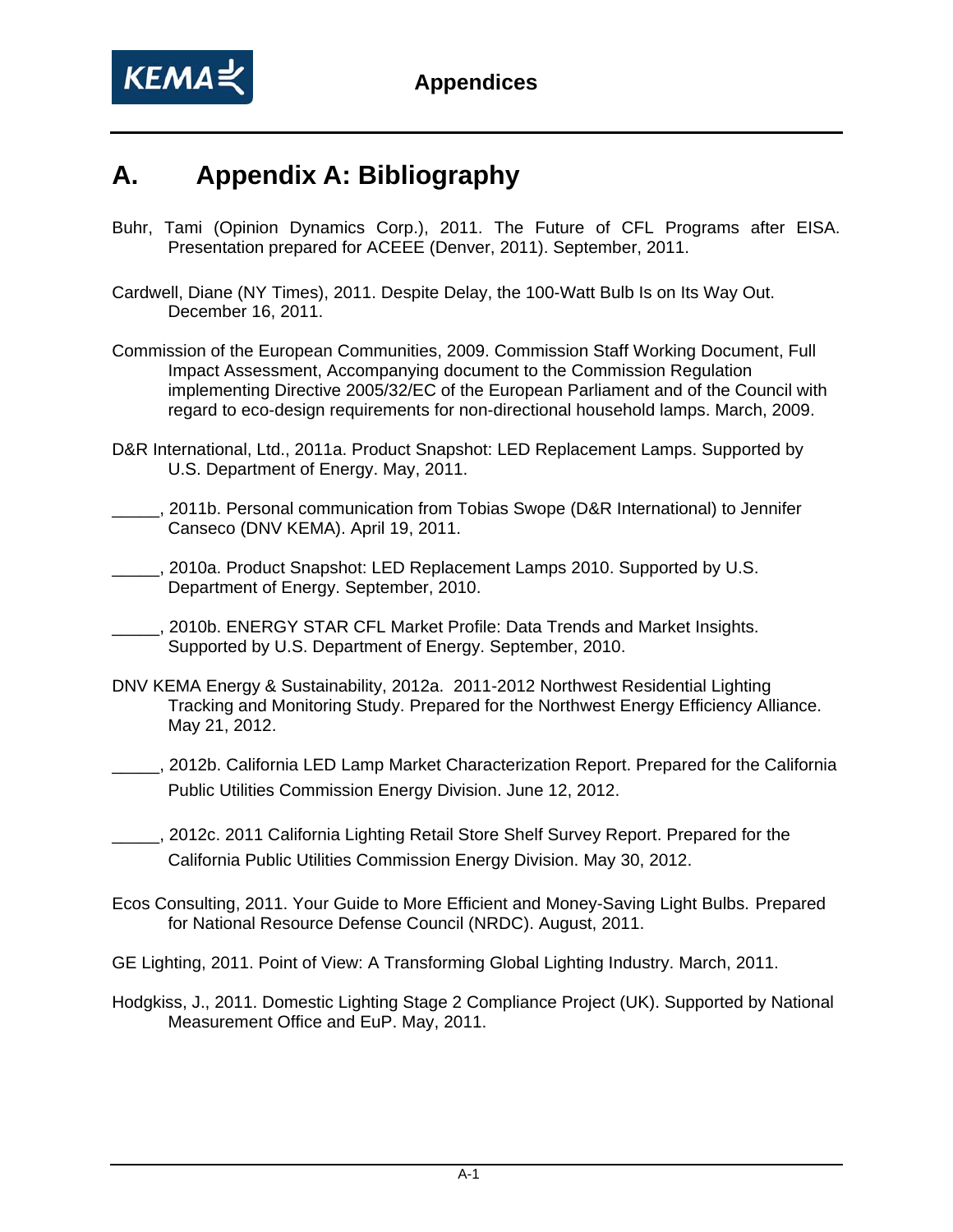

- H.R. 6--110th Congress, 2007. Energy Independence and Security Act of 2007. In GovTrack.us (database of federal legislation). Retrieved May 1, 2012, from http://www.govtrack.us/congress/bills/110/hr6.
- Huffman, Jared, 2007. California Can Shine Across the Nation by Enacting Performance Based Lighting Efficacy Legislation. Written for CaliforniaProgressReport.com. March 13, 2007.
- International Energy Agency, 2011. Draft Benchmarking Impact of "Phase-Out" Regulations on Lighting Markets. Supported by IEA's Mapping and Benchmarking Annex of the Efficacy End-use Electrical Equipment Implementing Agreement (4E) July, 2011.
- \_\_\_\_\_, 2010. Phase Out of Incandescent Lamps Implications for International Supply and Demand for Regulatory Compliant Lamps. April, 2010.
- KRC Research, 2011. 4<sup>th</sup> Annual Sylvania Socket Survey. Supported by OSRAM Sylvania. November 15, 2011.
- McDermott, Matthew (Treehugger.com), 2009. India to Phase Out 400 Million Incandescent Light Bulbs by 2012, Replace with CFLs. March 4, 2009.
- National Electrical Manufacturers Association (NEMA), 2012. Shipments of Incandescent Lamps Illuminate at the Close of 2011. March 15, 2012.
- \_\_\_\_\_, 2011. NEMA Reiterates that Lightbulb Efficacy Standards Remain, Consumers Retain Diverse Option for Efficient Lightbulbs. December 16, 20111.
- Navigant Consulting Europe, Ltd., 2010. Task 3: Review of Sales and Inventory Estimates. Published by UK Department for Environment, Food and Rural Affairs, Swedish Energy Agency, and the European Council for an Energy Efficacy Economy. June, 2010.
- NMR Group, Inc., 2011. Connecticut Lighting Focus Groups: Exploration of Changes in the Lighting Market and Reactions to Various Efficient Lighting Choices. Prepared for Connecticut Energy Efficacy Board. November, 2011.
- Reuters, 2011. China to Phase Out Incandescent Light Bulbs in 5 Years: Report. November 5, 2011.
- Rubinstein, Francis (LBNL); Horowitz, Noah (NRDC); Harris, Jeff (NEEA), 2011. What to do with the "Incandescent Phase-out." Prepared for ACEEE conference. March, 2011.
- The Cadmus Group, 2011. What will the Lighting Market Look Like Under EISA? Prepared for the National Symposium on Market Transformation. April, 2011.
- United States Environmental Protection Agency (EPA), 2011. Next Generation Lighting Programs: Opportunities to Advance Efficient Lighting for a Cleaner Environment. (EPA with assistance from ECOS and ICF). 2011.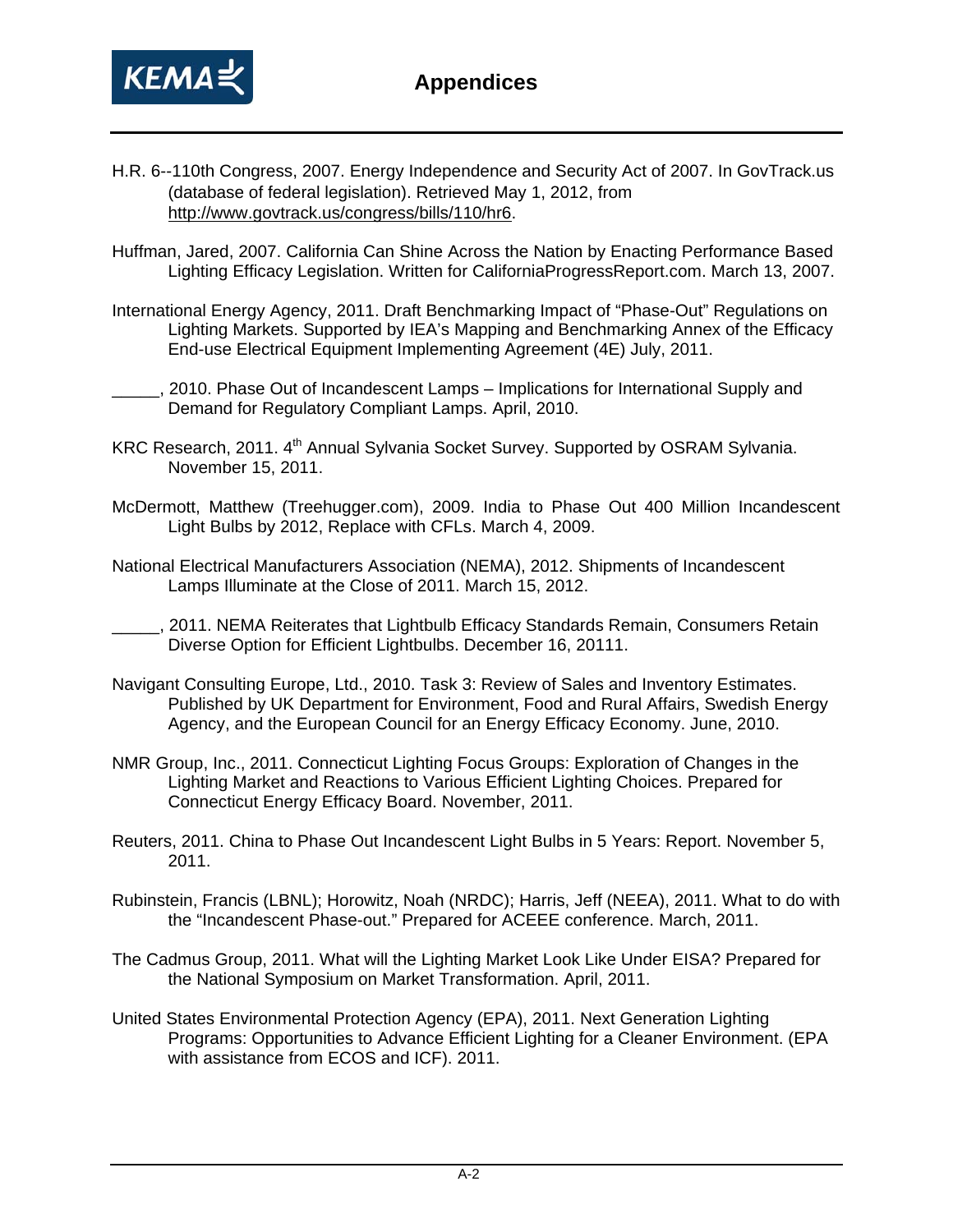

# **B. Appendix B: Additional Fall 2011 Shelf Survey Tables**

**Table B-1 Number of EISA-Compliant and Non-Compliant A-Lamps by Brightness and Channel, Fall 2011** 

|                                                            |                          | <b>Channel</b>    |         |                 |                        |                       |                      |                |  |  |  |
|------------------------------------------------------------|--------------------------|-------------------|---------|-----------------|------------------------|-----------------------|----------------------|----------------|--|--|--|
| <b>MSB General Service Incandescent/Halogen</b><br>A-Lamps | <b>Discount</b>          | <b>Drug</b>       | Grocery | <b>Hardware</b> | <b>Home</b><br>Improv. | <b>Mass</b><br>Merch. | Memb.<br><b>Club</b> | <b>Overall</b> |  |  |  |
| High Brightness (1490-2600 lumens)                         |                          |                   |         |                 |                        |                       |                      |                |  |  |  |
| <b>EISA Compliant</b>                                      | -                        | 86                | 54      | 196             | 1.837                  | 811                   | 2.056                | 5,040          |  |  |  |
| <b>EISA Non-Compliant</b>                                  | 52                       | 121               | 736     | 2,114           | 5,900                  | 112                   |                      | 9,035          |  |  |  |
| <b>Total High Brightness A-Lamps</b>                       | 52                       | 207               | 790     | 2,310           | 7,737                  | 923                   | 2,056                | 14,075         |  |  |  |
| Medium High Brightness (1050-1489 lumens)                  |                          |                   |         |                 |                        |                       |                      |                |  |  |  |
| <b>EISA Compliant</b>                                      |                          | 56                | 36      | 138             |                        | 765                   | -                    | 995            |  |  |  |
| <b>EISA Non-Compliant</b>                                  | 18                       | 1,021             | 844     | 2,391           | 2,252                  | 1,175                 | -                    | 7,701          |  |  |  |
| <b>Total Medium High Brightness A-Lamps</b>                | 18                       | 1,077             | 880     | 2,529           | 2,252                  | 1,940                 |                      | 8,696          |  |  |  |
| Medium Low Brightness (750-1049 lumens)                    |                          |                   |         |                 |                        |                       |                      |                |  |  |  |
| <b>EISA Compliant</b>                                      |                          | 52                | 60      | 212             | 4,690                  | 779                   | 2,296                | 8,089          |  |  |  |
| <b>EISA Non-Compliant</b>                                  | 3,542                    | 980               | 1,883   | 3,250           | 17,543                 | 3,591                 |                      | 30,789         |  |  |  |
| <b>Total Medium Low Brightness A-Lamps</b>                 | 3,542                    | 1,032             | 1,943   | 3,462           | 22,233                 | 4,370                 | 2,296                | 38,878         |  |  |  |
| Low Brightness (310-749 lumens)                            |                          |                   |         |                 |                        |                       |                      |                |  |  |  |
| <b>EISA Compliant</b>                                      | $\overline{\phantom{m}}$ | $\qquad \qquad -$ | 44      | 160             | 916                    | 511                   | $\qquad \qquad -$    | 1,631          |  |  |  |
| <b>EISA Non-Compliant</b>                                  | 5,916                    | 784               | 1,331   | 4,801           | 17,881                 | 4,038                 | -                    | 34,751         |  |  |  |
| <b>Total Low Brightness Compliant A-Lamps</b>              | 5,916                    | 784               | 1,375   | 4,961           | 18,797                 | 4,549                 | -                    | 36,382         |  |  |  |

Source: DNV KEMA, 2012c.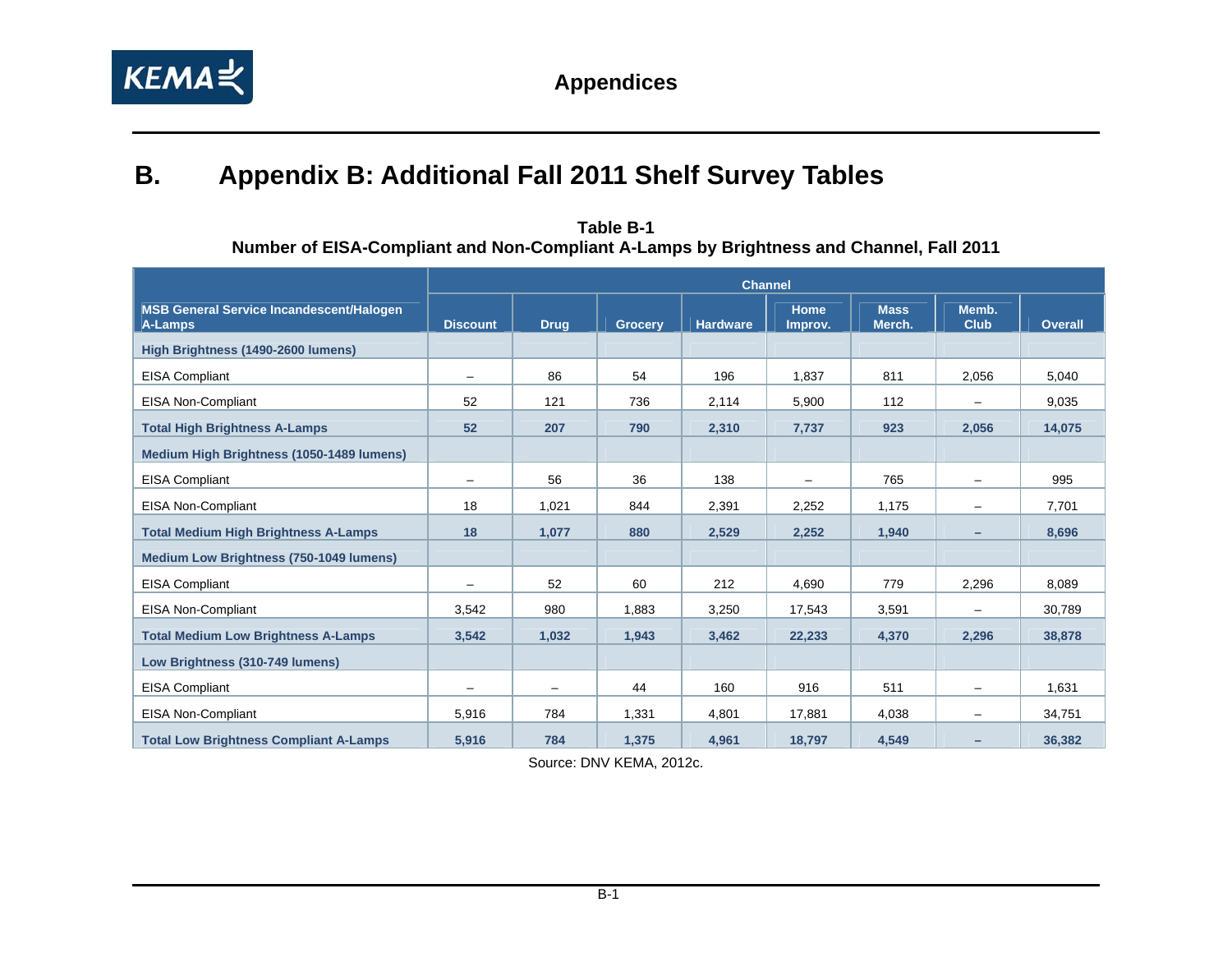

|                                                                                           | Table B-2 |  |  |
|-------------------------------------------------------------------------------------------|-----------|--|--|
| Number of EISA-Compliant and Non-Compliant A-Lamps by Brightness and Channel, Summer 2012 |           |  |  |

|                                                                   |                 |                |         |                 | <b>Channel</b>         |                       |                      |                |
|-------------------------------------------------------------------|-----------------|----------------|---------|-----------------|------------------------|-----------------------|----------------------|----------------|
| <b>MSB General Purpose Incandescent/Halogen</b><br><b>A-Lamps</b> | <b>Discount</b> | <b>Drug</b>    | Grocery | <b>Hardware</b> | <b>Home</b><br>Improv. | <b>Mass</b><br>Merch. | Memb.<br><b>Club</b> | <b>Overall</b> |
| High Brightness (1490-2600 lumens)                                |                 |                |         |                 |                        |                       |                      |                |
| <b>EISA Compliant</b>                                             | 4               | 118            | 117     | 328             | 1.699                  | 1,353                 | $\cdot$              | 3,619          |
| <b>EISA Non-Compliant</b>                                         | $\overline{2}$  | 34             |         | 182             | 83                     | $\blacksquare$        | $\cdot$              | 301            |
| <b>Total High Brightness A-Lamps</b>                              | 6               | 152            | 117     | 510             | 1,782                  | 1,353                 |                      | 3,920          |
| Medium High Brightness (1050-1489 lumens)                         |                 |                |         |                 |                        |                       |                      |                |
| <b>EISA Compliant</b>                                             | $\blacksquare$  | 90             | 79      | 278             | 75                     | 1,138                 | $\sim$               | 1,660          |
| <b>EISA Non-Compliant</b>                                         | $\cdot$         | 186            | 100     | 1,163           | 160                    | 168                   | $\sim$               | 1,777          |
| <b>Total Medium High Brightness A-Lamps</b>                       |                 | 276            | 179     | 1,441           | 235                    | 1,306                 |                      | 3,437          |
| Medium Low Brightness (750-1049 lumens)                           |                 |                |         |                 |                        |                       |                      |                |
| EISA Compliant                                                    | $\sim$          | $\blacksquare$ | 29      | 324             | 1,135                  | 643                   | 1,356                | 3,487          |
| <b>EISA Non-Compliant</b>                                         | 2,730           | 1,023          | 843     | 2,455           | 8,507                  | 5,542                 | $\cdot$              | 21,100         |
| <b>Total Medium Low Brightness A-Lamps</b>                        | 2,730           | 1,023          | 872     | 2,779           | 9,642                  | 6,185                 | 1,356                | 24,587         |
| Low Brightness (310-749 lumens)                                   |                 |                |         |                 |                        |                       |                      |                |
| <b>EISA Compliant</b>                                             | $\sim$          | $\sim$         | 52      | 437             | 662                    | 1,060                 | $\sim$               | 2,211          |
| <b>EISA Non-Compliant</b>                                         | 3,967           | 775            | 1,247   | 3,438           | 24,167                 | 8,028                 |                      | 41,622         |
| <b>Total Low Brightness Compliant A-Lamps</b>                     | 3,967           | 775            | 1,299   | 3,875           | 24,829                 | 9,088                 |                      | 43,833         |

Source: DNV KEMA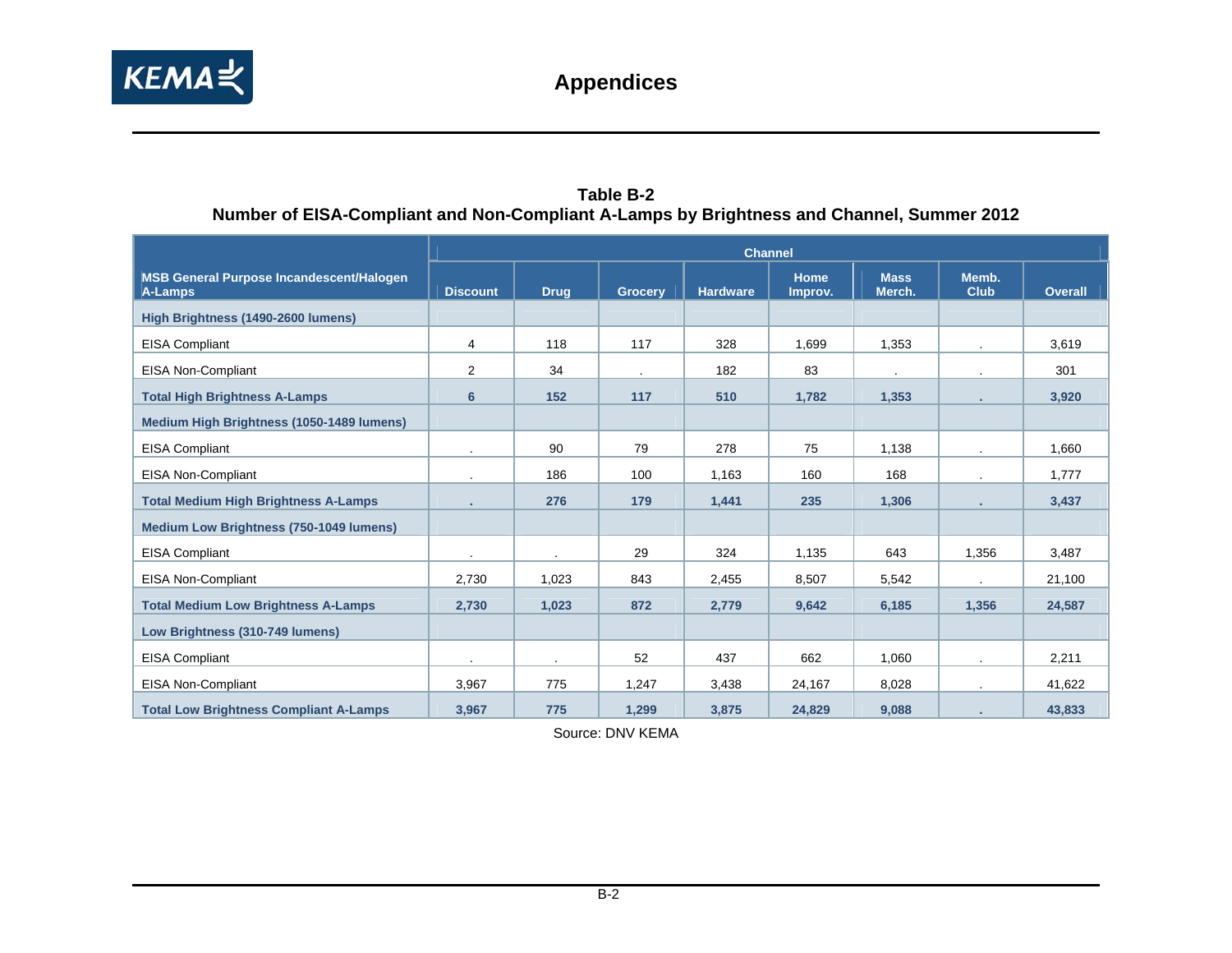

|                                                                                                 | Table B-3 |  |
|-------------------------------------------------------------------------------------------------|-----------|--|
| Average Number of EISA-Compliant and Non-Compliant A-Lamps by Brightness and Channel, Fall 2011 |           |  |

|                                                            |                 | <b>Channel</b> |                |                 |                        |                       |                      |                |  |  |  |
|------------------------------------------------------------|-----------------|----------------|----------------|-----------------|------------------------|-----------------------|----------------------|----------------|--|--|--|
| <b>MSB General Service Incandescent/Halogen</b><br>A-Lamps | <b>Discount</b> | <b>Drug</b>    | <b>Grocery</b> | <b>Hardware</b> | <b>Home</b><br>Improv. | <b>Mass</b><br>Merch. | Memb.<br><b>Club</b> | <b>Overall</b> |  |  |  |
| High Brightness (1490-2600 lumens)                         |                 |                |                |                 |                        |                       |                      |                |  |  |  |
| <b>EISA Compliant</b>                                      | $\mathbf 0$     | 3              | $\overline{2}$ | $\overline{7}$  | 71                     | 34                    | 79                   | 27             |  |  |  |
| <b>EISA Non-Compliant</b>                                  | 2               | 4              | 27             | 78              | 227                    | 5                     | 0                    | 49             |  |  |  |
| <b>Total High Brightness A-Lamps</b>                       | $\overline{2}$  | 8              | 29             | 86              | 298                    | 38                    | 79                   | 76             |  |  |  |
| Medium High Brightness (1050-1489 lumens)                  |                 |                |                |                 |                        |                       |                      |                |  |  |  |
| <b>EISA Compliant</b>                                      | $\Omega$        | 2              | $\mathbf{1}$   | 5               | $\Omega$               | 32                    | $\Omega$             | 5              |  |  |  |
| <b>EISA Non-Compliant</b>                                  | 1               | 38             | 31             | 89              | 87                     | 49                    | $\mathbf 0$          | 42             |  |  |  |
| <b>Total Medium High Brightness A-Lamps</b>                | $\mathbf{1}$    | 40             | 33             | 94              | 87                     | 81                    | $\mathbf{0}$         | 47             |  |  |  |
| <b>Medium Low Brightness (750-1049 lumens)</b>             |                 |                |                |                 |                        |                       |                      |                |  |  |  |
| <b>EISA Compliant</b>                                      | 0               | 2              | $\overline{2}$ | 8               | 180                    | 32                    | 88                   | 44             |  |  |  |
| <b>EISA Non-Compliant</b>                                  | 131             | 36             | 70             | 120             | 675                    | 150                   | 0                    | 167            |  |  |  |
| <b>Total Medium Low Brightness A-Lamps</b>                 | 131             | 38             | 72             | 128             | 855                    | 182                   | 88                   | 211            |  |  |  |
| Low Brightness (310-749 lumens)                            |                 |                |                |                 |                        |                       |                      |                |  |  |  |
| <b>EISA Compliant</b>                                      | 0               | $\mathbf 0$    | $\overline{2}$ | 6               | 35                     | 21                    | 0                    | 9              |  |  |  |
| <b>EISA Non-Compliant</b>                                  | 219             | 29             | 49             | 178             | 688                    | 168                   | 0                    | 189            |  |  |  |
| <b>Total Low Brightness Compliant A-Lamps</b>              | 219             | 29             | 51             | 184             | 723                    | 190                   | $\mathbf{0}$         | 198            |  |  |  |
| <b>Number of Stores</b>                                    | 27              | 27             | 27             | 27              | 26                     | 24                    | 26                   | 184            |  |  |  |

Source: DNV KEMA, 2012c.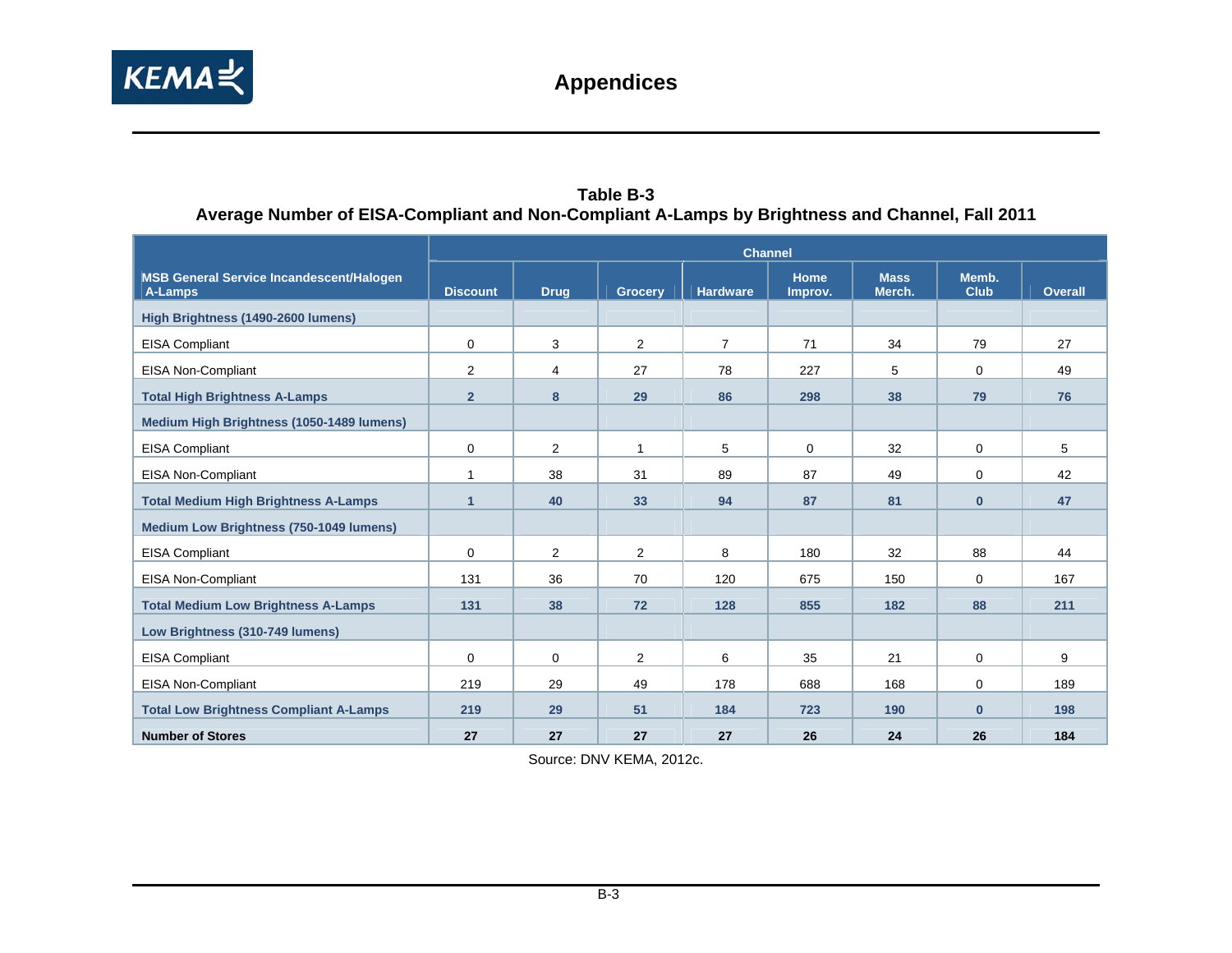

#### **Table B-4 Average Number of EISA-Compliant and Non-Compliant A-Lamps by Brightness and Channel, Summer 2012**

|                                                            |                 |                |                | <b>Channel</b>  |                        |                       |                      |                |
|------------------------------------------------------------|-----------------|----------------|----------------|-----------------|------------------------|-----------------------|----------------------|----------------|
| <b>MSB General Purpose Incandescent/Halogen</b><br>A-Lamps | <b>Discount</b> | <b>Drug</b>    | <b>Grocery</b> | <b>Hardware</b> | <b>Home</b><br>Improv. | <b>Mass</b><br>Merch. | Memb.<br><b>Club</b> | <b>Overall</b> |
| High Brightness (1490-2600 lumens)                         |                 |                |                |                 |                        |                       |                      |                |
| <b>EISA Compliant</b>                                      | 0               | 4              | $\overline{4}$ | 12              | 59                     | 47                    | $\mathbf 0$          | 18             |
| <b>EISA Non-Compliant</b>                                  | $\mathbf 0$     | 1              | $\mathbf 0$    | $\overline{7}$  | 3                      | $\mathbf 0$           | $\mathbf 0$          | $\overline{2}$ |
| <b>Total High Brightness A-Lamps</b>                       | 0               | $6\phantom{1}$ | 4              | 18              | 61                     | 47                    | $\mathbf{0}$         | 20             |
| Medium High Brightness (1050-1489 lumens)                  |                 |                |                |                 |                        |                       |                      |                |
| <b>EISA Compliant</b>                                      | 0               | 3              | 3              | 10              | 3                      | 39                    | $\mathbf 0$          | 8              |
| <b>EISA Non-Compliant</b>                                  | 0               | $\overline{7}$ | 3              | 42              | 6                      | 6                     | $\Omega$             | 9              |
| <b>Total Medium High Brightness A-Lamps</b>                | $\mathbf{0}$    | 10             | 6              | 51              | 8                      | 45                    | $\mathbf{0}$         | 17             |
| Medium Low Brightness (750-1049 lumens)                    |                 |                |                |                 |                        |                       |                      |                |
| <b>EISA Compliant</b>                                      | $\mathbf{0}$    | $\mathbf 0$    | $\mathbf{1}$   | 12              | 39                     | 22                    | 47                   | 17             |
| <b>EISA Non-Compliant</b>                                  | 98              | 38             | 28             | 88              | 293                    | 191                   | $\mathbf 0$          | 106            |
| <b>Total Medium Low Brightness A-Lamps</b>                 | 98              | 38             | 29             | 99              | 332                    | 213                   | 47                   | 123            |
| Low Brightness (310-749 lumens)                            |                 |                |                |                 |                        |                       |                      |                |
| <b>EISA Compliant</b>                                      | $\mathbf 0$     | $\mathbf 0$    | $\overline{2}$ | 16              | 23                     | 37                    | $\mathbf 0$          | 11             |
| <b>EISA Non-Compliant</b>                                  | 142             | 29             | 42             | 123             | 833                    | 277                   | 0                    | 208            |
| <b>Total Low Brightness Compliant A-Lamps</b>              | 142             | 29             | 43             | 138             | 856                    | 313                   | $\mathbf{0}$         | 219            |
| <b>Number of Stores</b>                                    | 28              | 27             | 30             | 28              | 29                     | 29                    | 29                   | 200            |

Source: DNV KEMA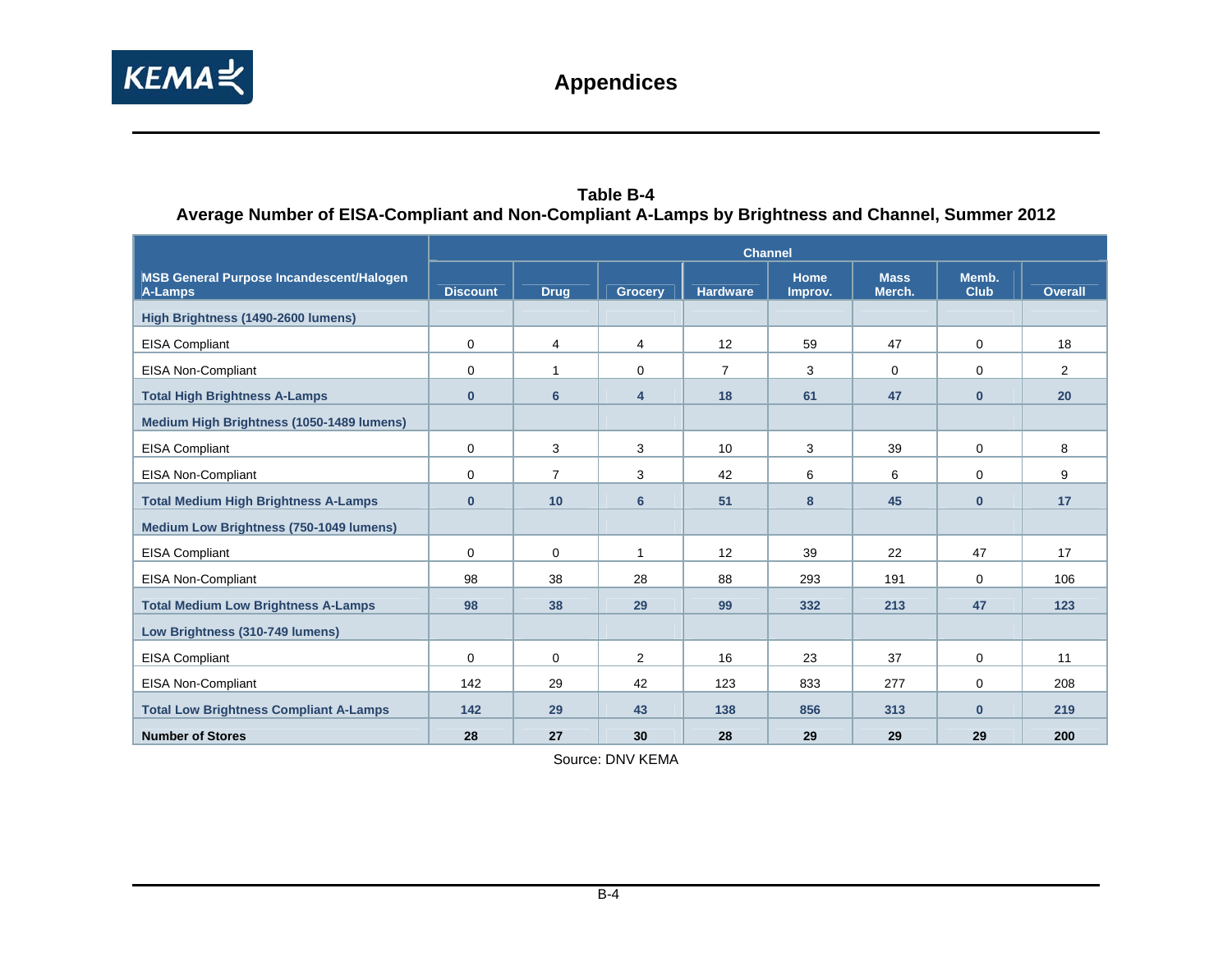

|                                                                                                | Table B-5 |  |  |
|------------------------------------------------------------------------------------------------|-----------|--|--|
| Number of EISA-Compliant and Non-Compliant A-Lamps by Brightness and Channel, 2009, 2011, 2012 |           |  |  |

|                                                                   |         |                         |        |         |                         | <b>Channel</b> |      |                        |                |                |        |        |
|-------------------------------------------------------------------|---------|-------------------------|--------|---------|-------------------------|----------------|------|------------------------|----------------|----------------|--------|--------|
| <b>MSB General Purpose Incandescent/Halogen</b><br><b>A-Lamps</b> |         | <b>Home Improvement</b> |        |         | <b>Mass Merchandise</b> |                |      | <b>Membership Club</b> |                | <b>Overall</b> |        |        |
|                                                                   | 2009    | 2011                    | 2012   | 2009    | 2011                    | 2012           | 2009 | 2011                   | 2012           | 2009           | 2011   | 2012   |
| High Brightness (1490-2600 lumens)                                |         |                         |        |         |                         |                |      |                        |                |                |        |        |
| <b>EISA Compliant</b>                                             | 390     | 1,757                   | 1,555  |         | 811                     | 1,353          |      | 2,056                  |                | 390            | 4,624  | 2,908  |
| <b>EISA Non-Compliant</b>                                         | 4,435   | 5,767                   | 83     | 1,528   | 96                      |                |      |                        |                | 5,963          | 5,863  | 83     |
| <b>Total High Brightness A-Lamps</b>                              | 4,825   | 7,524                   | 1.638  | 1.528   | 907                     | 1,353          |      | 2.056                  | ÷              | 6,353          | 10,487 | 2,991  |
| Medium High Brightness (1050-1489 lumens)                         |         |                         |        |         |                         |                |      |                        |                |                |        |        |
| <b>EISA Compliant</b>                                             | $\cdot$ |                         | 75     | $\cdot$ | 765                     | 1,138          |      |                        | $\cdot$        |                | 765    | 1,213  |
| <b>EISA Non-Compliant</b>                                         | 4,034   | 2,197                   | 160    | 600     | 1,175                   | 168            |      |                        | $\cdot$        | 4,634          | 3,372  | 328    |
| <b>Total Medium High Brightness A-Lamps</b>                       | 4,034   | 2,197                   | 235    | 600     | 1,940                   | 1,306          |      |                        |                | 4,634          | 4,137  | 1,541  |
| <b>Medium Low Brightness (750-1049 lumens)</b>                    |         |                         |        |         |                         |                |      |                        |                |                |        |        |
| <b>EISA Compliant</b>                                             | 474     | 4,592                   | 1.021  |         | 779                     | 643            |      | 2.296                  |                | 474            | 7,667  | 1,664  |
| <b>EISA Non-Compliant</b>                                         | 10,594  | 15,267                  | 5,391  | 2,140   | 3,523                   | 5,446          |      |                        | $\blacksquare$ | 12,734         | 18,790 | 10,837 |
| <b>Total Medium Low Brightness A-Lamps</b>                        | 11,068  | 19,859                  | 6,412  | 2,140   | 4,302                   | 6,089          |      | 2,296                  |                | 13,208         | 26,457 | 12,501 |
| Low Brightness (310-749 lumens)                                   |         |                         |        |         |                         |                |      |                        |                |                |        |        |
| <b>EISA Compliant</b>                                             | $\cdot$ | 786                     | 578    | $\cdot$ | 511                     | 1,060          |      |                        |                |                | 1,297  | 1,638  |
| EISA Non-Compliant                                                | 9,746   | 16,399                  | 22,865 | 1,871   | 4,000                   | 8,028          |      |                        |                | 11,617         | 20,399 | 30,893 |
| <b>Total Low Brightness Compliant A-Lamps</b>                     | 9,746   | 17,185                  | 23,443 | 1,871   | 4,511                   | 9,088          |      |                        |                | 11,617         | 21,696 | 32,531 |

Source: DNV KEMA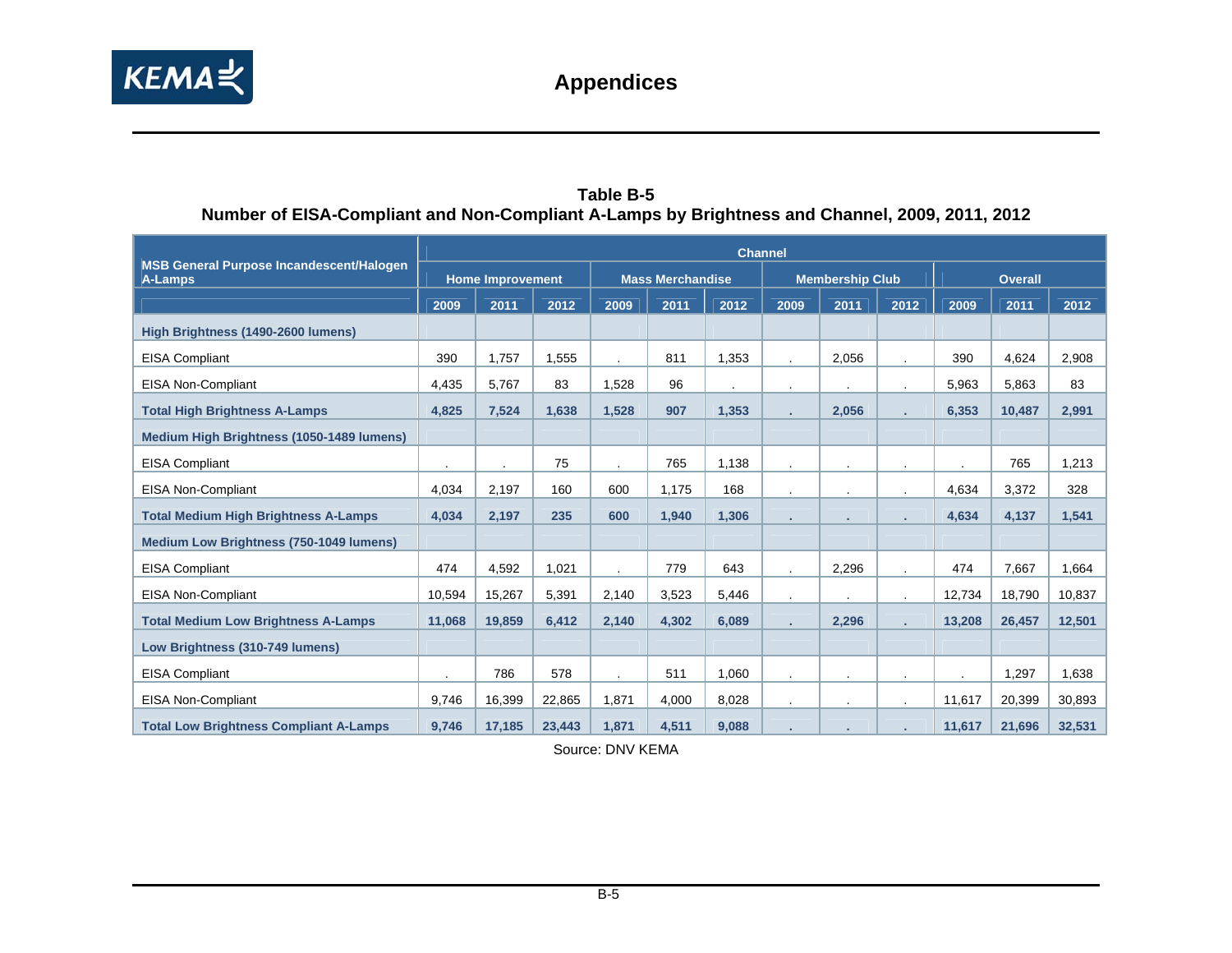

## **Table B-6**

## **Average Number of EISA-Compliant and Non-Compliant A-Lamps by Brightness and Channel, 2009, 2011, and 2012**

|                                                            | <b>Channel</b>          |      |       |                         |      |             |                        |              |              |                |      |                |
|------------------------------------------------------------|-------------------------|------|-------|-------------------------|------|-------------|------------------------|--------------|--------------|----------------|------|----------------|
| <b>MSB General Purpose Incandescent/Halogen</b><br>A-Lamps | <b>Home Improvement</b> |      |       | <b>Mass Merchandise</b> |      |             | <b>Membership Club</b> |              |              | <b>Overall</b> |      |                |
|                                                            | 2009                    | 2011 | 2012  | 2009                    | 2011 | 2012        | 2009                   | 2011         | 2012         | 2009           | 2011 | 2012           |
| High Brightness (1490-2600 lumens)                         |                         |      |       |                         |      |             |                        |              |              |                |      |                |
| <b>EISA Compliant</b>                                      | 28                      | 84   | 74    | $\Omega$                | 41   | 52          | $\Omega$               | 79           | $\Omega$     | 11             | 69   | 40             |
| <b>EISA Non-Compliant</b>                                  | 317                     | 275  | 4     | 139                     | 5    | $\mathbf 0$ | $\Omega$               | $\Omega$     | $\mathbf 0$  | 175            | 88   | $\mathbf{1}$   |
| <b>Total High Brightness A-Lamps</b>                       | 345                     | 358  | 78    | 139                     | 45   | 52          | $\bf{0}$               | 79           | $\mathbf{0}$ | 187            | 157  | 41             |
| Medium High Brightness (1050-1489 lumens)                  |                         |      |       |                         |      |             |                        |              |              |                |      |                |
| <b>EISA Compliant</b>                                      | $\mathbf 0$             | 0    | 4     | $\mathbf 0$             | 38   | 44          | $\mathbf 0$            | 0            | $\mathbf 0$  | 0              | 11   | 17             |
| <b>EISA Non-Compliant</b>                                  | 288                     | 105  | 8     | 55                      | 59   | 6           | $\mathbf 0$            | 0            | $\mathbf 0$  | 136            | 50   | $\overline{4}$ |
| <b>Total Medium High Brightness A-Lamps</b>                | 288                     | 105  | 11    | 55                      | 97   | 50          | $\bf{0}$               | $\bf{0}$     | $\mathbf{0}$ | 136            | 62   | 21             |
| <b>Medium Low Brightness (750-1049 lumens)</b>             |                         |      |       |                         |      |             |                        |              |              |                |      |                |
| <b>EISA Compliant</b>                                      | 34                      | 219  | 49    | $\Omega$                | 39   | 25          | $\Omega$               | 88           | $\mathbf 0$  | 14             | 114  | 23             |
| <b>EISA Non-Compliant</b>                                  | 757                     | 727  | 257   | 195                     | 176  | 209         | $\Omega$               | $\Omega$     | $\Omega$     | 375            | 280  | 148            |
| <b>Total Medium Low Brightness A-Lamps</b>                 | 791                     | 946  | 305   | 195                     | 215  | 234         | $\mathbf{0}$           | 88           | $\mathbf{0}$ | 388            | 395  | 171            |
| Low Brightness (310-749 lumens)                            |                         |      |       |                         |      |             |                        |              |              |                |      |                |
| <b>EISA Compliant</b>                                      | $\mathbf 0$             | 37   | 28    | $\Omega$                | 26   | 41          | $\mathbf 0$            | 0            | $\mathbf 0$  | $\Omega$       | 19   | 22             |
| EISA Non-Compliant                                         | 696                     | 781  | 1.089 | 170                     | 200  | 309         | $\mathbf 0$            | 0            | 0            | 342            | 304  | 423            |
| <b>Total Low Brightness Compliant A-Lamps</b>              | 696                     | 818  | 1,116 | 170                     | 226  | 350         | $\bf{0}$               | $\mathbf{0}$ | $\mathbf{0}$ | 342            | 324  | 446            |
| <b>Number of Stores</b>                                    | 14                      | 21   | 21    | 11                      | 20   | 26          | 9                      | 26           | 26           | 34             | 67   | 73             |

Source: DNV KEMA, 2012c.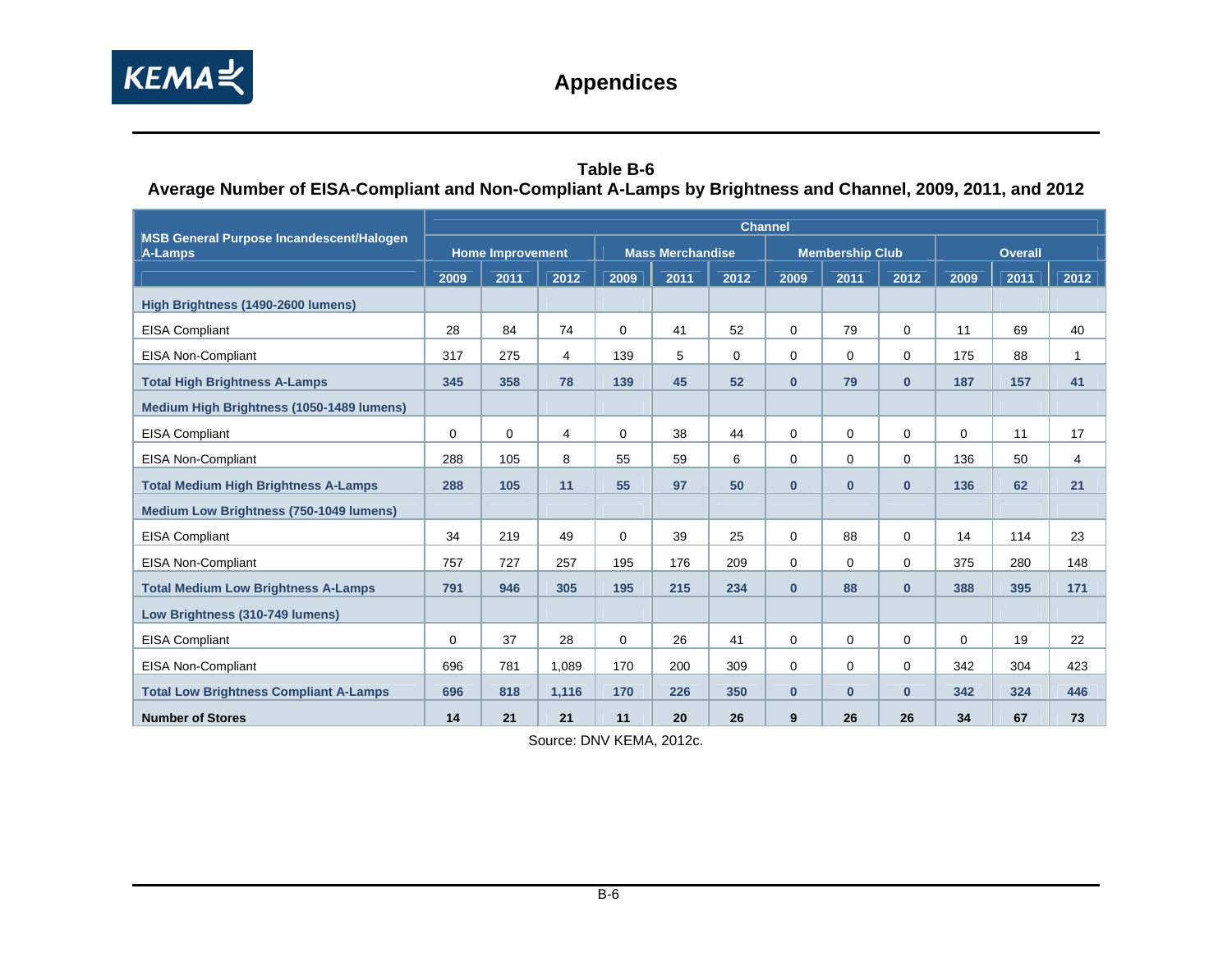

# **C. Appendix C: Consumer Survey Questions**

Appendix C contains verbatim survey questions related to the various survey results referenced in the main body of the report.

## **4th Annual Sylvania Socket Survey Questions** (KRC Research, November, 2011)

- 1) In 2007 Congress passed legislation that will eliminate most traditional incandescent light bulbs by 2014. Before today were you aware of this legislation?
- 2) As part of FUTURE legislation, additional traditional watt light bulbs will begin to be PHASED OUT over the next few years and NO LONGER BE MADE. Before today, were you aware of this PHASE OUT PROGRAM of traditional watt light bulbs
- 3) As part of the legislation, traditional 100 watt light bulbs will NO LONGER BE MADE after January 1, 2012. Before today, were you aware that 100 watt light bulbs will be eliminated by 2012?
- 4) When traditional 100 watt light bulbs are eliminated, which ONE of the following are you most likely to do?
	- a. Switch to new technology light bulbs, such as CFLs, LEDs or halogen light bulbs?
	- b. Keep using traditional light bulbs but switch to lower wattage bulbs, like 75 watt?
	- c. But a lot of 100 watt light bulbs while they are still produced and continue using them?

**2011-2012 Northwest Residential Lighting Tracking and Monitoring Study** (DNV KEMA on behalf of NEEA, May, 2011)

- 1) Are you aware of any legislation in the United States that may affect the availability of certain types of light bulbs?
- 2) In 2007 Congress passed legislation that will phase out most traditional incandescent light bulbs by 2014. Before today, were you aware of this legislation?
- 3) As part of the legislation, retailers began phasing traditional 100-Watt light bulbs out of stores at the beginning of 2012. Before today, were you aware that traditional 100-Watt light bulbs are being phased out?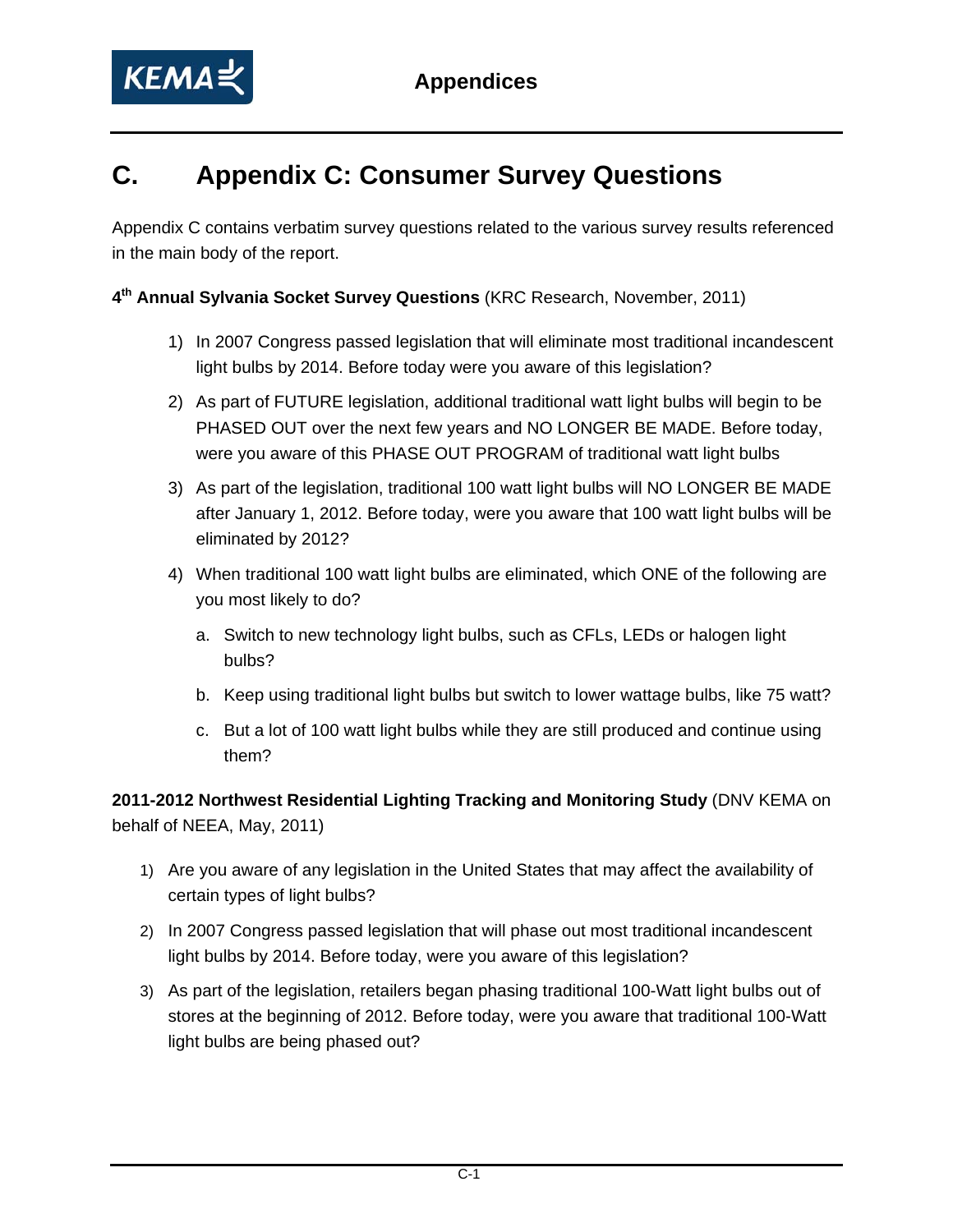

4) When traditional 100-watt light bulbs are no longer available, which one of the following things are you most likely to do: switch to a new type of light bulb, keep using traditional light bulbs but switch to a lower wattage, or something else?

## **California Consumer Survey** (DNV KEMA, July, 2011)

- 1) Are you aware of any legislation in the United States that may affect the availability of certain types of light bulbs?
- 2) In 2007, the U.S. Congress passed legislation that will ban most traditional incandescent light bulbs by 2014. Before today, were you aware of this legislation?
- 3) In 2007, California adopted legislation that will ban most traditional incandescent light bulbs a year earlier than the rest of the country. Before today, were you aware of this legislation?
- 4) As part of this legislation, California began phasing traditional 100-Watt incandescent light bulbs out of retail stores at the beginning of 2011. Before today, were you aware that traditional 100-Watt incandescent bulbs are being phased out in California?
- 5) Did you shop for any traditional 100-Watt incandescent light bulbs in California during 2011?
- 6) Did you end up purchasing any 100-Watt incandescent light bulbs [IF NECESSARY: "…in 2011 when you went shopping for them in California"]?
- 7) If not, why not?
- 8) What type of light bulb did you end up purchasing instead?
- 9) When traditional 100-Watt light bulbs are no longer available, which one of the following things are you most likely to do? Will you switch to a new type of light bulb, keep using traditional bulbs but switch to a lower wattage, or something else?
- 10) Which type of light bulb are you most likely to switch to?

#### **Interviews with LED Market Actors** (DNV KEMA, 2012)

1) Have you heard about the Energy Independence and Security Act, or EISA? [IF NO] Are you aware of any new federal regulations that require higher efficiency for certain types of lighting?